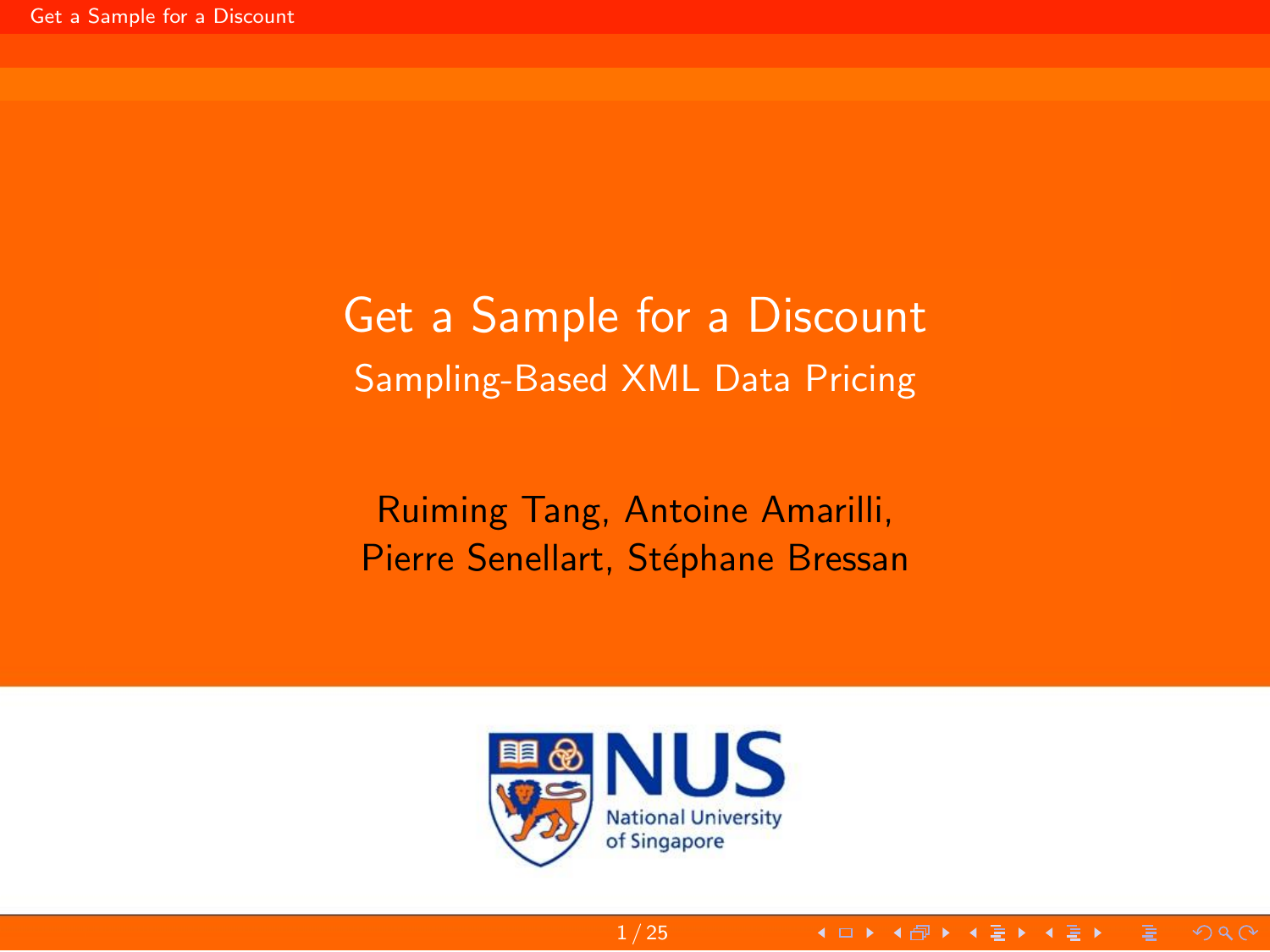<span id="page-1-0"></span> $\blacktriangleright$  In most data pricing literature (e.g., [\[Koutris et al., 2012a,](#page-56-0) [Koutris et al., 2012b,](#page-56-1) [Koutris et al., 2013,](#page-56-2) [Li and Miklau, 2012\]](#page-57-0)), data prices are prescribed and not negotiable, and give access to the best data quality that the provider can achieve.

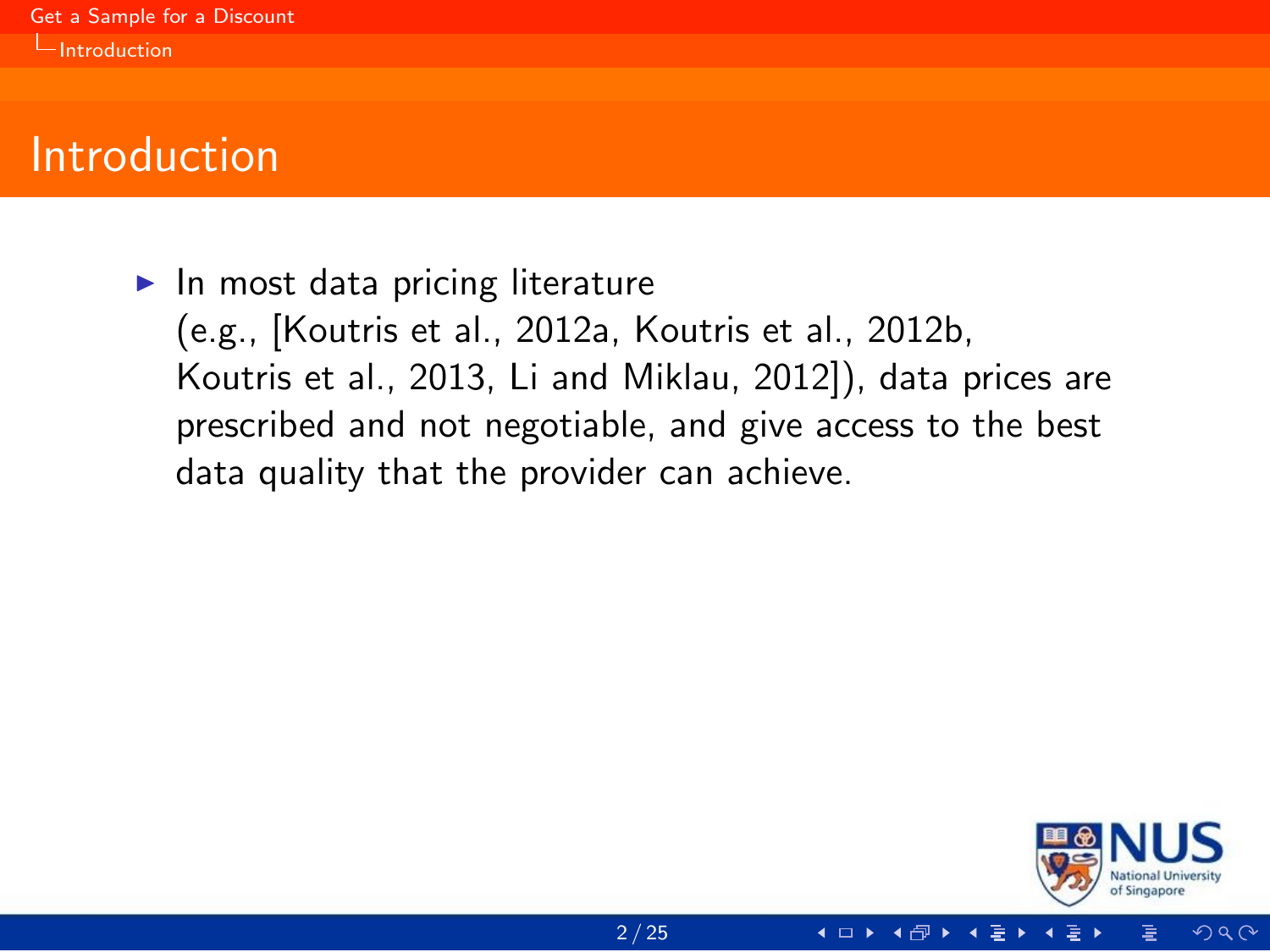<span id="page-2-0"></span> $\blacktriangleright$  In most data pricing literature

(e.g., [\[Koutris et al., 2012a,](#page-56-0) [Koutris et al., 2012b,](#page-56-1) [Koutris et al., 2013,](#page-56-2) [Li and Miklau, 2012\]](#page-57-0)), data prices are prescribed and not negotiable, and give access to the best data quality that the provider can achieve.

 $\triangleright$  We propose a pricing framework, in which data quality can be traded for discounted prices. We allow a data consumer to propose her own price for the requested data.

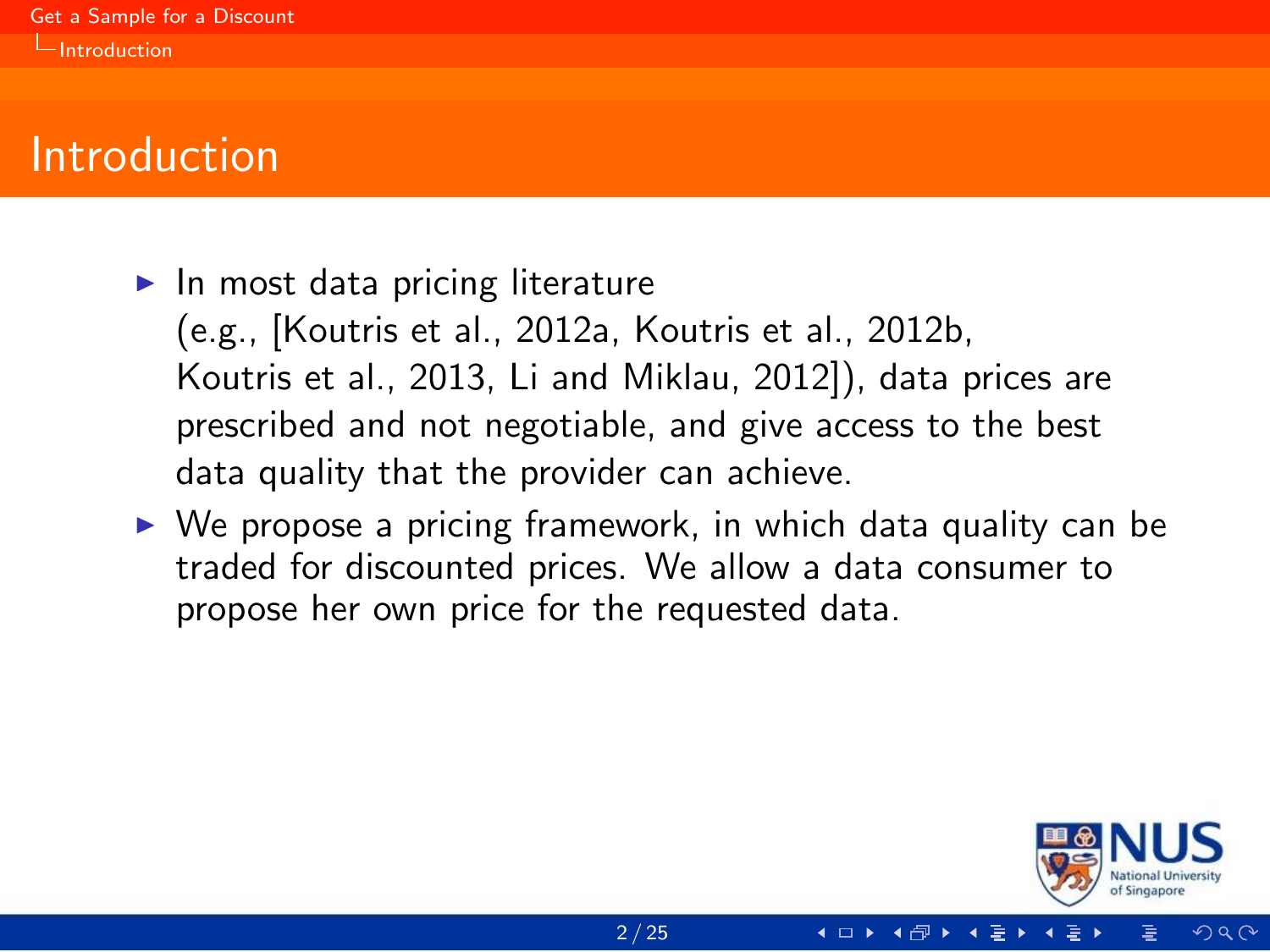#### <span id="page-3-0"></span> $\blacktriangleright$  In most data pricing literature

(e.g., [\[Koutris et al., 2012a,](#page-56-0) [Koutris et al., 2012b,](#page-56-1) [Koutris et al., 2013,](#page-56-2) [Li and Miklau, 2012\]](#page-57-0)), data prices are prescribed and not negotiable, and give access to the best data quality that the provider can achieve.

- $\triangleright$  We propose a pricing framework, in which data quality can be traded for discounted prices. We allow a data consumer to propose her own price for the requested data.
	- If the proposed price is the full price of the requested data, the requested data is returned to the data consumer.
	- If the proposed price is less than the full price, a lower quality version of the requested data is returned.

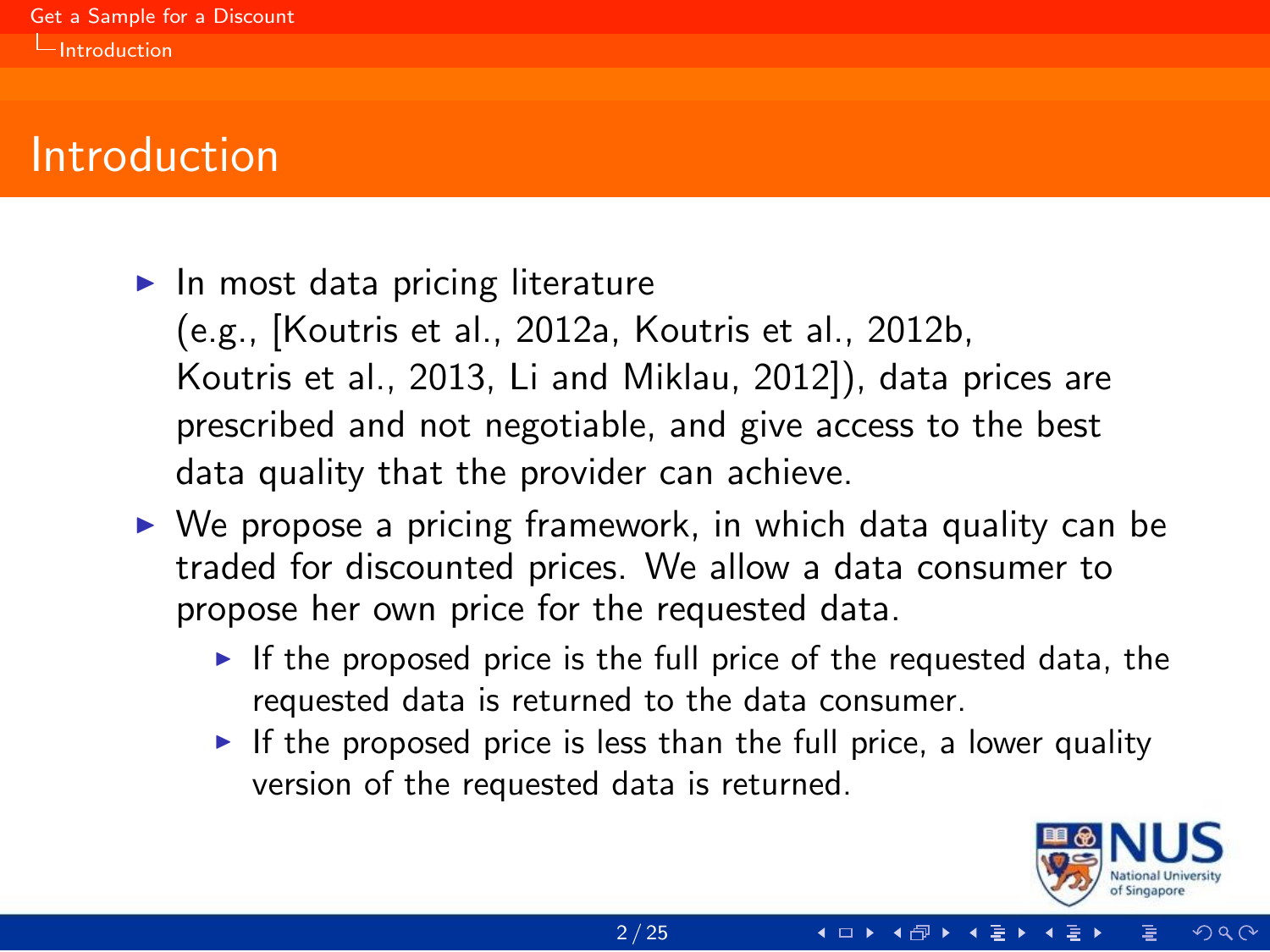#### <span id="page-4-0"></span> $\blacktriangleright$  In most data pricing literature

(e.g., [\[Koutris et al., 2012a,](#page-56-0) [Koutris et al., 2012b,](#page-56-1) [Koutris et al., 2013,](#page-56-2) [Li and Miklau, 2012\]](#page-57-0)), data prices are prescribed and not negotiable, and give access to the best data quality that the provider can achieve.

- $\triangleright$  We propose a pricing framework, in which data quality can be traded for discounted prices. We allow a data consumer to propose her own price for the requested data.
	- If the proposed price is the full price of the requested data, the requested data is returned to the data consumer.
	- If the proposed price is less than the full price, a lower quality version of the requested data is returned.
- $\triangleright$  What are the dimensions to access data quality?

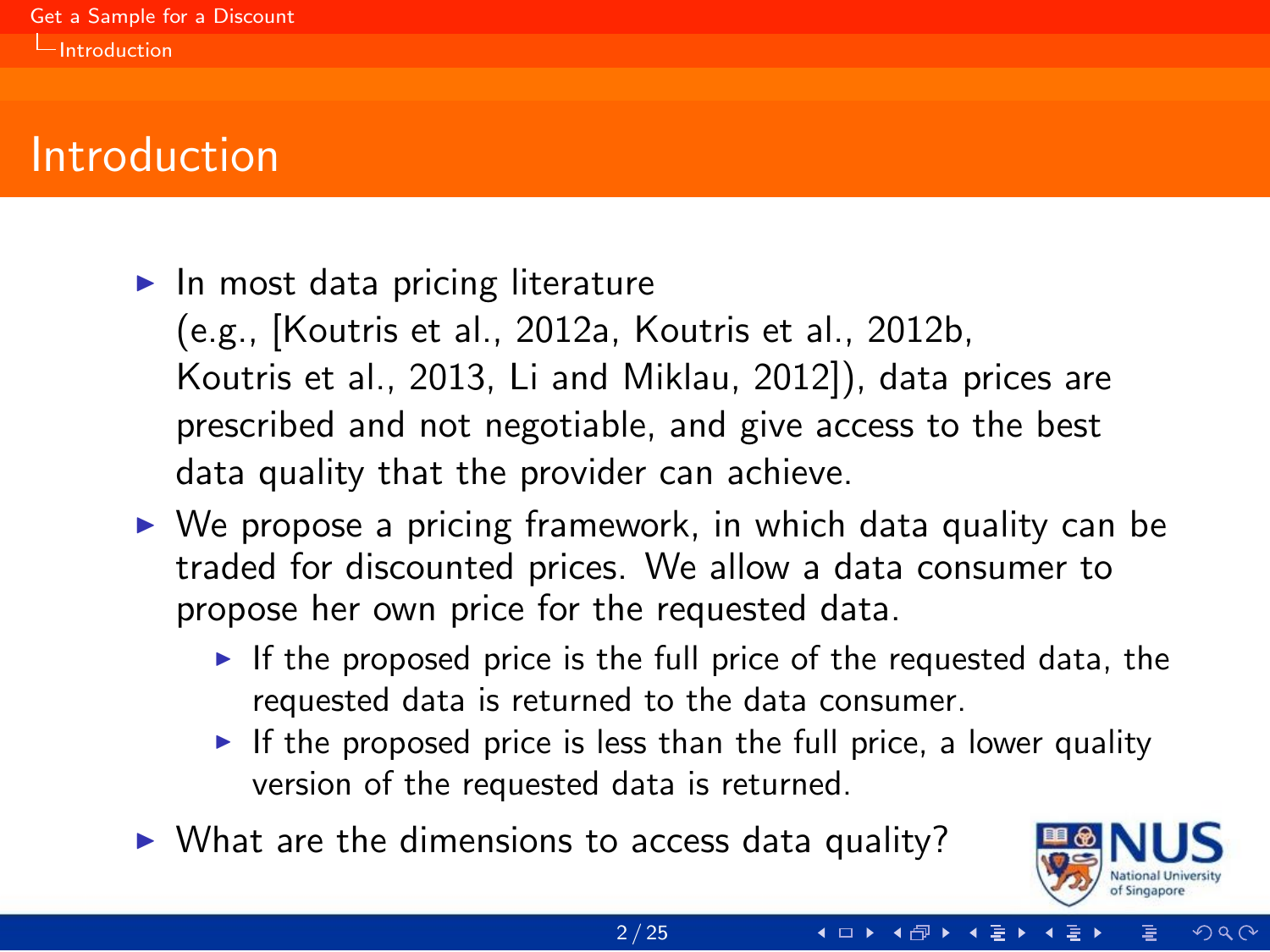<span id="page-5-0"></span> $\triangleright$  Data quality dimensions (defined in [\[Pipino et al., 2002,](#page-57-1) [Wang and Strong, 1996\]](#page-58-0)):



 $2Q$ 

4 □ ▶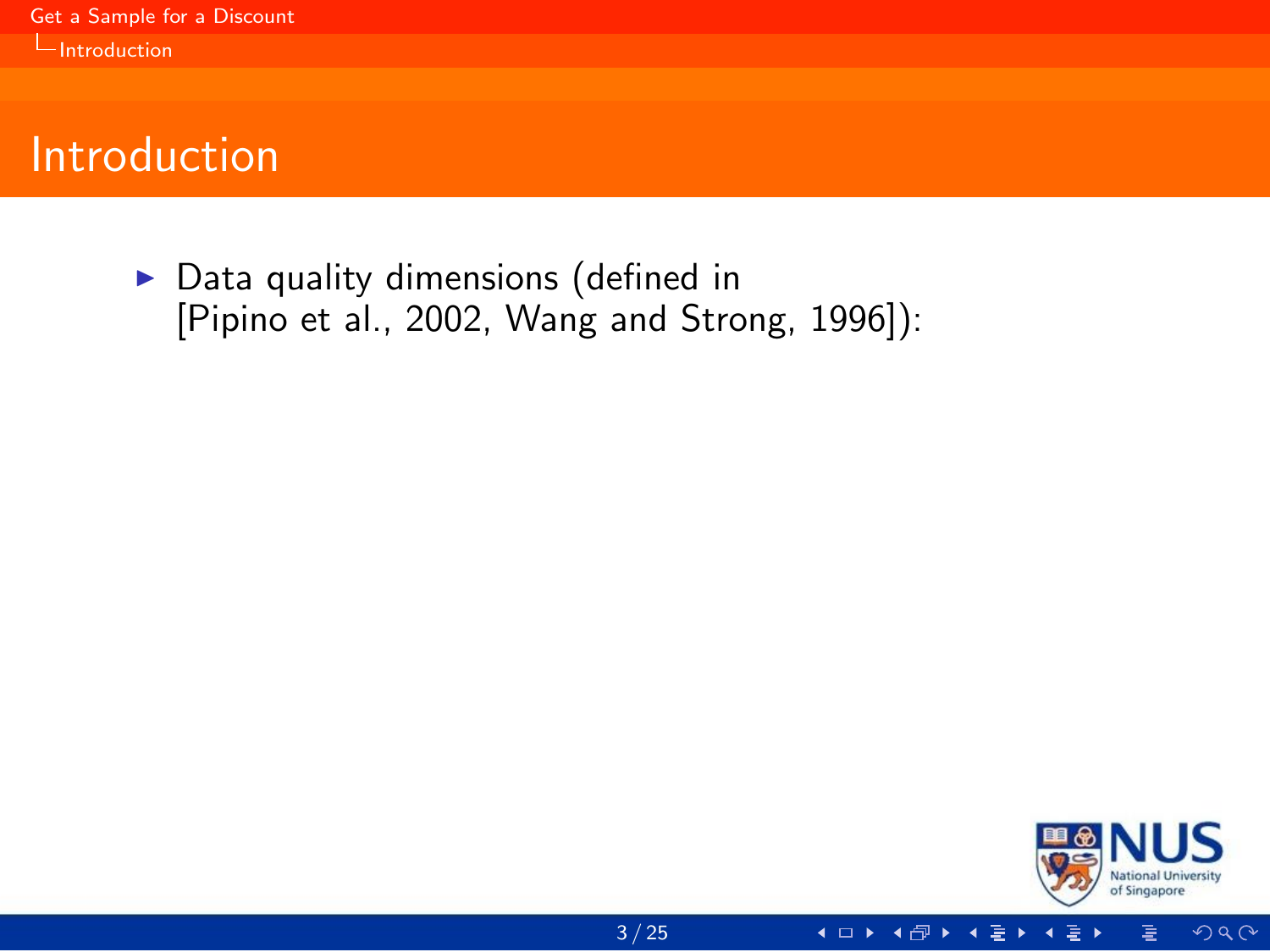- <span id="page-6-0"></span> $\triangleright$  Data quality dimensions (defined in [\[Pipino et al., 2002,](#page-57-1) [Wang and Strong, 1996\]](#page-58-0)):
	- $\triangleright$  intrinsic quality (believability, objectivity, accuracy, reputation)
	- contextual quality (value-added, relevancy, timeliness, ease of operation, appropriate amount of data, completeness)
	- $\triangleright$  representational quality (interpretability, ease of understanding, concise representation, consistent representation)
	- accessibility quality (accessibility, security)

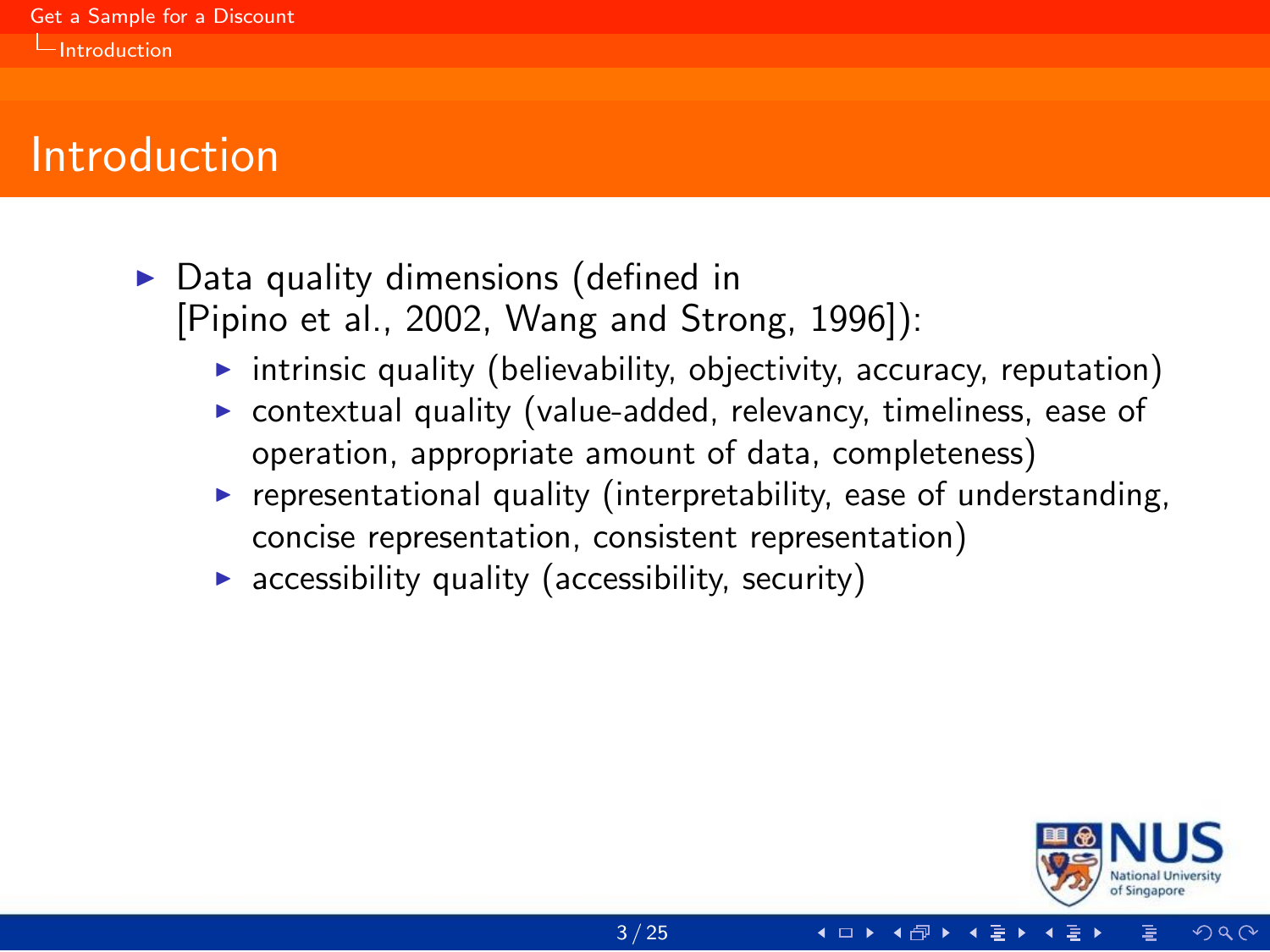- <span id="page-7-0"></span> $\triangleright$  Data quality dimensions (defined in [\[Pipino et al., 2002,](#page-57-1) [Wang and Strong, 1996\]](#page-58-0)):
	- $\triangleright$  intrinsic quality (believability, objectivity, accuracy, reputation)
	- $\triangleright$  contextual quality (value-added, relevancy, timeliness, ease of operation, appropriate amount of data, completeness)
	- $\triangleright$  representational quality (interpretability, ease of understanding, concise representation, consistent representation)
	- $\triangleright$  accessibility quality (accessibility, security)
- In our previous work  $[Tang et al., 2013]$ , we proposed a pricing framework for **relational** data, in which **accuracy** can be traded for discounted prices.

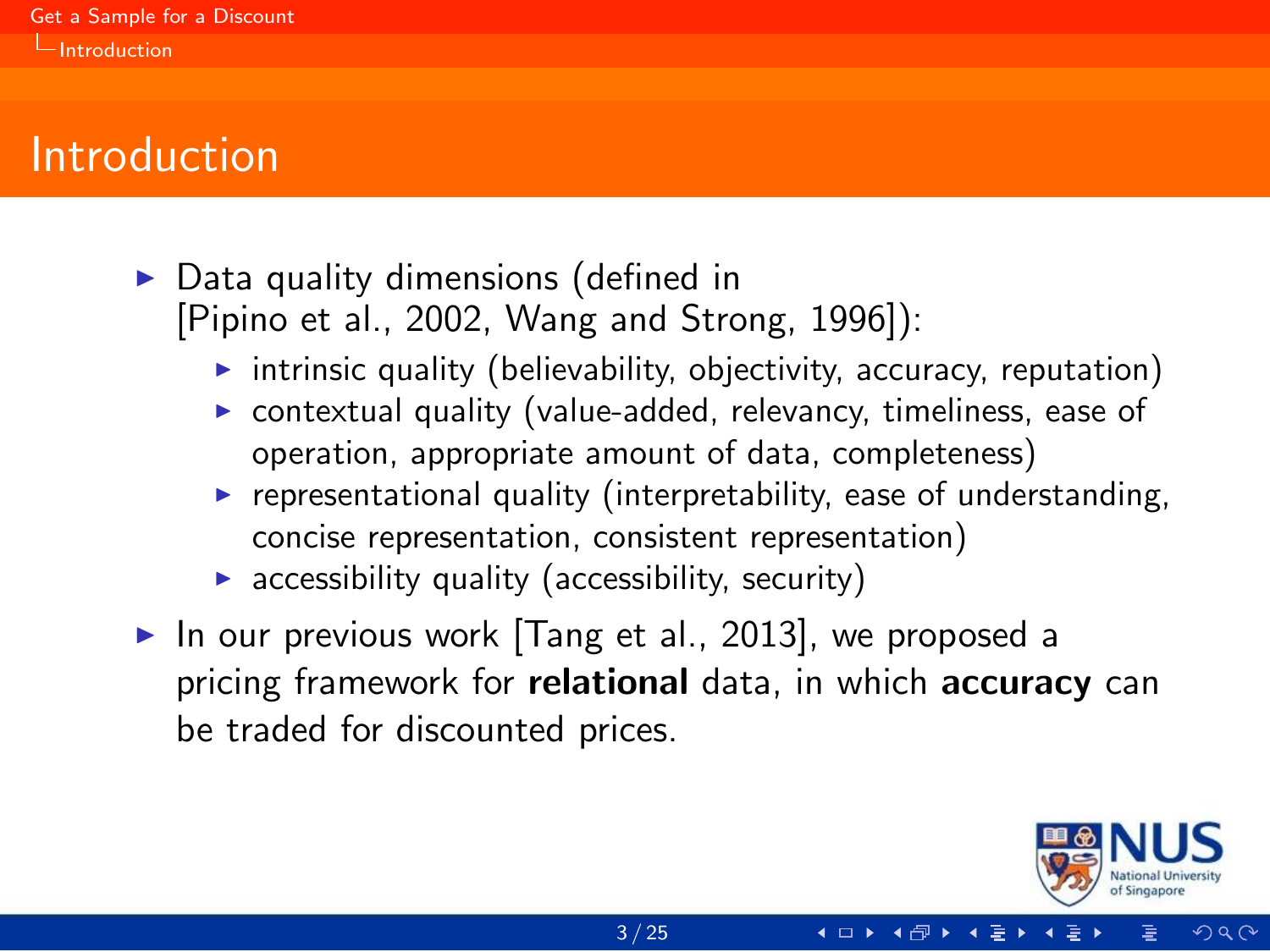- <span id="page-8-0"></span> $\triangleright$  Data quality dimensions (defined in [\[Pipino et al., 2002,](#page-57-1) [Wang and Strong, 1996\]](#page-58-0)):
	- $\triangleright$  intrinsic quality (believability, objectivity, accuracy, reputation)
	- $\triangleright$  contextual quality (value-added, relevancy, timeliness, ease of operation, appropriate amount of data, completeness)
	- $\triangleright$  representational quality (interpretability, ease of understanding, concise representation, consistent representation)
	- $\triangleright$  accessibility quality (accessibility, security)
- In our previous work  $[Tang et al., 2013]$ , we proposed a pricing framework for **relational** data, in which **accuracy** can be traded for discounted prices.
- In this paper, we propose a pricing framework for **XML** data, in which **completeness** can be traded for discounted **prices**.



**◀ □ ▶ ◀ @ ▶ ◀ 글**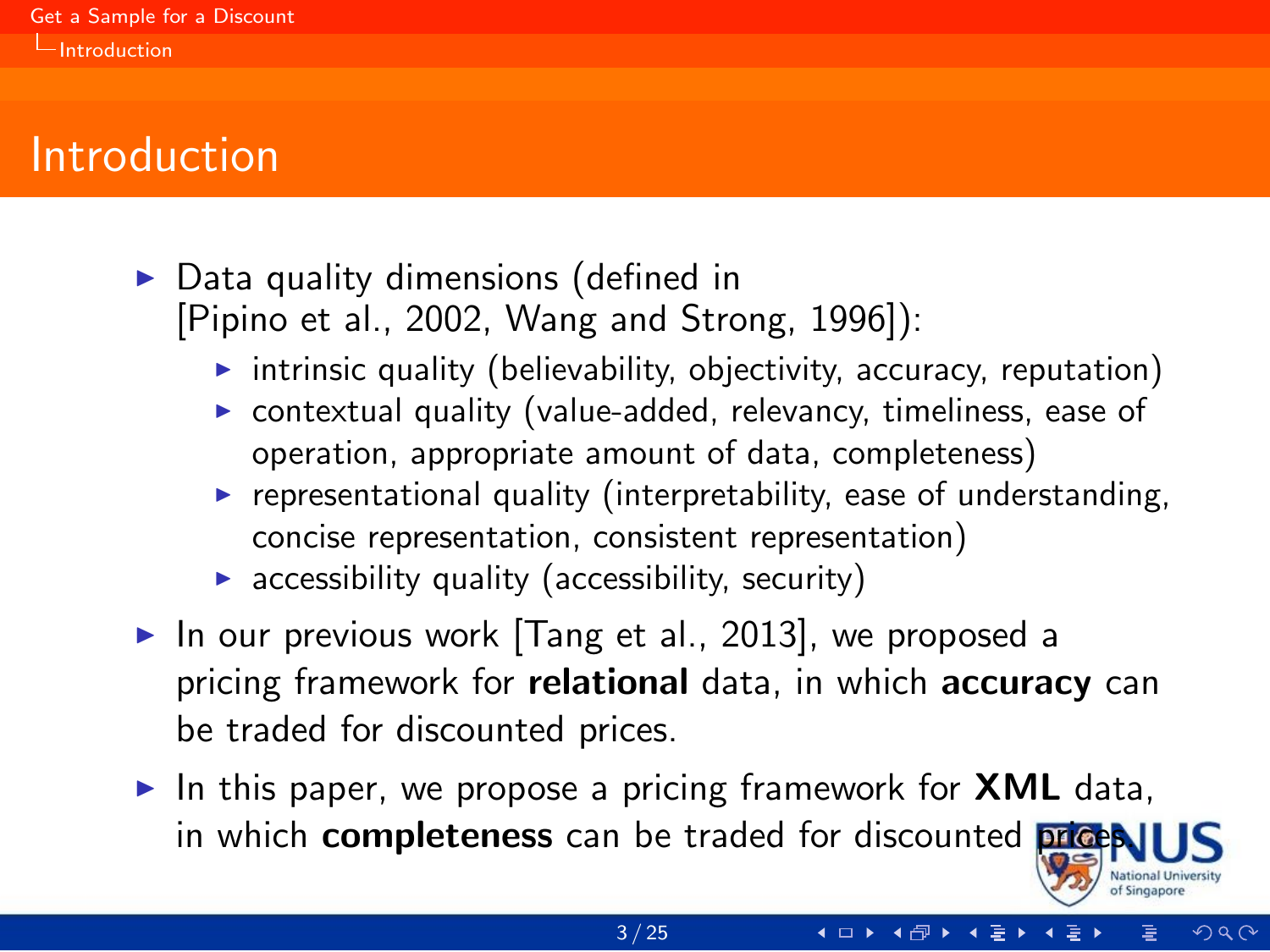<span id="page-9-0"></span> $\blacktriangleright$  Three main actors in data markets:



**4 □ ▶ 4 图 ▶ 4** 

 $2Q$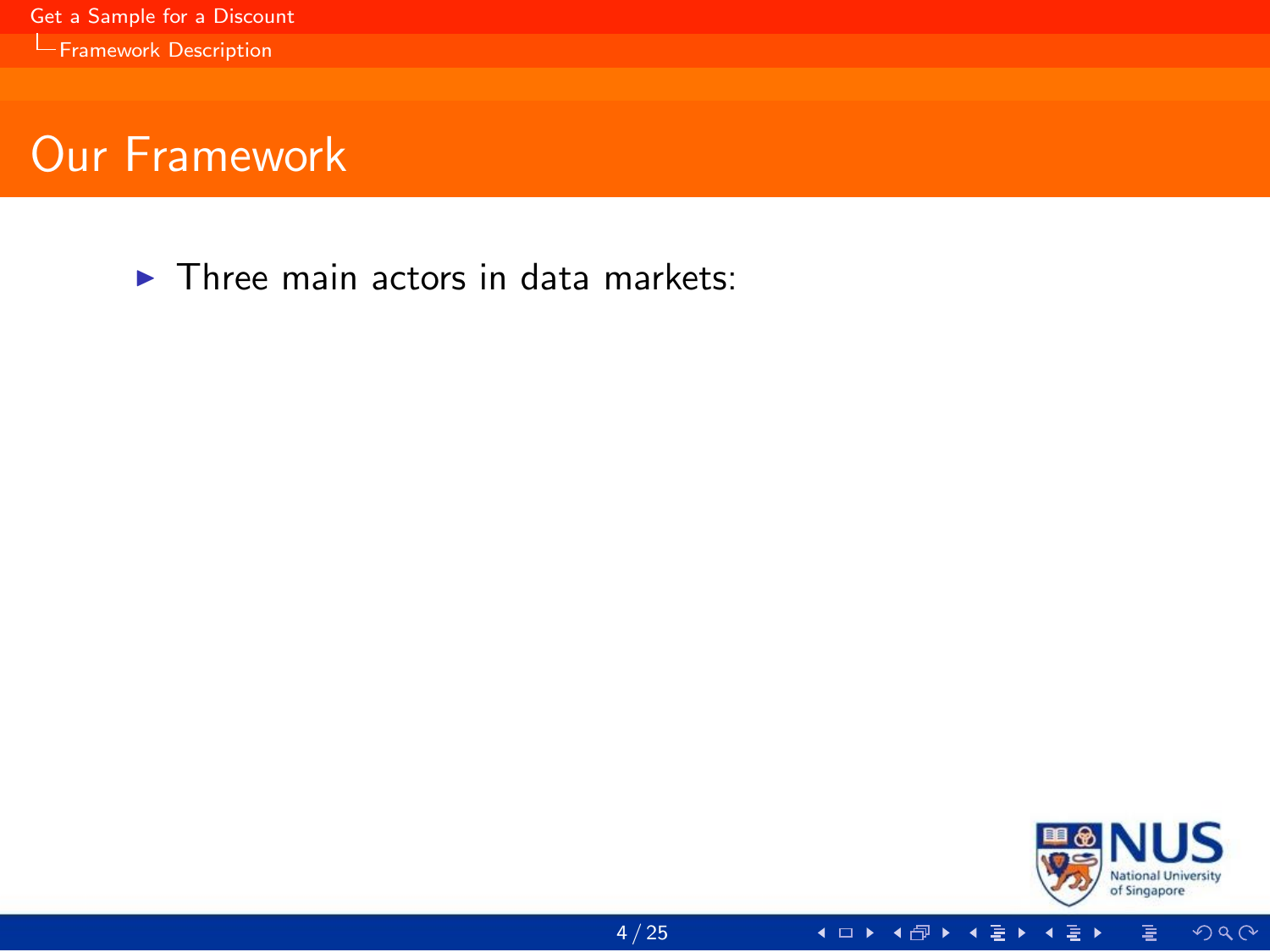- <span id="page-10-0"></span> $\blacktriangleright$  Three main actors in data markets:
	- $\triangleright$  Data provider: she has an XML document and sets a price to this document. She also assigns a weight to each node.



 $2Q$ 

**◆□▶ ◆母▶**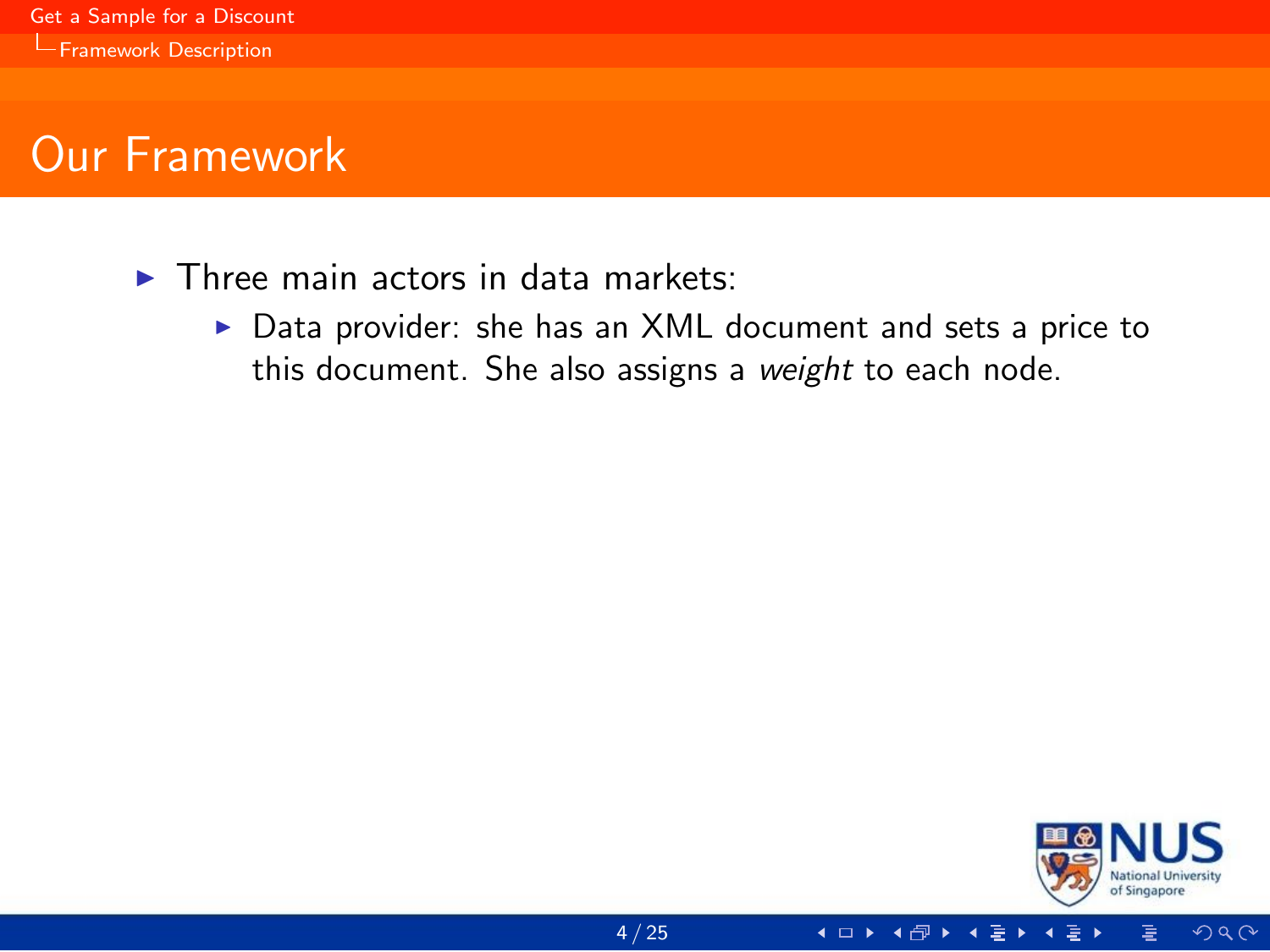<span id="page-11-0"></span> $\blacktriangleright$  Three main actors in data markets:

- $\triangleright$  Data provider: she has an XML document and sets a price to this document. She also assigns a weight to each node.
- $\triangleright$  Data consumer: she proposes a price for the document. The proposed price may be lower than the price of the document because
	- $\blacktriangleright$  she has a limited budget
	- $\triangleright$  she wants to explore the document before the full purchase



 $\Omega$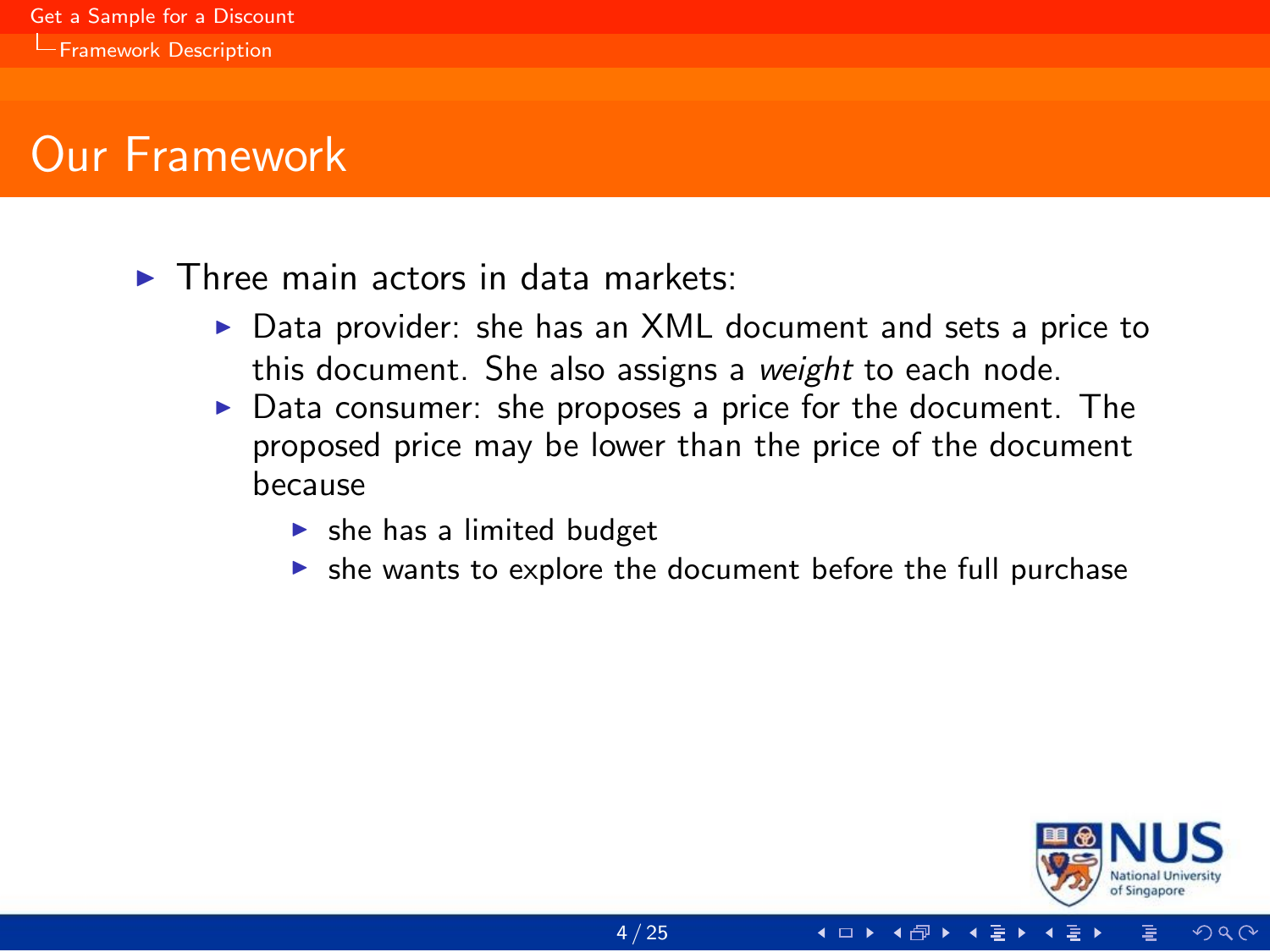<span id="page-12-0"></span> $\blacktriangleright$  Three main actors in data markets:

- $\triangleright$  Data provider: she has an XML document and sets a price to this document. She also assigns a weight to each node.
- Data consumer: she proposes a price for the document. The proposed price may be lower than the price of the document because
	- $\blacktriangleright$  she has a limited budget
	- $\triangleright$  she wants to explore the document before the full purchase
- $\blacktriangleright$  Data market owner:
	- $\triangleright$  she negotiates with the data provider a *pricing function* to decide the completeness of a sample that should be returned, according to a proposed price
	- $\triangleright$  she samples a rooted subtree of the requested document with the decided completeness uniformly at random.

4 ロト 4 伊 ト 4 号



 $QQ$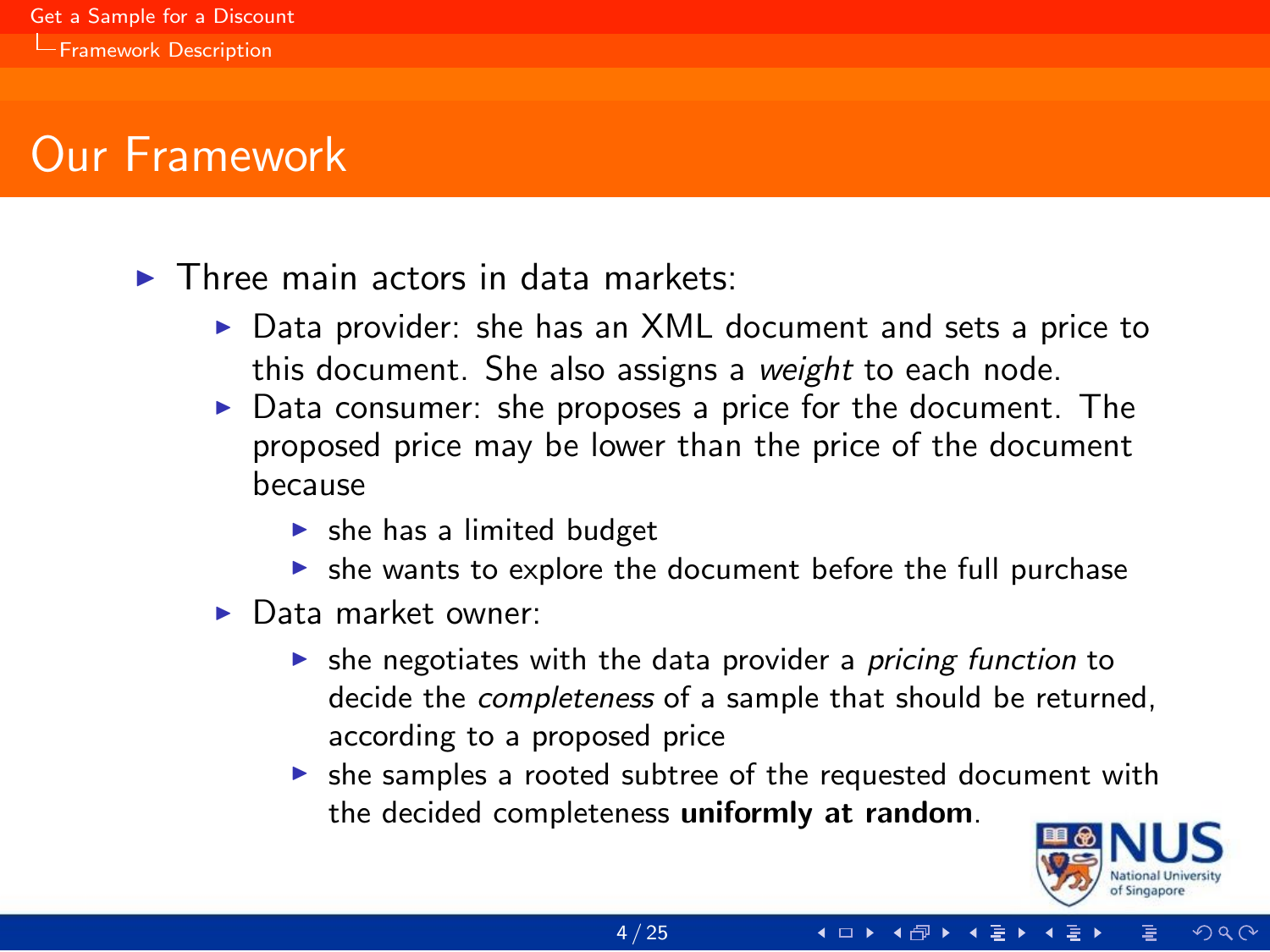# <span id="page-13-0"></span>Weight and Completeness of a rooted subtree

A rooted subtree  $t'$  of a tree t is  $(1)$  a subtree of t and  $(2)$  $\text{root}(t') = \text{root}(t).$ 



 $2Q$ 

4 □ ▶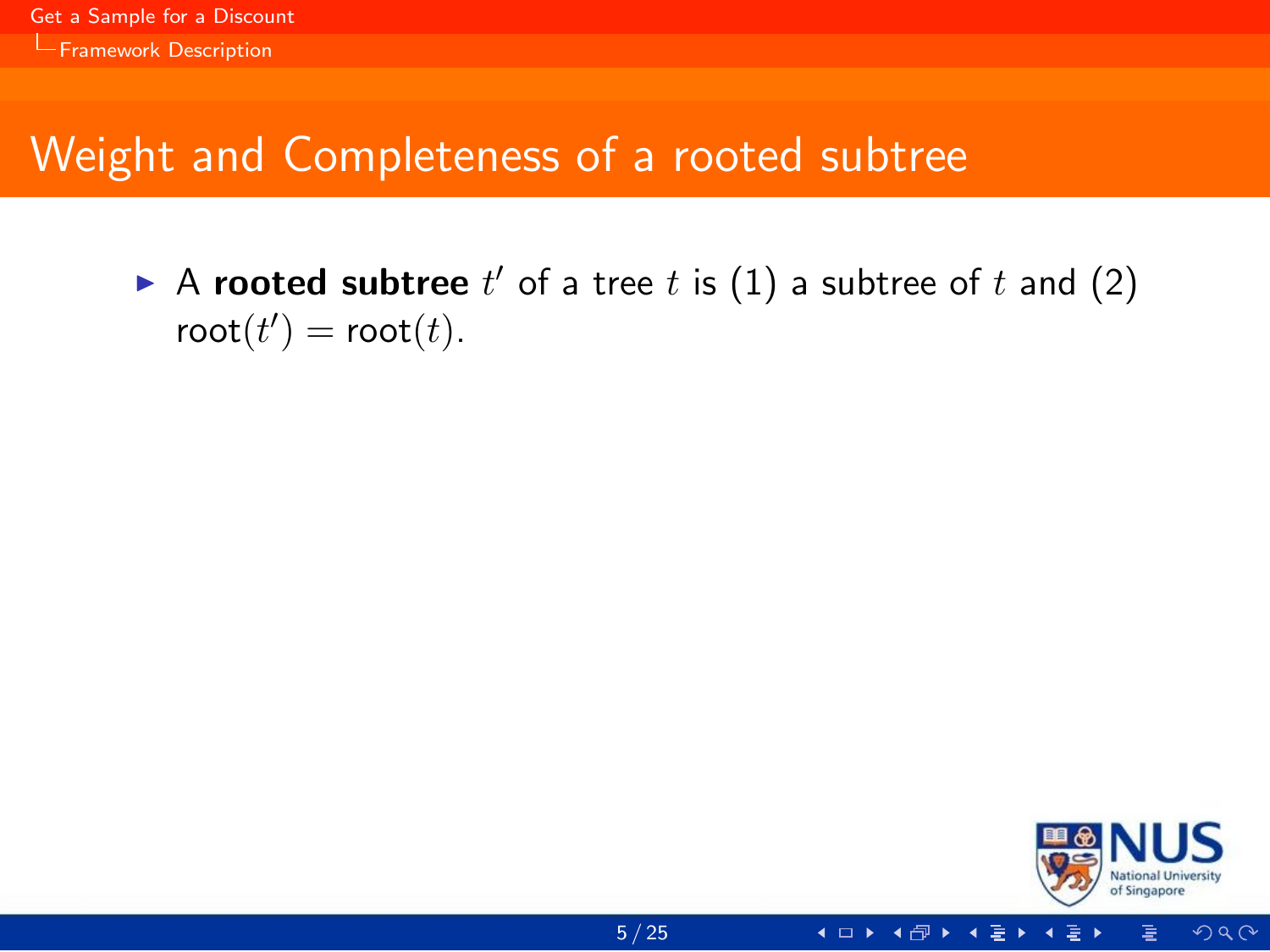# <span id="page-14-0"></span>Weight and Completeness of a rooted subtree

- A rooted subtree  $t'$  of a tree t is  $(1)$  a subtree of t and  $(2)$  $\text{root}(t') = \text{root}(t).$
- $\triangleright$  The weight of a tree (weight(t)) is intuitively, the sum weight of all the nodes.

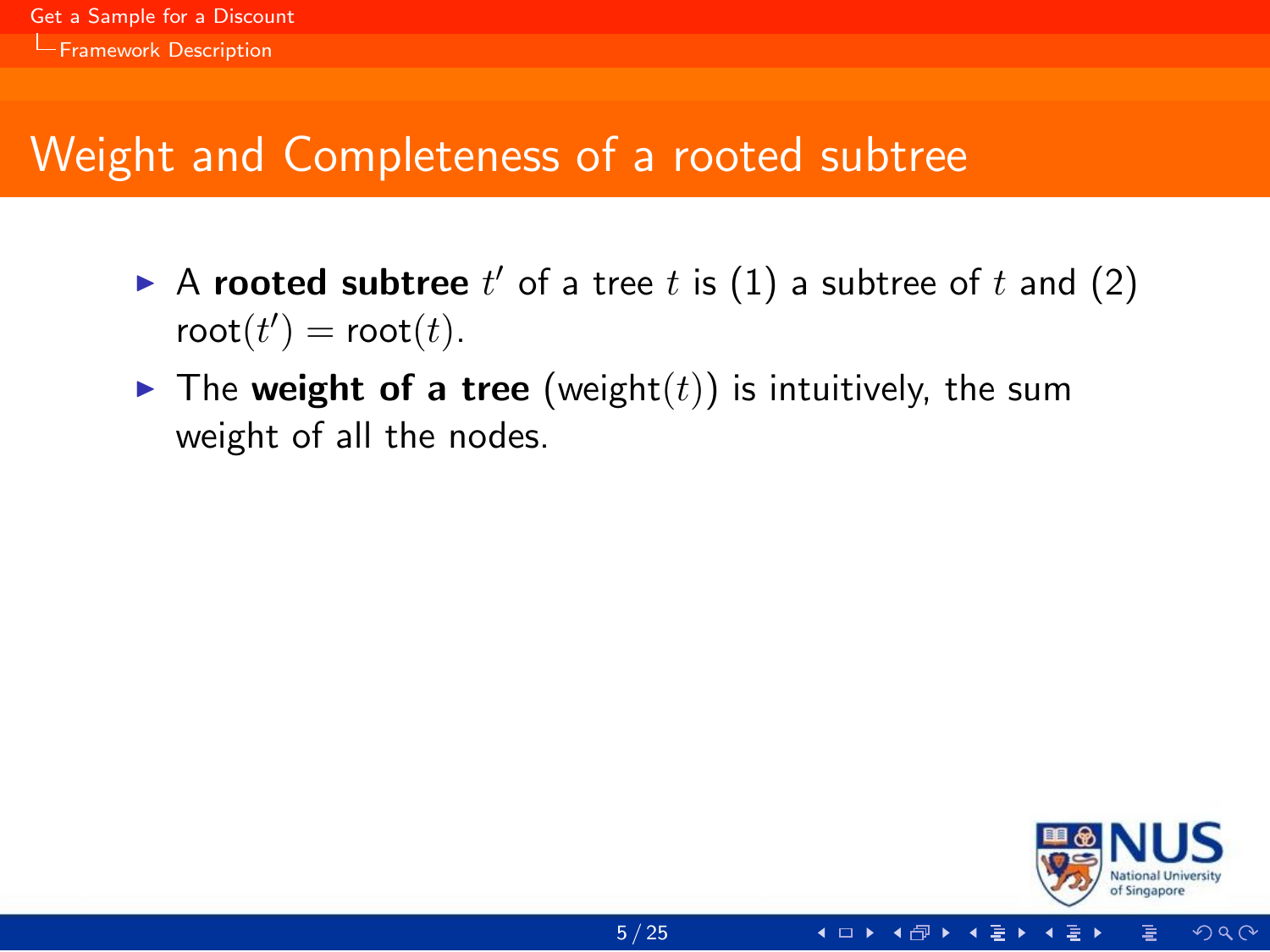# <span id="page-15-0"></span>Weight and Completeness of a rooted subtree

- A rooted subtree  $t'$  of a tree t is  $(1)$  a subtree of t and  $(2)$  $\text{root}(t') = \text{root}(t).$
- $\blacktriangleright$  The weight of a tree (weight(t)) is intuitively, the sum weight of all the nodes.
- ▶ Completeness of  $t'$  with respect to a tree  $t$   $(t'$  is a rooted subtree of t) is  $c_t(t') = \frac{\text{weight}(t')}{\text{weight}(t)}$  $\frac{\text{weight}(t)}{\text{weight}(t)}$ .

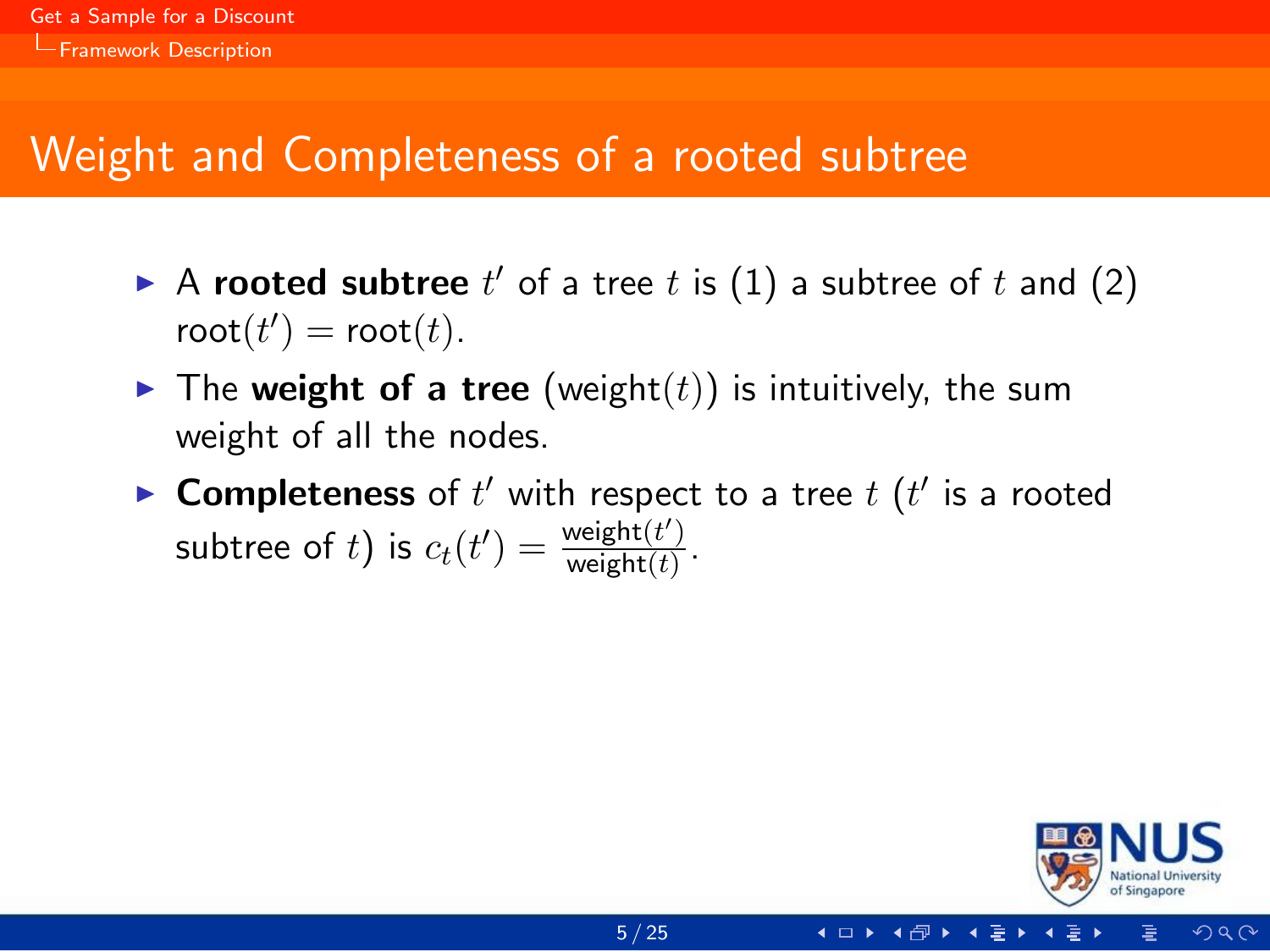<span id="page-16-0"></span> $\triangleright$  The pricing function of a tree t is a function  $\phi_t:[0,1]\rightarrow \mathbb{Q}^+$ . Its input is the completeness of a rooted subtree  $t^\prime$  and it returns the price of  $t^\prime$ , as a non-negative rational.



 $\Omega$ 

4 □ ▶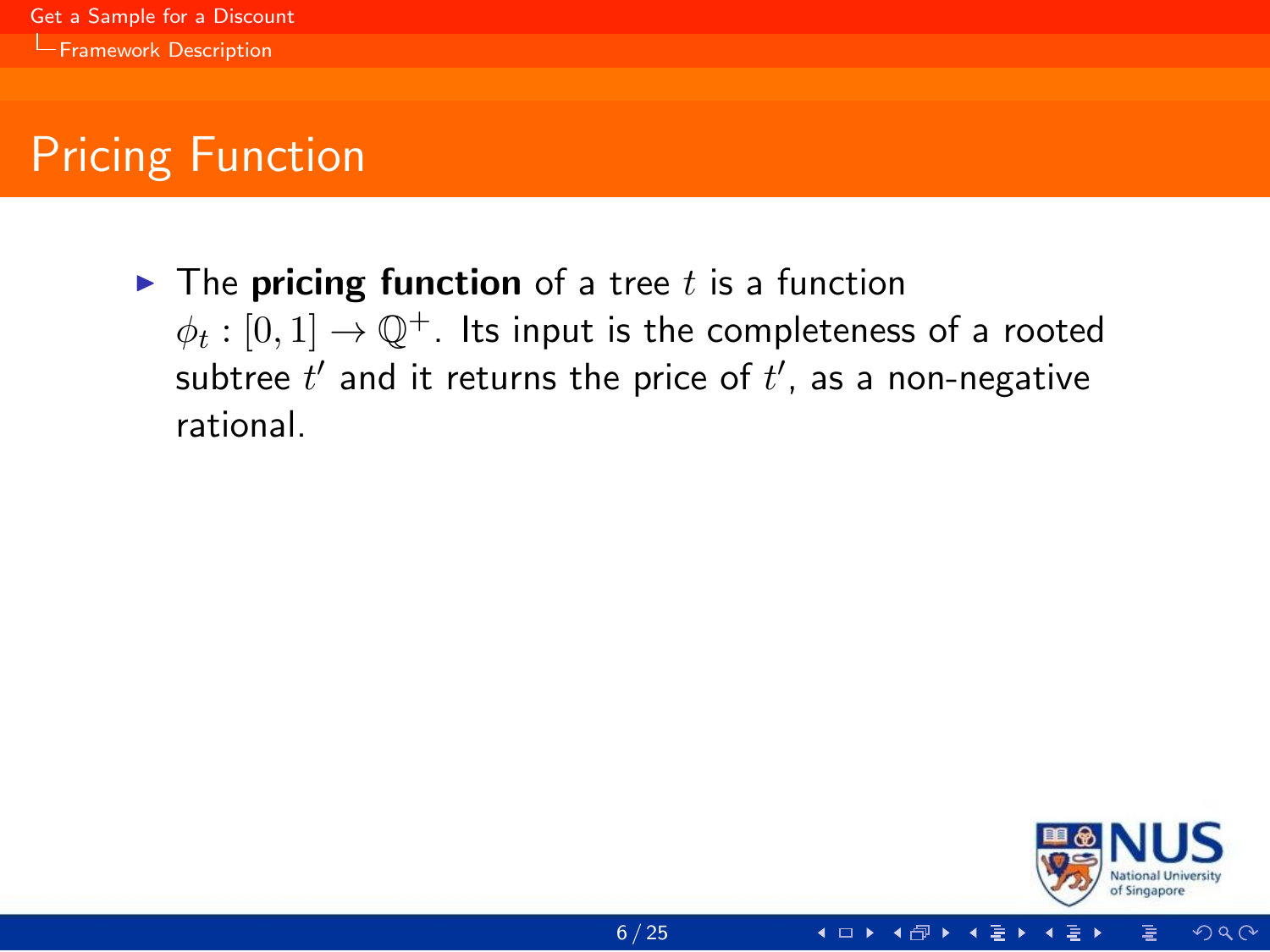- <span id="page-17-0"></span> $\triangleright$  The **pricing function** of a tree t is a function  $\phi_t:[0,1]\rightarrow \mathbb{Q}^+$ . Its input is the completeness of a rooted subtree  $t^\prime$  and it returns the price of  $t^\prime$ , as a non-negative rational.
- $\triangleright$  Non-decreasing. The more complete a rooted subtree is, the more expensive it should be, i.e.,  $c_1 \ge c_2 \Rightarrow \phi_t(c_1) \ge \phi_t(c_2)$ .

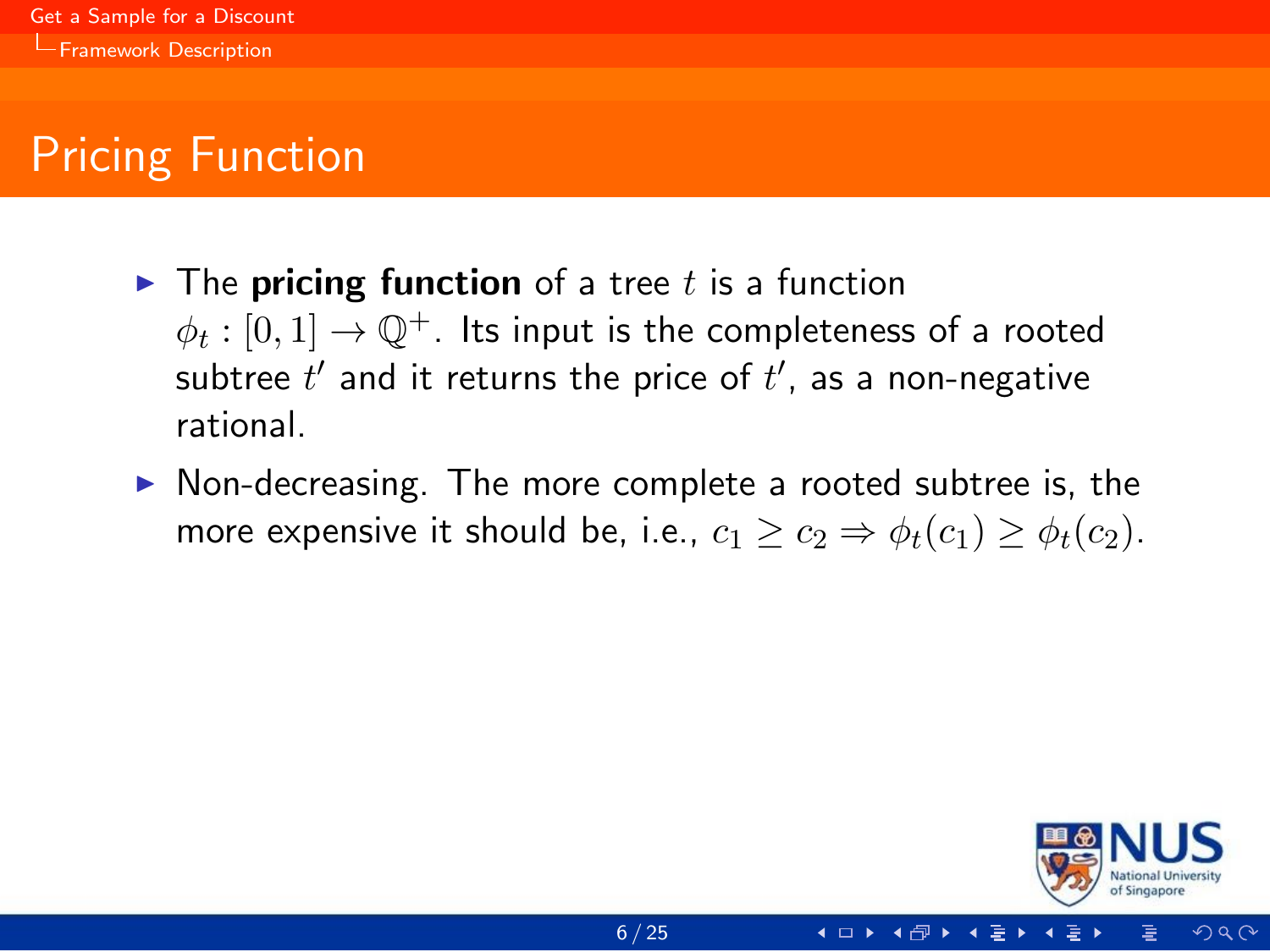- <span id="page-18-0"></span> $\triangleright$  The **pricing function** of a tree t is a function  $\phi_t:[0,1]\rightarrow \mathbb{Q}^+$ . Its input is the completeness of a rooted subtree  $t^\prime$  and it returns the price of  $t^\prime$ , as a non-negative rational.
- $\triangleright$  Non-decreasing. The more complete a rooted subtree is, the more expensive it should be, i.e.,  $c_1 \geq c_2 \Rightarrow \phi_t(c_1) \geq \phi_t(c_2)$ .
- $\triangleright$  Arbitrage-free. Buying a rooted subtree of completeness  $c_1 + c_2$  should not be more expensive than buying two subtrees with respective completeness  $c_1$  and  $c_2$ , i.e.,  $\phi_t(c_1) + \phi_t(c_2) > \phi_t(c_1 + c_2)$ . This property is useful when considering repeated requests.

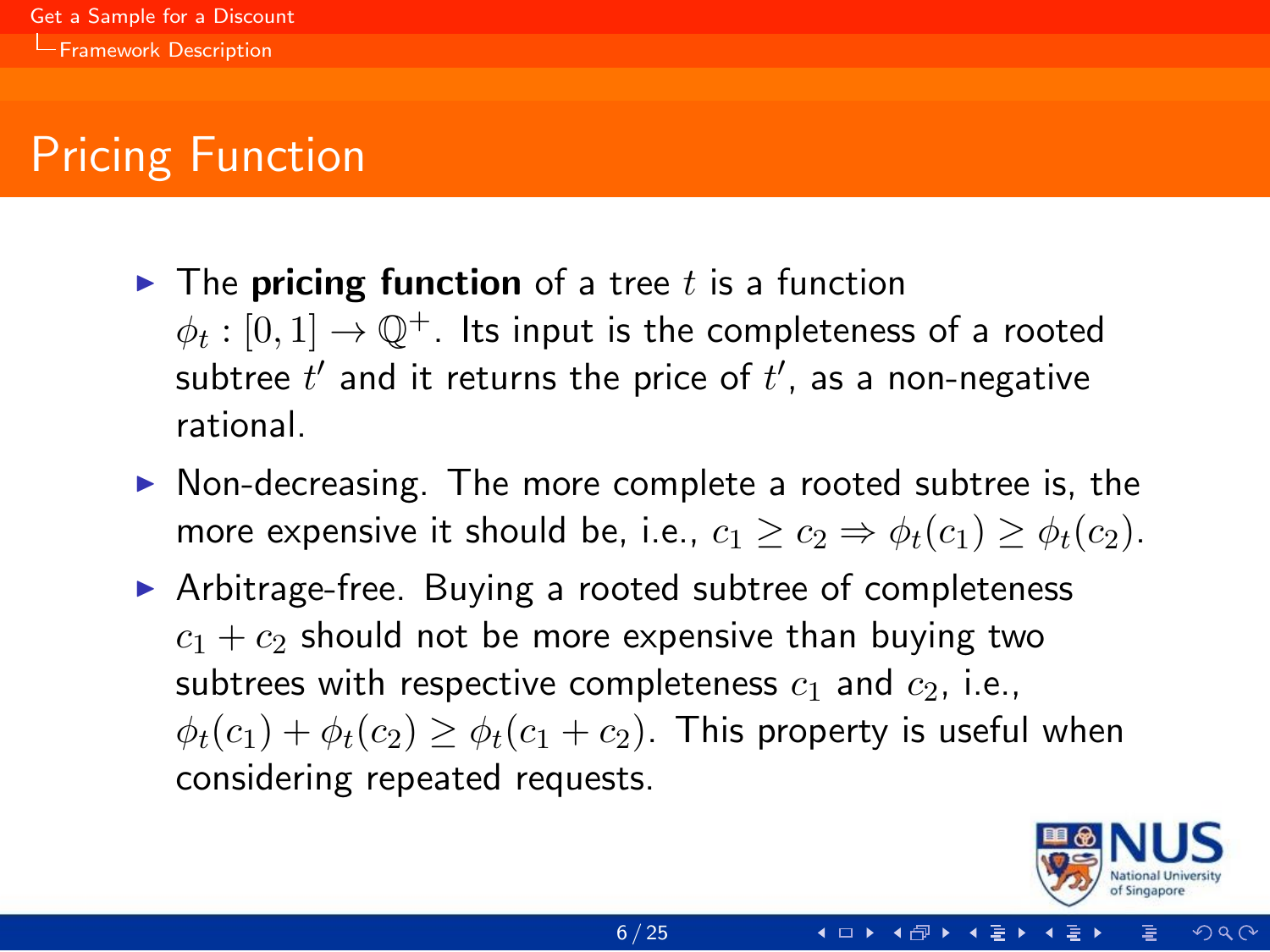<span id="page-19-0"></span> $\triangleright$  Minimum and maximum bound. We should have  $\phi_t(0)=pr_{\min}$  and  $\phi_t(1)=pr_t$ , where  $pr_{\min}$  is the minimum cost that a data consumer has to pay using the data market and  $\mathit{pr}_t$  is the price of the whole tree  $t.$ 

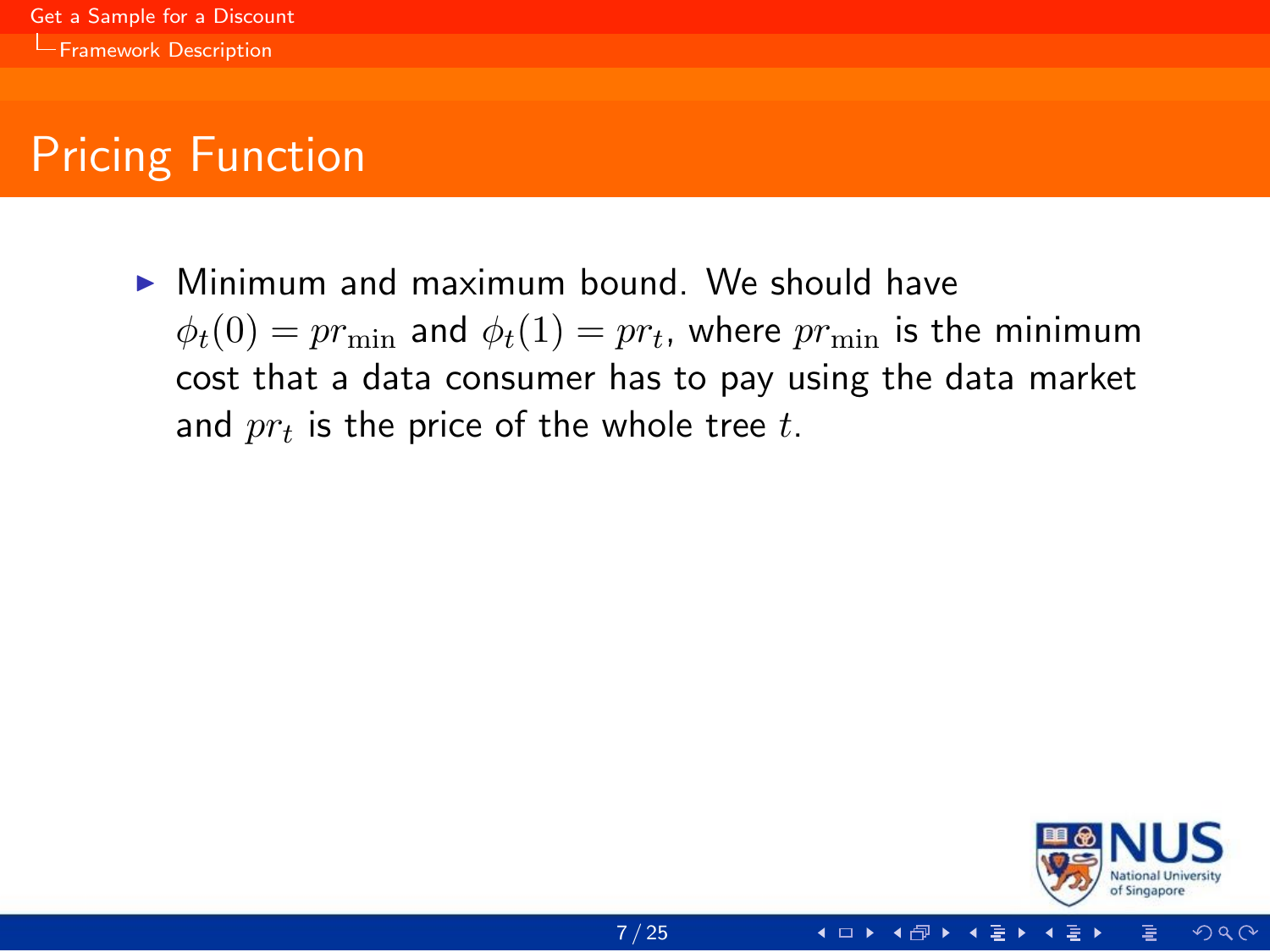- <span id="page-20-0"></span> $\triangleright$  Minimum and maximum bound. We should have  $\phi_t(0)=pr_{\min}$  and  $\phi_t(1)=pr_t$ , where  $pr_{\min}$  is the minimum cost that a data consumer has to pay using the data market and  $\mathit{pr}_t$  is the price of the whole tree  $t.$
- $\triangleright$  All these properties can be satisfied, for instance, by functions of the form  $\phi_t(c) = (pr_t - pr_{\min})c^p + pr_{\min}$  where  $p \leq 1$ .

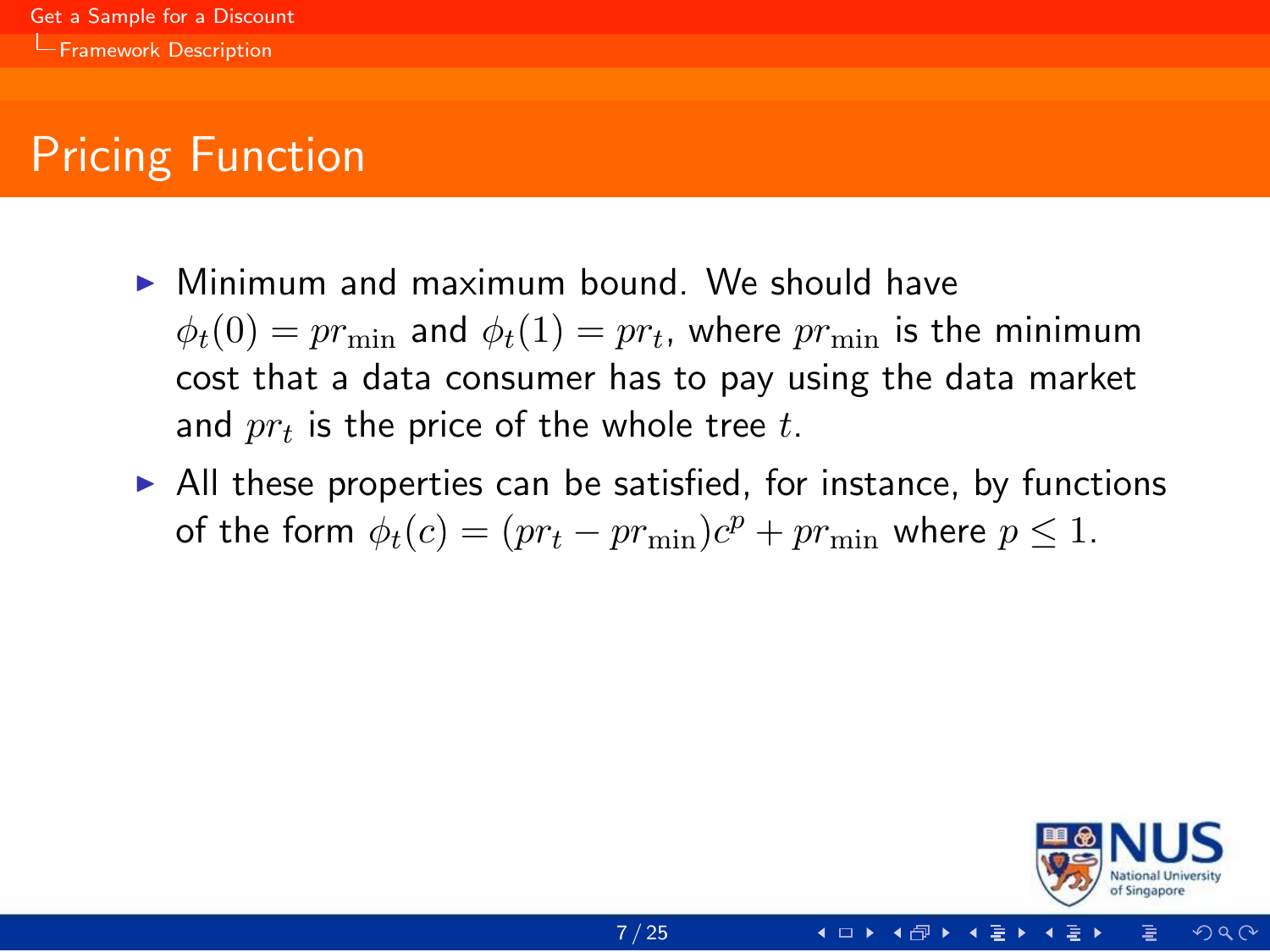# <span id="page-21-0"></span>Sampling Problem

Given a proposed price  $pr_0$ , once a completeness value  $c \in \phi_t^{-1}(pr_0)$  is chosen, the weight of the returned rooted subtree is fixed as  $c \times$  weight(t).



 $\Omega$ 

4 □ ▶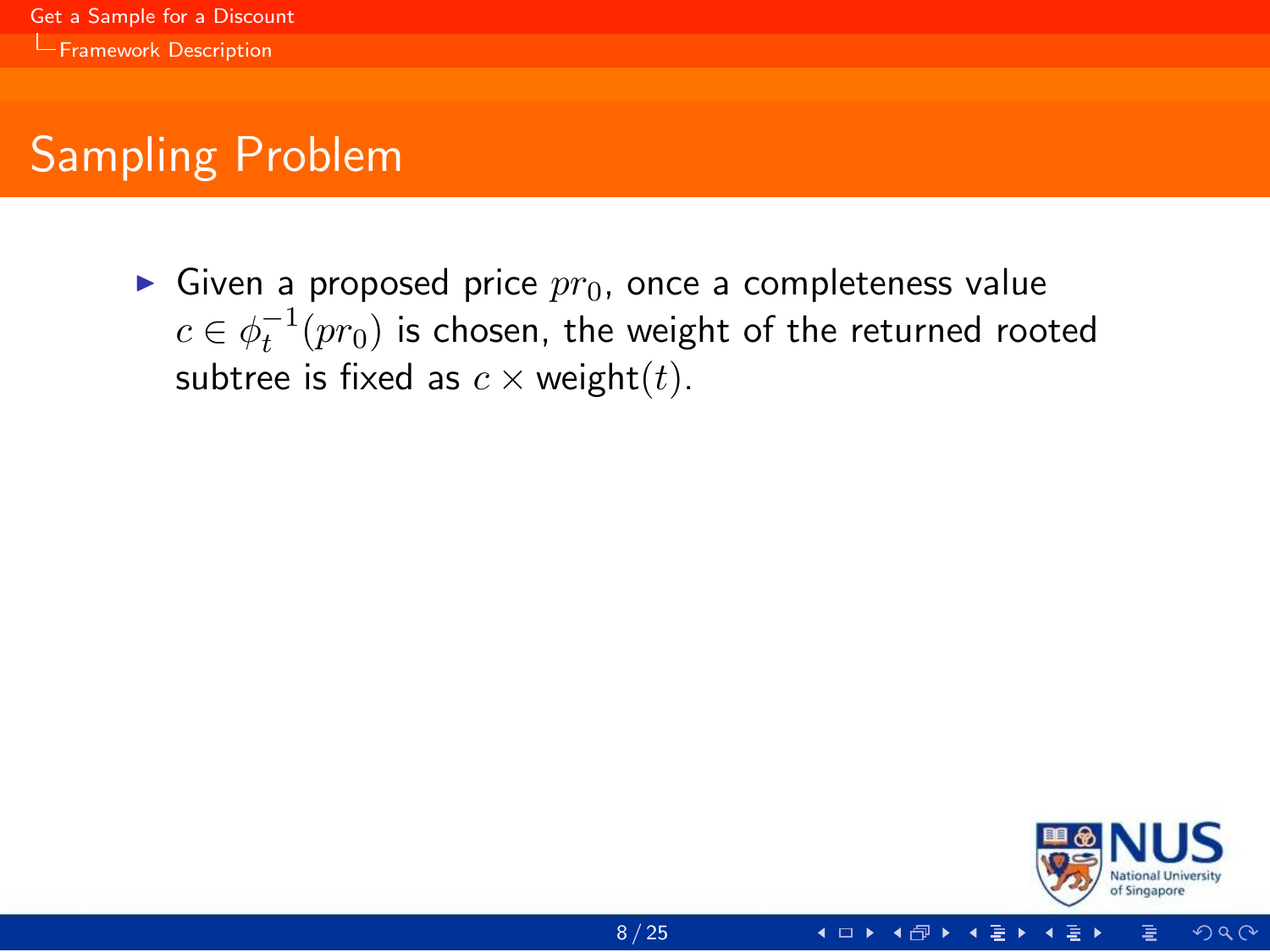# <span id="page-22-0"></span>Sampling Problem

- Given a proposed price  $pr_0$ , once a completeness value  $c \in \phi_t^{-1}(pr_0)$  is chosen, the weight of the returned rooted subtree is fixed as  $c \times$  weight(*t*).
- $\triangleright$  We consider the problem of uniform sampling a rooted subtree with prescribed weight (instead with prescribed completeness). The problem of sampling a rooted subtree, given a tree  $t$  and a weight  $k$ , is to sample a rooted subtree  $t^\prime$ of t, such that weight $(t') = k$ , uniformly at random.

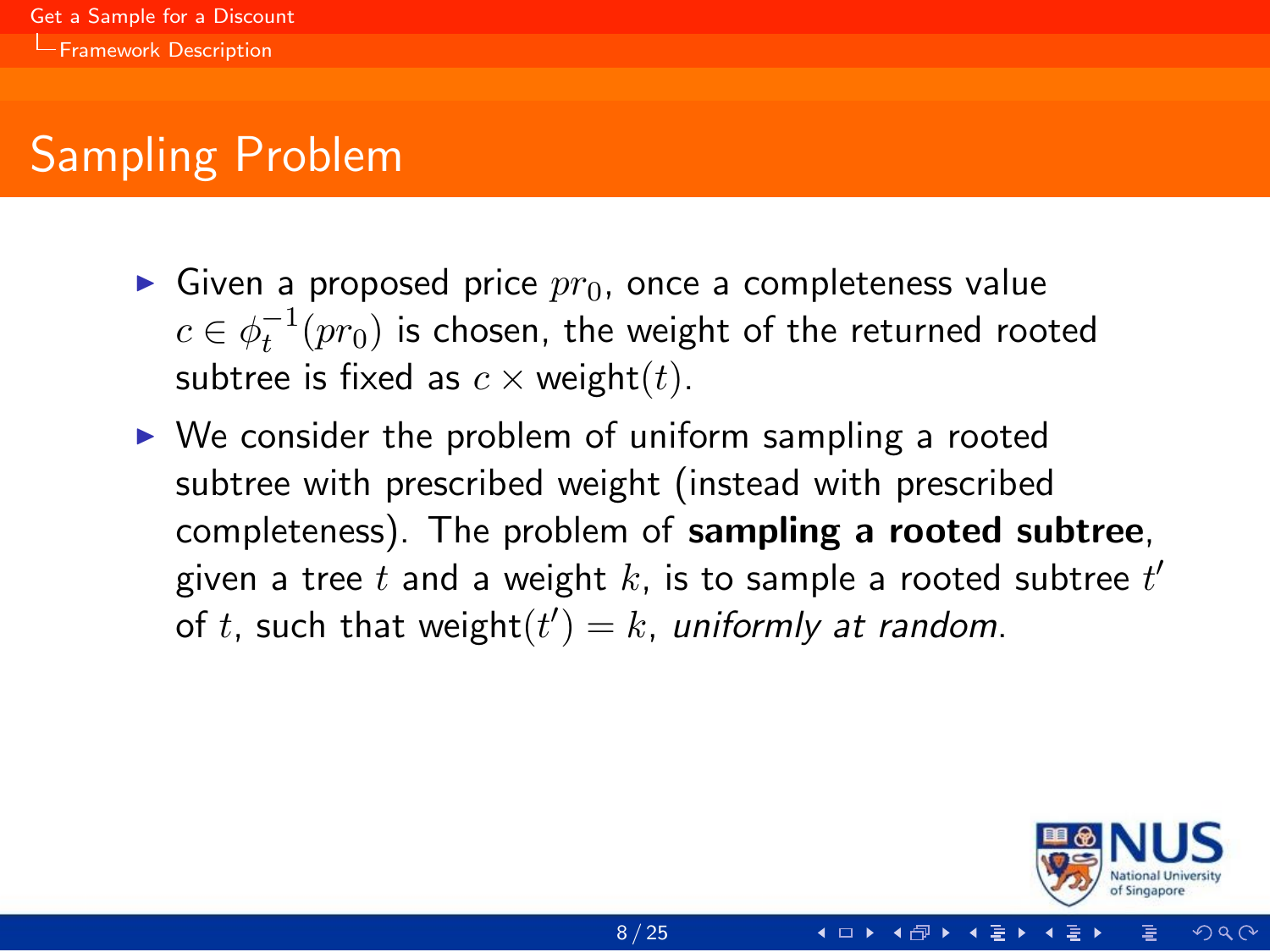# <span id="page-23-0"></span>Sampling Problem

- Given a proposed price  $pr_0$ , once a completeness value  $c \in \phi_t^{-1}(pr_0)$  is chosen, the weight of the returned rooted subtree is fixed as  $c \times$  weight(*t*).
- $\triangleright$  We consider the problem of uniform sampling a rooted subtree with prescribed weight (instead with prescribed completeness). The problem of sampling a rooted subtree, given a tree  $t$  and a weight  $k$ , is to sample a rooted subtree  $t^\prime$ of t, such that weight $(t') = k$ , uniformly at random.
- $\triangleright$  Why "uniformly at random"? To be fair to the data consumer, there should be an equal chance to explore every possible part of the XML document that is worth the proposed price.

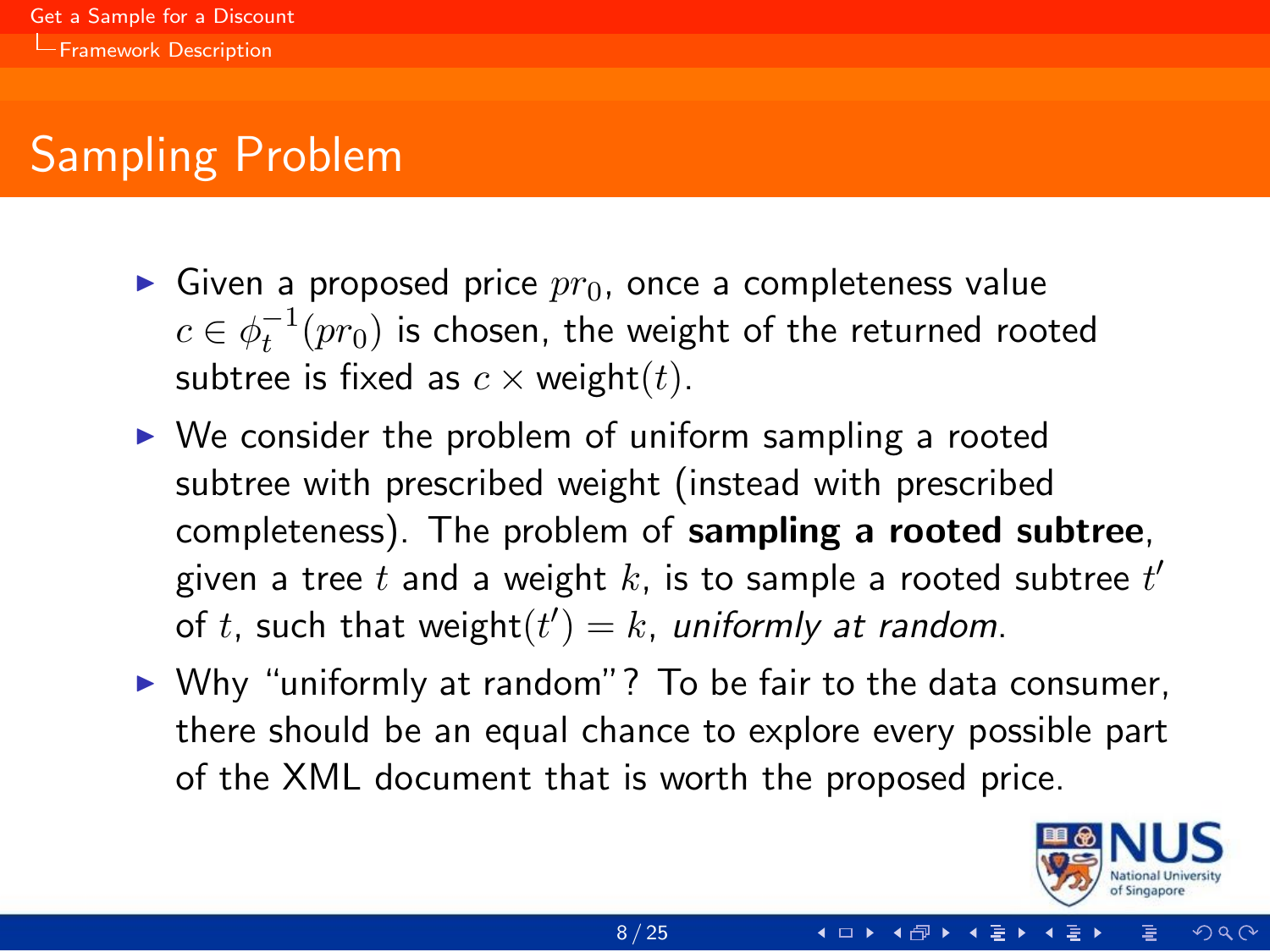# <span id="page-24-0"></span>Tractability of the Sampling Problem

Given a tree t and a weight x, it is NP-hard to sample a rooted subtree of  $t$  of weight  $x$  uniformly at random.

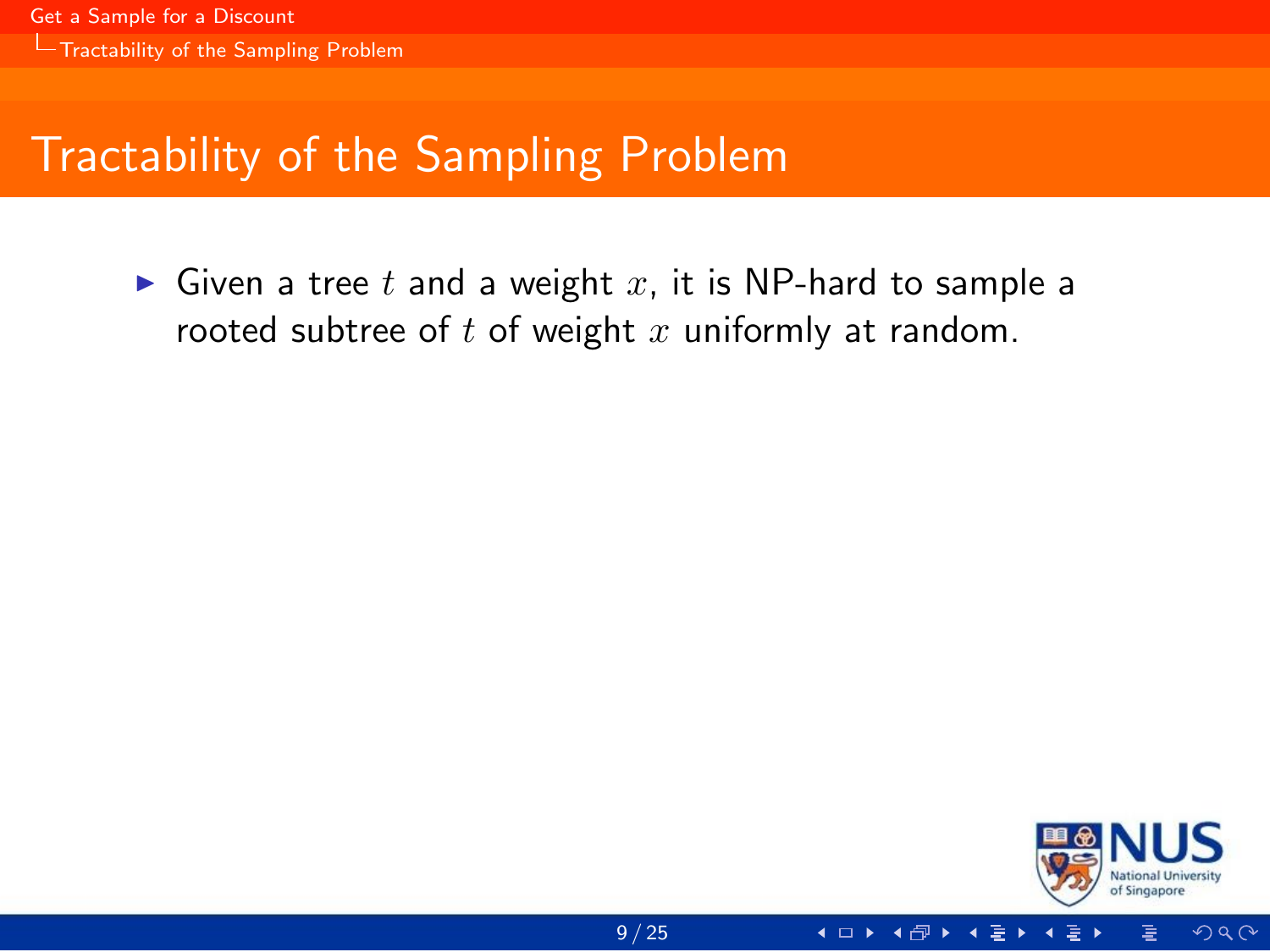# <span id="page-25-0"></span>Tractability of the Sampling Problem

- $\triangleright$  Given a tree t and a weight x, it is NP-hard to sample a rooted subtree of  $t$  of weight  $x$  uniformly at random.
- $\blacktriangleright$  Tractable cases:
	- In Unweighted Sampling:  $w(n) = 1$  for all n.
	- $\triangleright$  0/1-weights Sampling.: w(n) ∈ {0, 1} for all n.



つへへ

4 □ ▶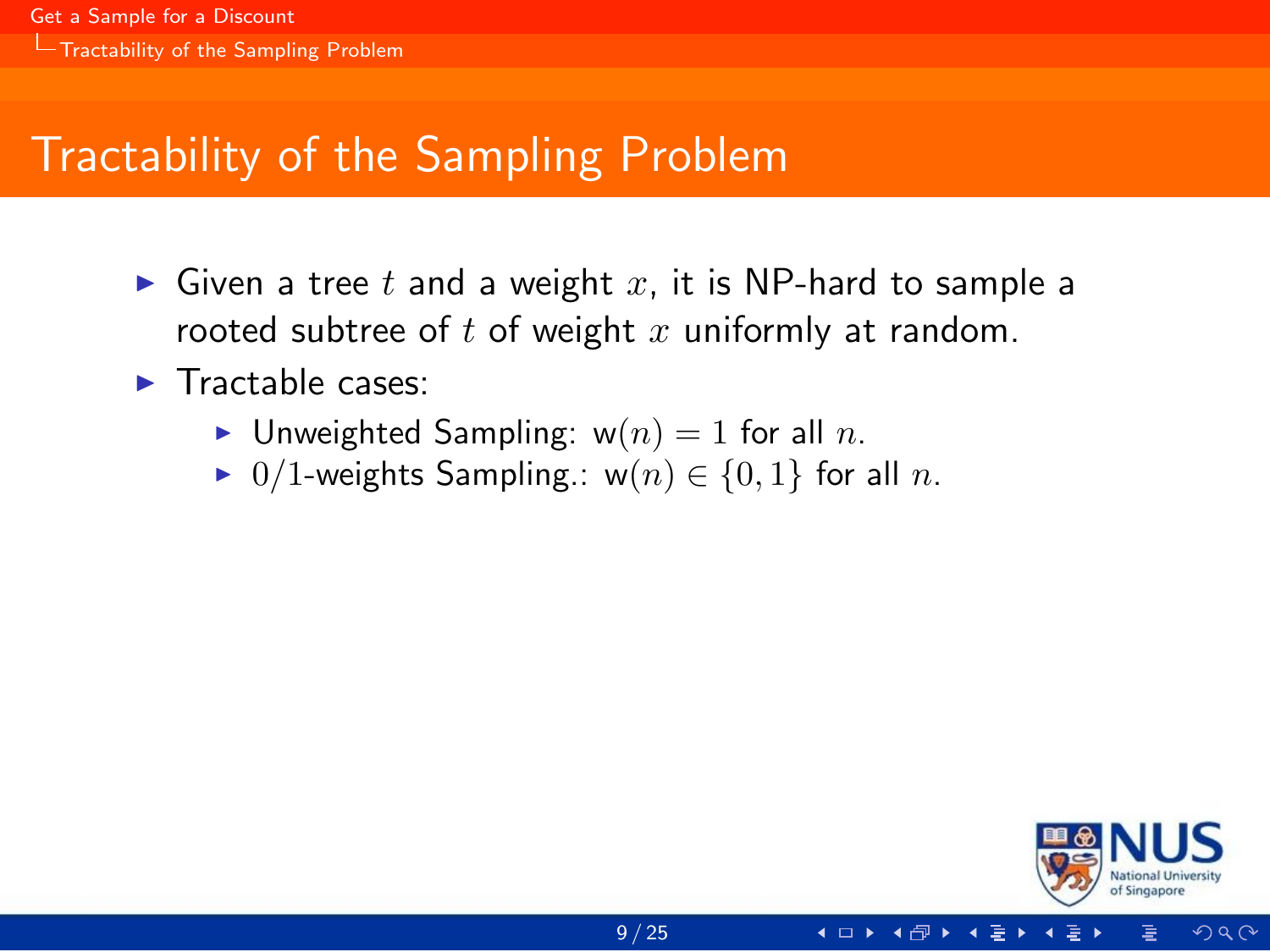- <span id="page-26-0"></span>[Algorithms for Tractable Sampling](#page-26-0)
	- [Unweighted Sampling for Binary Trees](#page-26-0)

#### Unweighted Sampling for Binary Trees

 $\triangleright$  We first present a sampling algorithm for binary trees and extend the algorithm to any unranked trees.

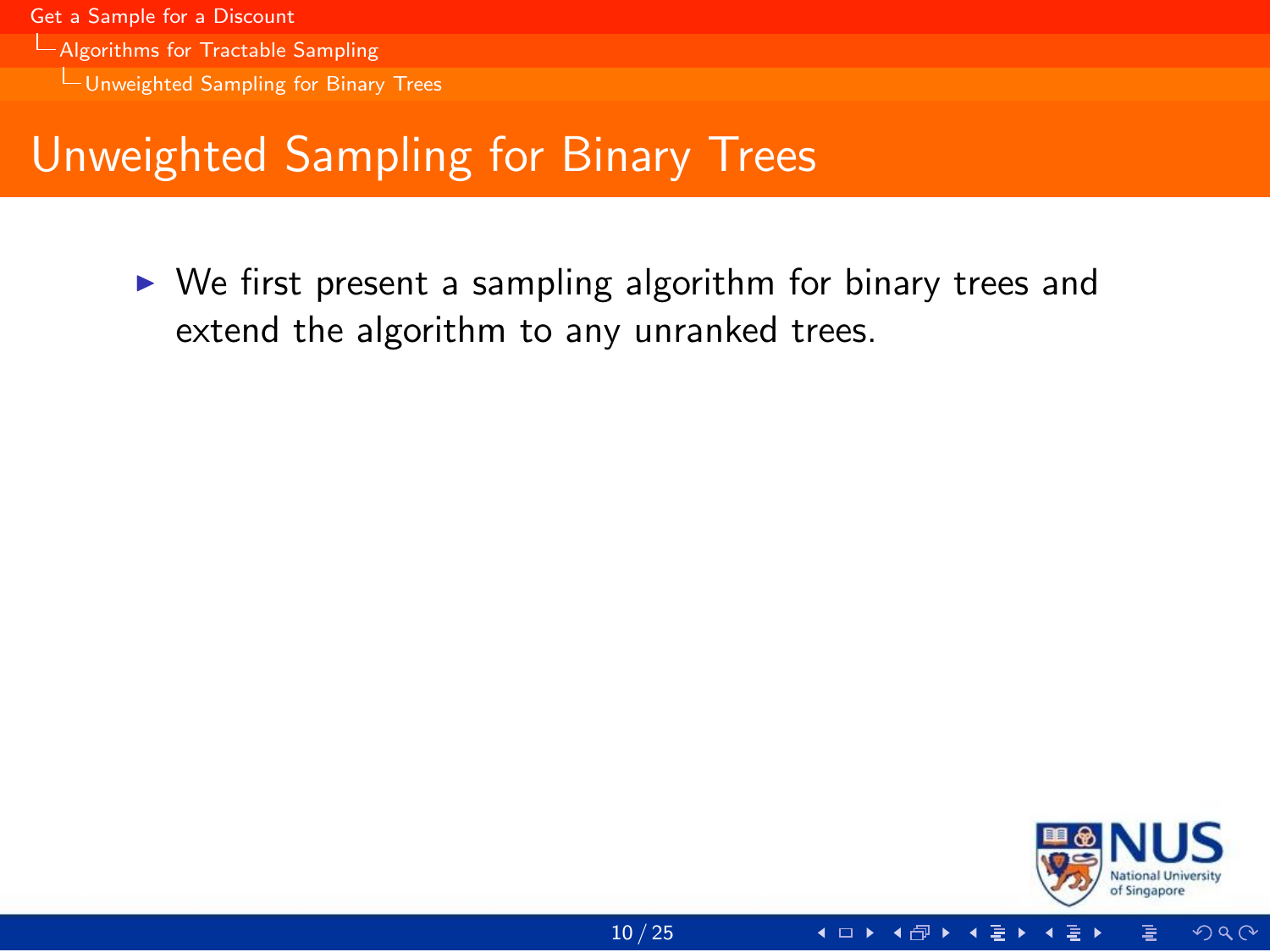- <span id="page-27-0"></span>[Algorithms for Tractable Sampling](#page-27-0)
	- [Unweighted Sampling for Binary Trees](#page-27-0)

# Unweighted Sampling for Binary Trees

- $\triangleright$  We first present a sampling algorithm for binary trees and extend the algorithm to any unranked trees.
- $\triangleright$  First phase: Subtree Counting. We start by computing a matrix D such that, for every node  $n_i$  of the input tree t and any value  $0\leq k\leq \mathsf{size}(t)$ ,  $D_i[k]$  is the number of subtrees of size  $k$  rooted at node  $n_i$ .

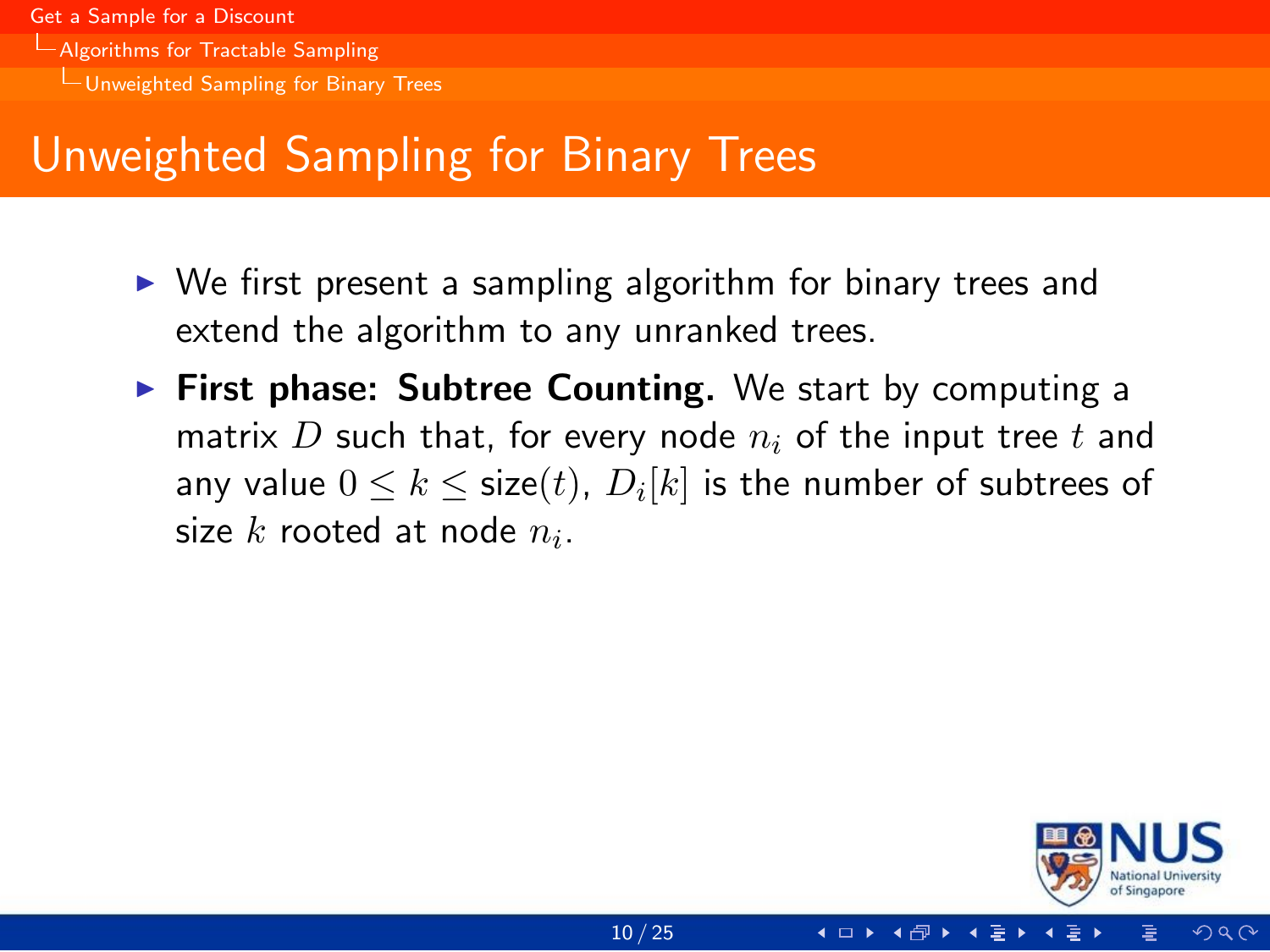<span id="page-28-0"></span>[Algorithms for Tractable Sampling](#page-28-0)

 $L$ [Unweighted Sampling for Binary Trees](#page-28-0)

# Unweighted Sampling for Binary Trees



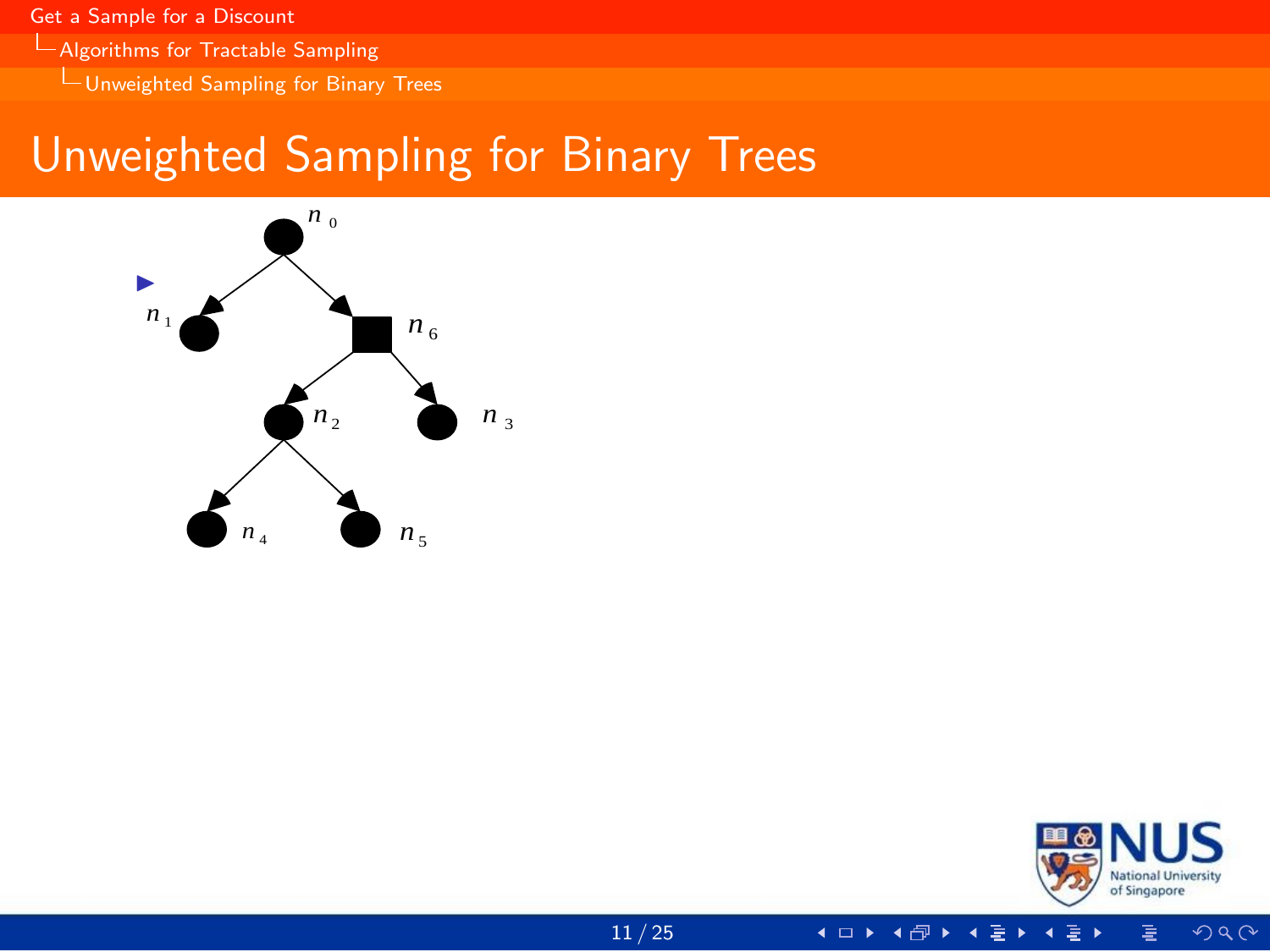<span id="page-29-0"></span>[Algorithms for Tractable Sampling](#page-29-0)

[Unweighted Sampling for Binary Trees](#page-29-0)

#### Unweighted Sampling for Binary Trees



*n* therefore  $D_1 = D_4 = D_5 = D_3 = (1,1)$ size 1 and one rooted subtree of size 0,



 $\Omega$ 

 $\leftarrow$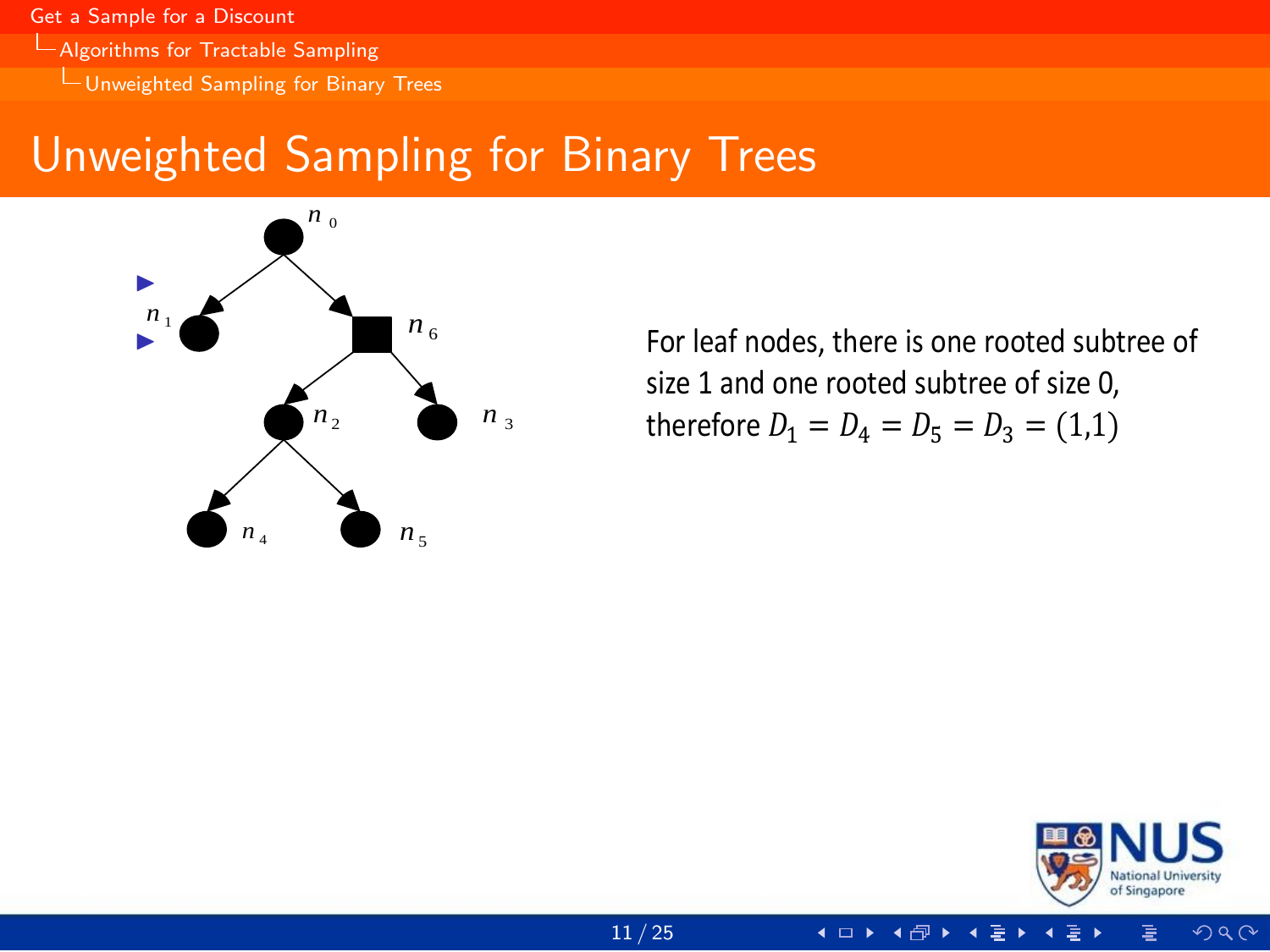<span id="page-30-0"></span>[Algorithms for Tractable Sampling](#page-30-0)

[Unweighted Sampling for Binary Trees](#page-30-0)

# Unweighted Sampling for Binary Trees



*n* therefore  $D_1 = D_4 = D_5 = D_3 = (1,1)$ size 1 and one rooted subtree of size 0,

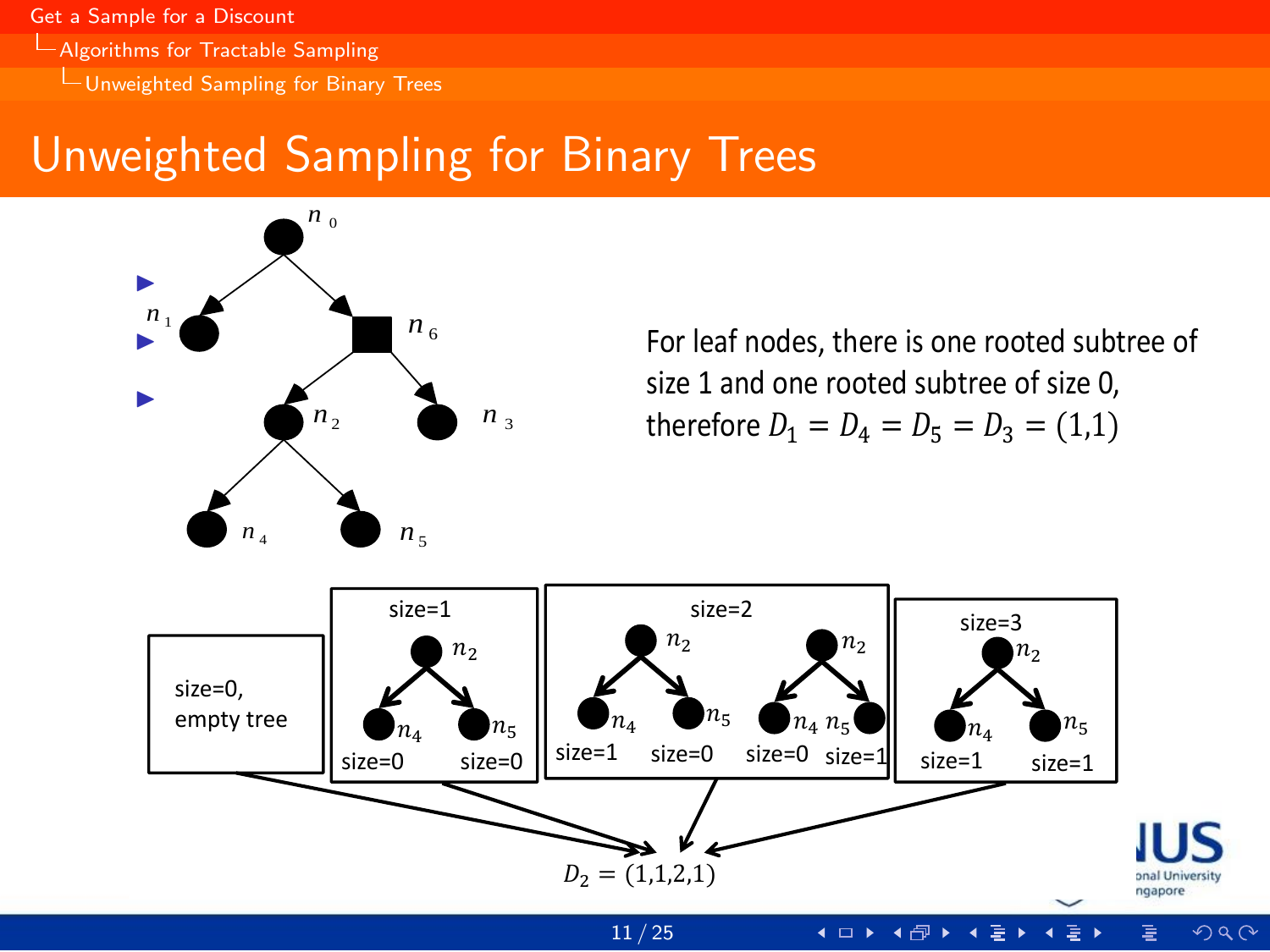- <span id="page-31-0"></span>[Algorithms for Tractable Sampling](#page-31-0)
	- [Unweighted Sampling for Binary Trees](#page-31-0)

# Unweighted Sampling for Binary Trees

- **> Second phase: Uniform Sampling.** We sample a rooted subtree from  $t$  in a recursive top-down manner, based on the matrix  $D$  computed.
- $\blacktriangleright$  The basic idea is that to sample a rooted subtree at node  $n_i,$ we decide on the size of the subtrees rooted at each child node, biased by the number of outcomes as counted in  $D$ , and then sample rooted subtrees of the desired sizes recursively.

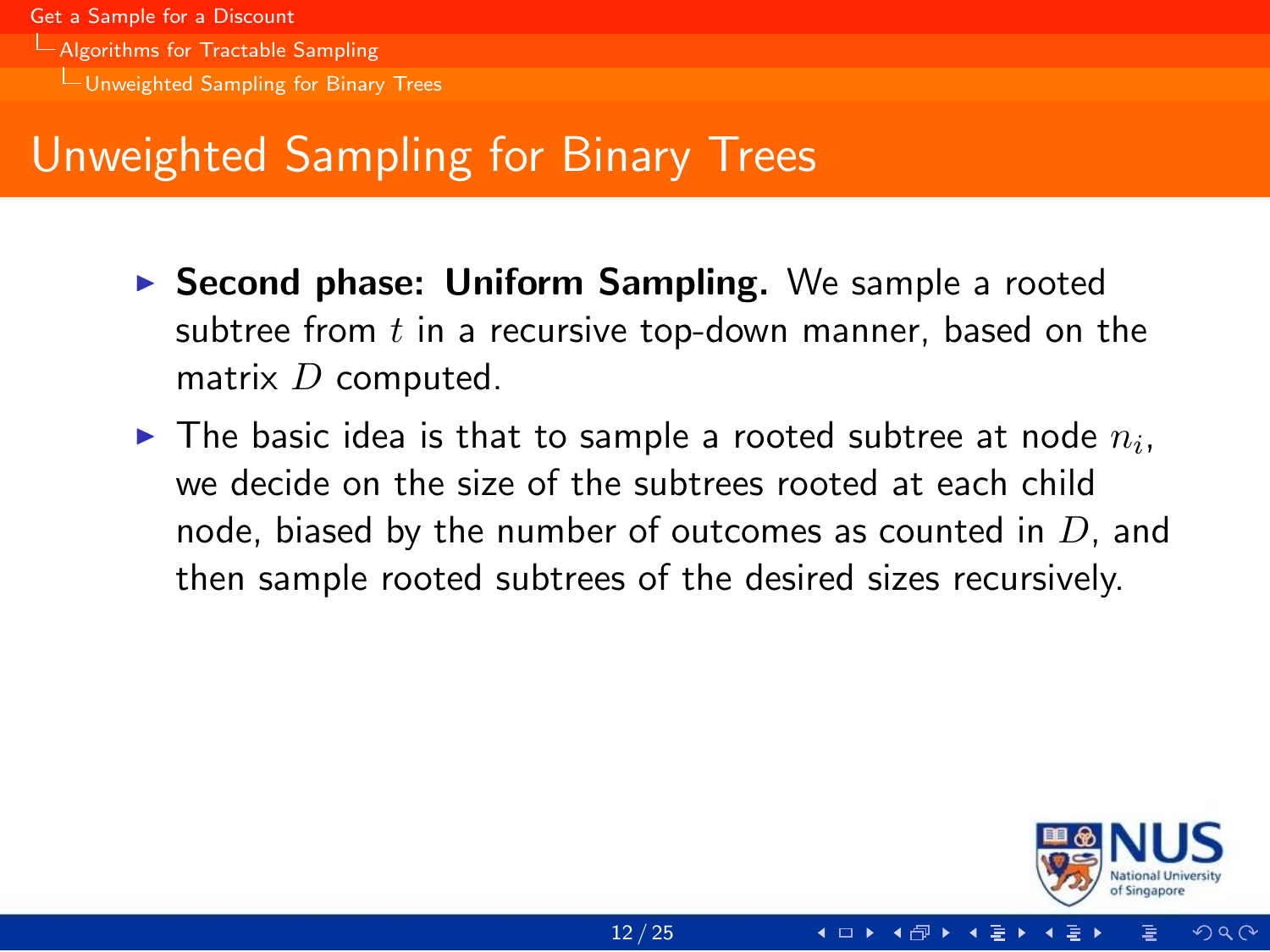<span id="page-32-0"></span>[Algorithms for Tractable Sampling](#page-32-0)

[Unweighted Sampling for Binary Trees](#page-32-0)

# Unweighted Sampling for Binary Trees



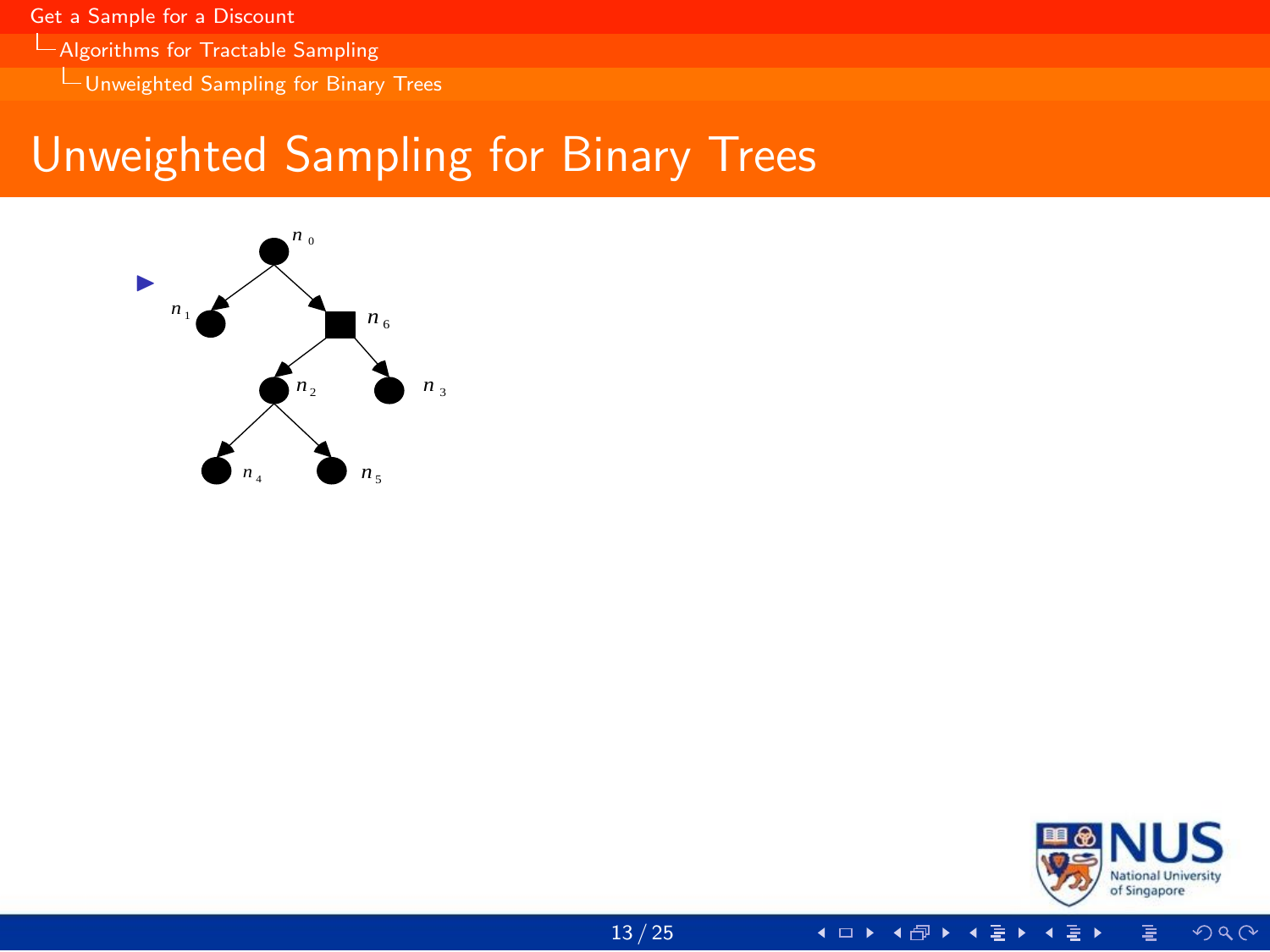<span id="page-33-0"></span>[Algorithms for Tractable Sampling](#page-33-0)

[Unweighted Sampling for Binary Trees](#page-33-0)

# Unweighted Sampling for Binary Trees



$$
D_1 = D_4 = D_5 = D_3 = (1,1)
$$
  

$$
D_2 = (1,1,2,1), D_6 = (1,1,2,3,3,1)
$$
  

$$
D_0 = (1,1,2,3,5,6,4,1)
$$

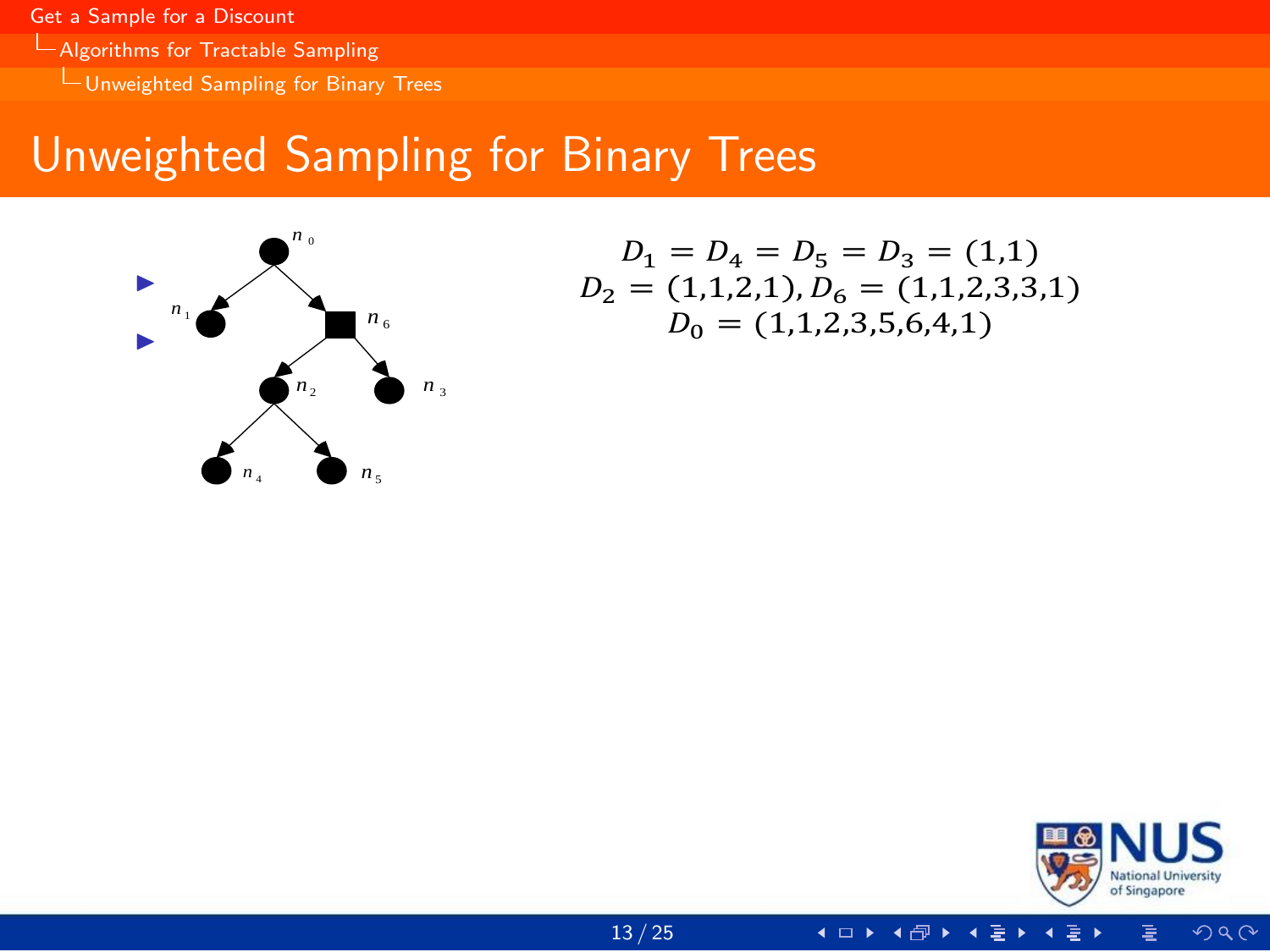- <span id="page-34-0"></span>L [Algorithms for Tractable Sampling](#page-34-0)
	- [Unweighted Sampling for Binary Trees](#page-34-0)

# Unweighted Sampling for Binary Trees



$$
D_1 = D_4 = D_5 = D_3 = (1,1)
$$
  

$$
D_2 = (1,1,2,1), D_6 = (1,1,2,3,3,1)
$$
  

$$
D_0 = (1,1,2,3,5,6,4,1)
$$

*n*<sup>3</sup> *n* <sup>4</sup> Assume we want to sample a rooted subtree of size 3. From  $D_0$ , we know that there are 3 such rooted subtrees.

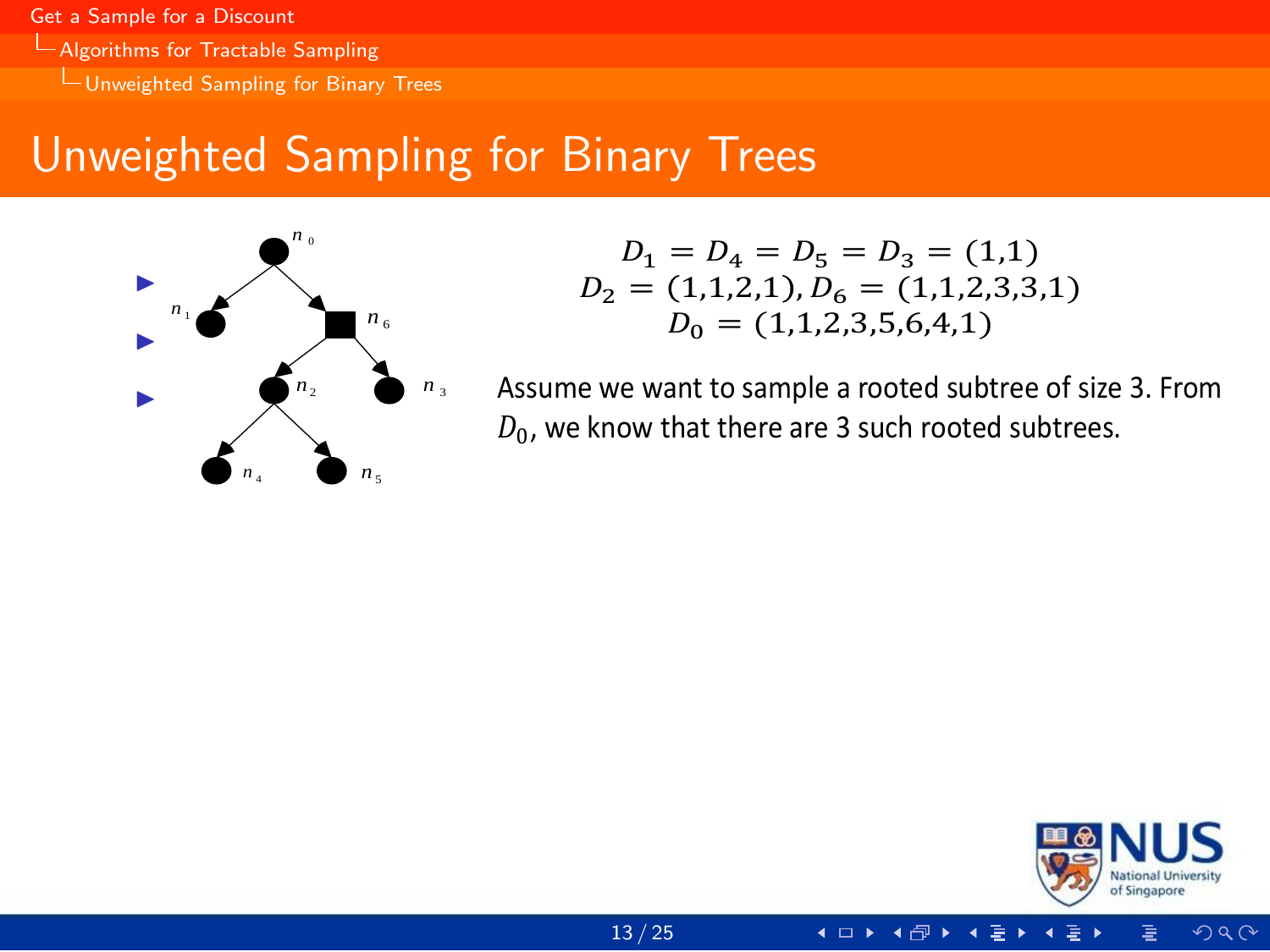- <span id="page-35-0"></span>**L[Algorithms for Tractable Sampling](#page-35-0)** 
	- [Unweighted Sampling for Binary Trees](#page-35-0)

# Unweighted Sampling for Binary Trees



$$
D_1 = D_4 = D_5 = D_3 = (1,1)
$$
  

$$
D_2 = (1,1,2,1), D_6 = (1,1,2,3,3,1)
$$
  

$$
D_0 = (1,1,2,3,5,6,4,1)
$$

*n*<sup>3</sup> *n* <sup>4</sup> Assume we want to sample a rooted subtree of size 3. From  $D_0$ , we know that there are 3 such rooted subtrees.



size=0 ……

si[ze=](#page-25-0)2



size=1 ……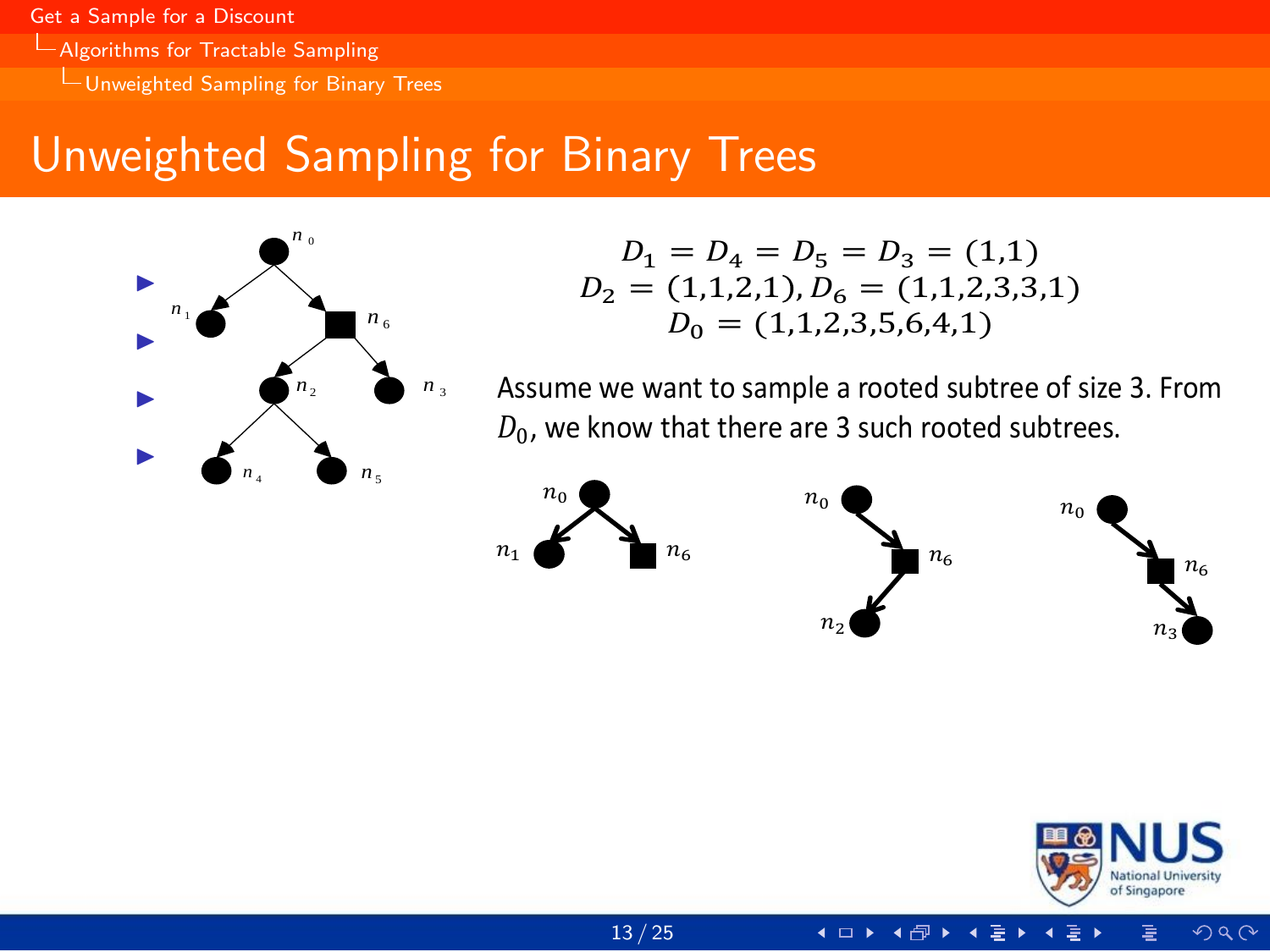- <span id="page-36-0"></span>[Algorithms for Tractable Sampling](#page-36-0)
	- [Unweighted Sampling for Binary Trees](#page-36-0)

# Unweighted Sampling for Binary Trees



$$
D_1 = D_4 = D_5 = D_3 = (1,1)
$$
  

$$
D_2 = (1,1,2,1), D_6 = (1,1,2,3,3,1)
$$
  

$$
D_0 = (1,1,2,3,5,6,4,1)
$$

*n*<sup>3</sup> *n* <sup>4</sup> Assume we want to sample a rooted subtree of size 3. From  $D_0$ , we know that there are 3 such rooted subtrees.



si[ze=](#page-25-0)2

 $A$ ssume we sample the second case. Then we need to sample a rooted to sample a rooted to sample a rooted to sample a rooted to sample a rooted to sample a rooted to sample a rooted to sample a rooted to sample a rooted t

13 / 25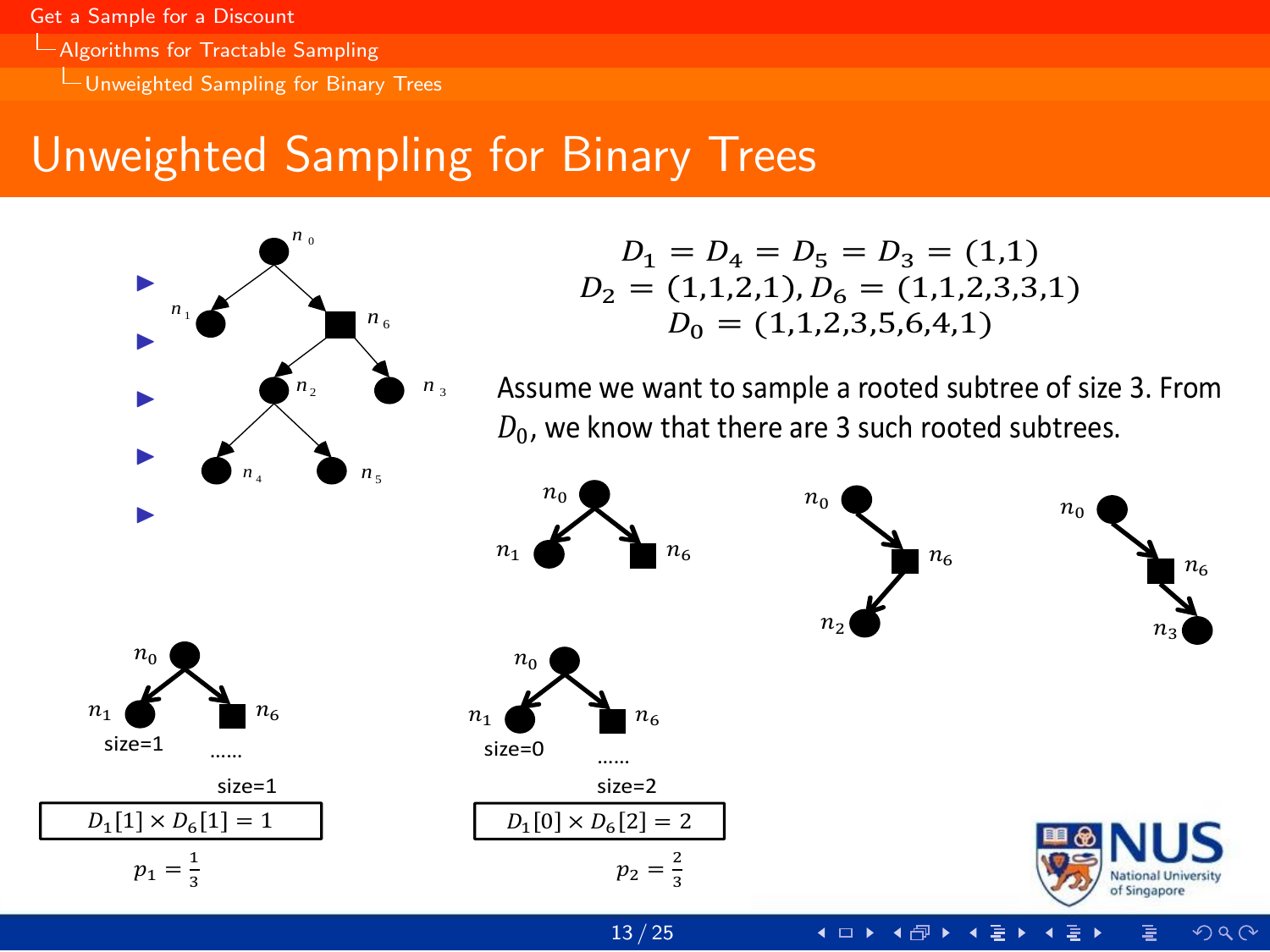- <span id="page-37-0"></span>**L[Algorithms for Tractable Sampling](#page-37-0)** 
	- [Unweighted Sampling for Binary Trees](#page-37-0)

# Unweighted Sampling for Binary Trees

- $\blacktriangleright$  Complexity of Phase 1 (the size of t is n) is  $O(n^3)$ .
	- Each  $D_i$  has size at most n. Therefore computing the convolution sum of two such  $D_i$ 's is in  $O(n^2)$ .
	- $\blacktriangleright$  We need to compute at most n convolution sums. Therefore the overall complexity is  $O(n^3)$ .

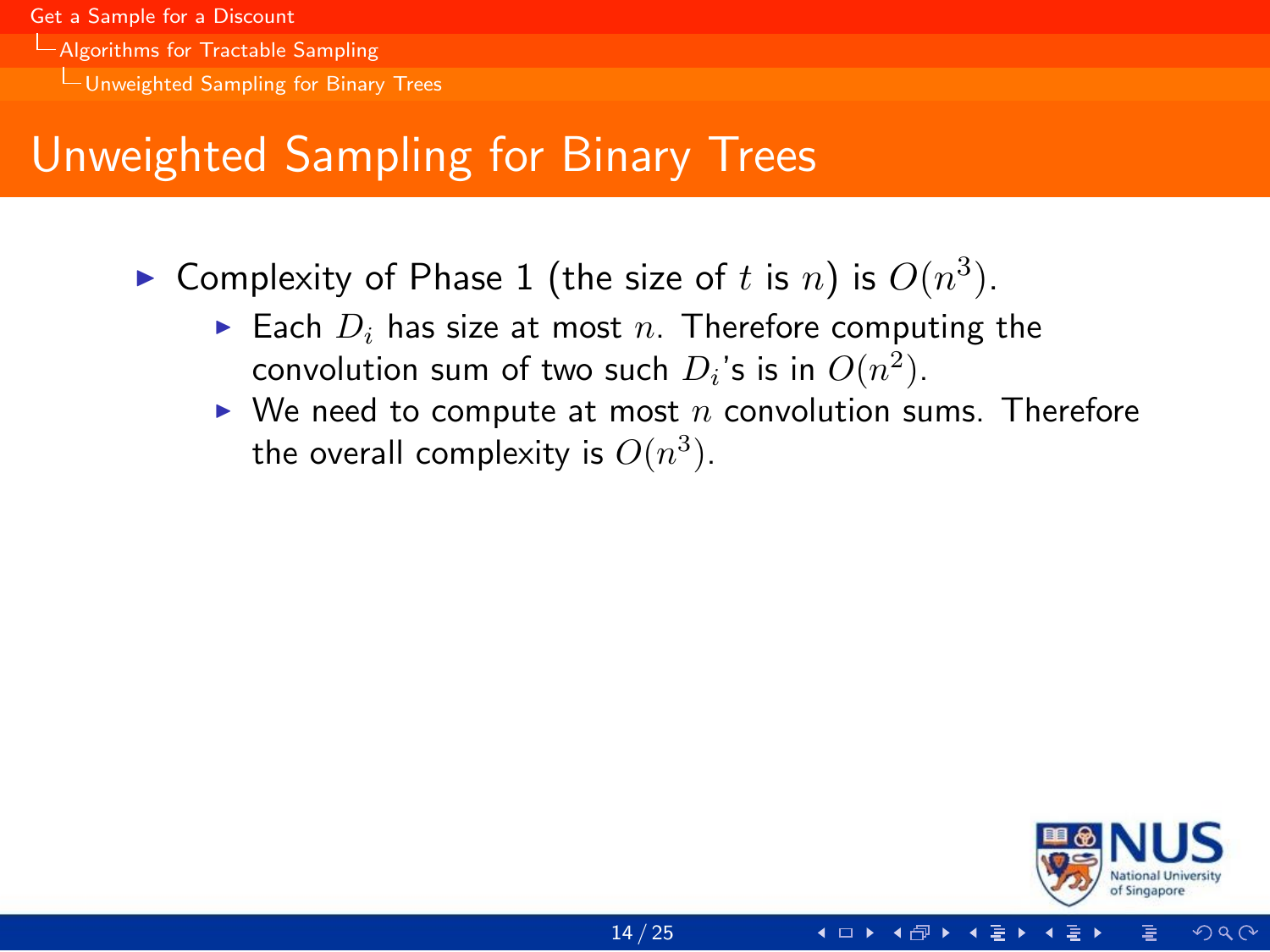- <span id="page-38-0"></span>[Algorithms for Tractable Sampling](#page-38-0)
	- [Unweighted Sampling for Binary Trees](#page-38-0)

# Unweighted Sampling for Binary Trees

- $\blacktriangleright$  Complexity of Phase 1 (the size of t is n) is  $O(n^3)$ .
	- Each  $D_i$  has size at most n. Therefore computing the convolution sum of two such  $D_i$ 's is in  $O(n^2)$ .
	- $\blacktriangleright$  We need to compute at most n convolution sums. Therefore the overall complexity is  $O(n^3)$ .
- ▶ Complexity of Phase 2 (the size of t is n) is  $O(n^2)$ .
	- $\blacktriangleright$  At each node  $n_i$ , the number of possibilities to consider is  $O(n)$ , since  $n_i$  has at most two children.
	- $\blacktriangleright$  There are  $n$  nodes, hence the overall complexity is  $O(n^2)$ .

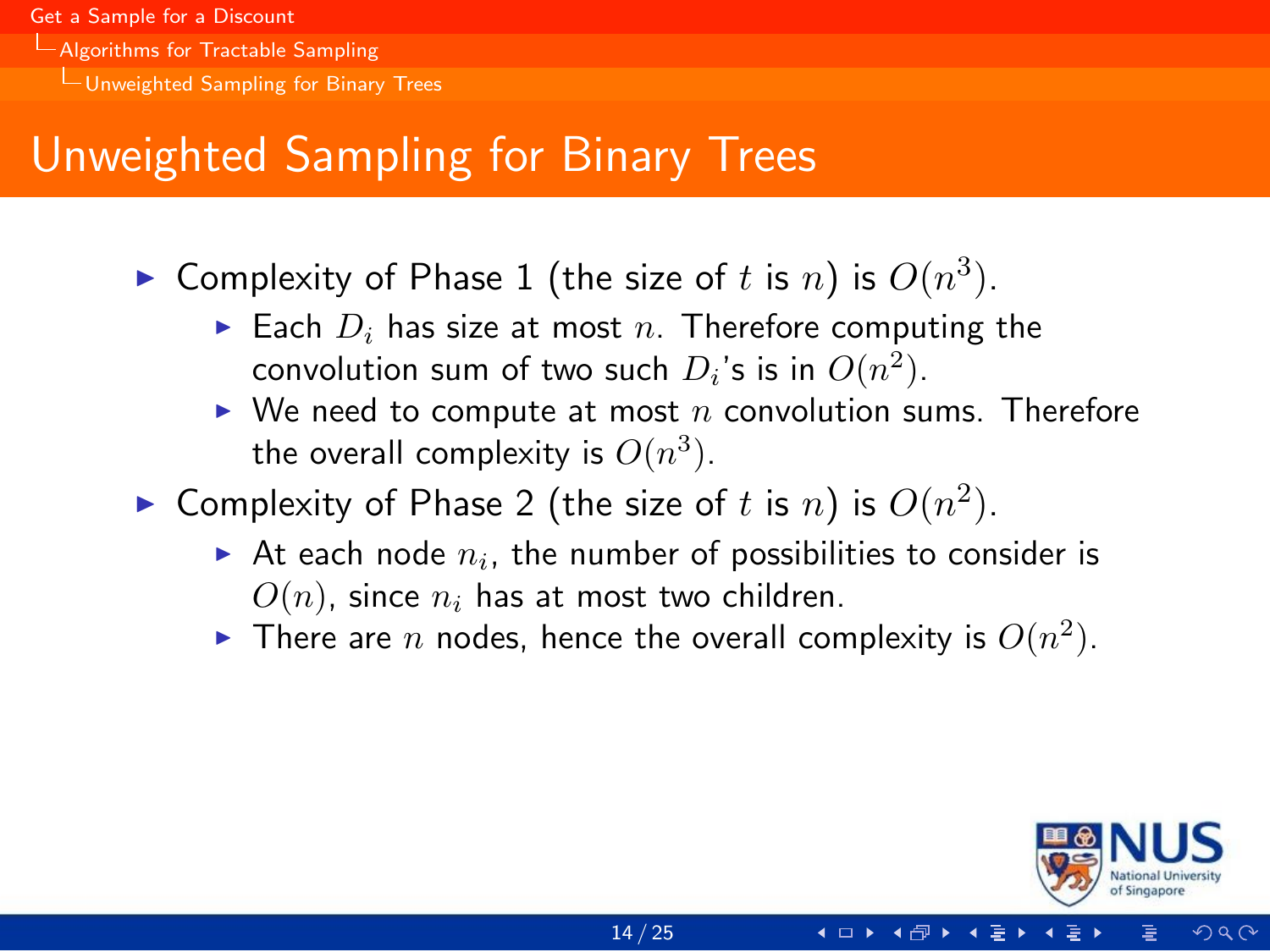- <span id="page-39-0"></span>[Algorithms for Tractable Sampling](#page-39-0)
	- [Unweighted Sampling for Unranked Trees](#page-39-0)

# Unweighted Sampling for Unranked Trees

 $\triangleright$  The sampling algorithm for binary trees can be adapted for unranked trees, thanks to the associativity of the convolution sum.

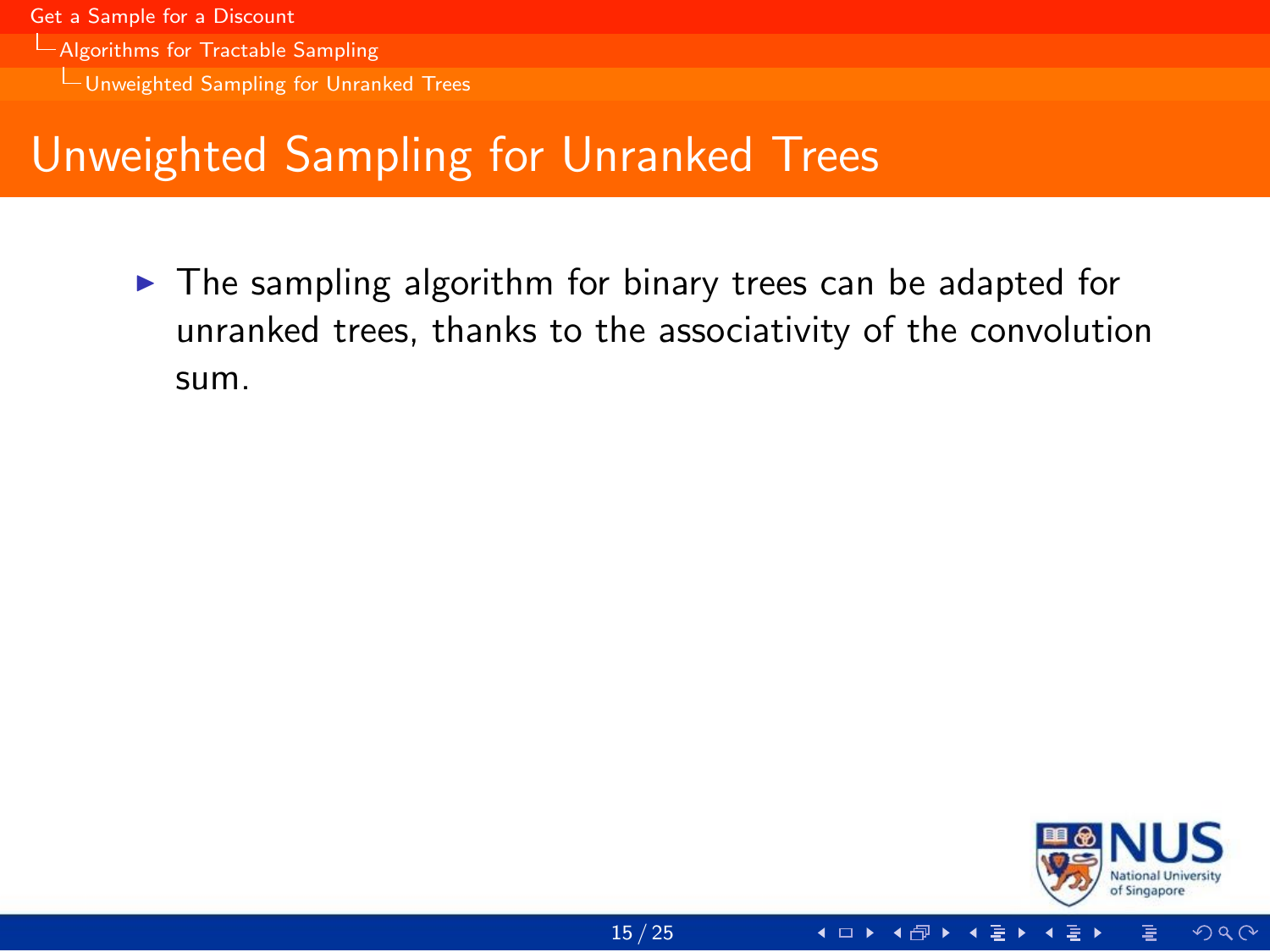- <span id="page-40-0"></span>[Algorithms for Tractable Sampling](#page-40-0)
	- [Unweighted Sampling for Unranked Trees](#page-40-0)

# Unweighted Sampling for Unranked Trees

 $\triangleright$  Based on this idea, we introduce "dummy node" to represent a set of (more than two) nodes. An unranked tree can be transformed to a binary tree by adding such "dummy nodes".

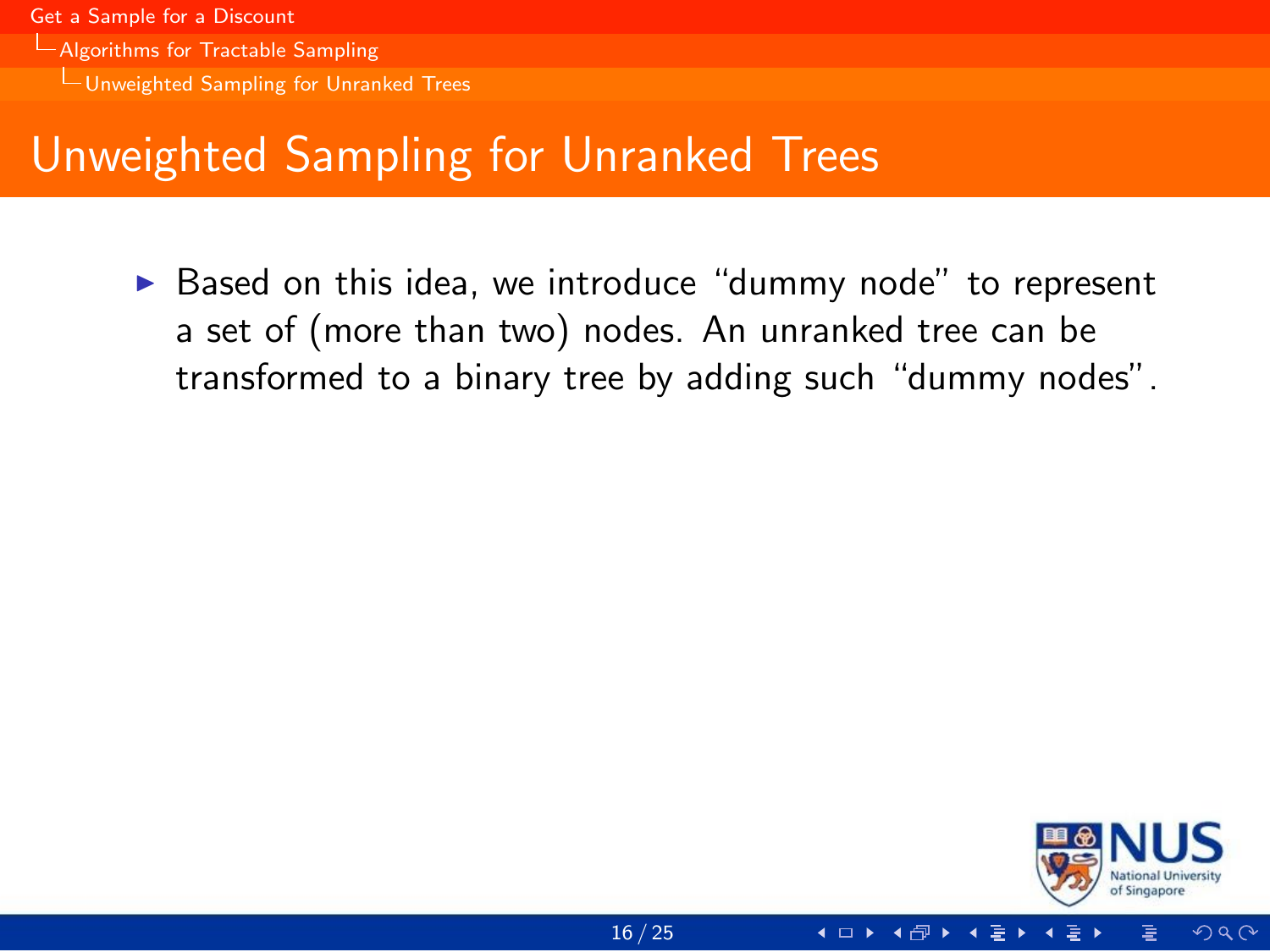- <span id="page-41-0"></span>[Algorithms for Tractable Sampling](#page-41-0)
	- [Unweighted Sampling for Unranked Trees](#page-41-0)

# Unweighted Sampling for Unranked Trees

- $\triangleright$  Based on this idea, we introduce "dummy node" to represent a set of (more than two) nodes. An unranked tree can be transformed to a binary tree by adding such "dummy nodes".
- $\triangleright$  The change in the Phase 1 and Phase 2: when we are reaching a "dummy node", this node has weight (namely size) 0.

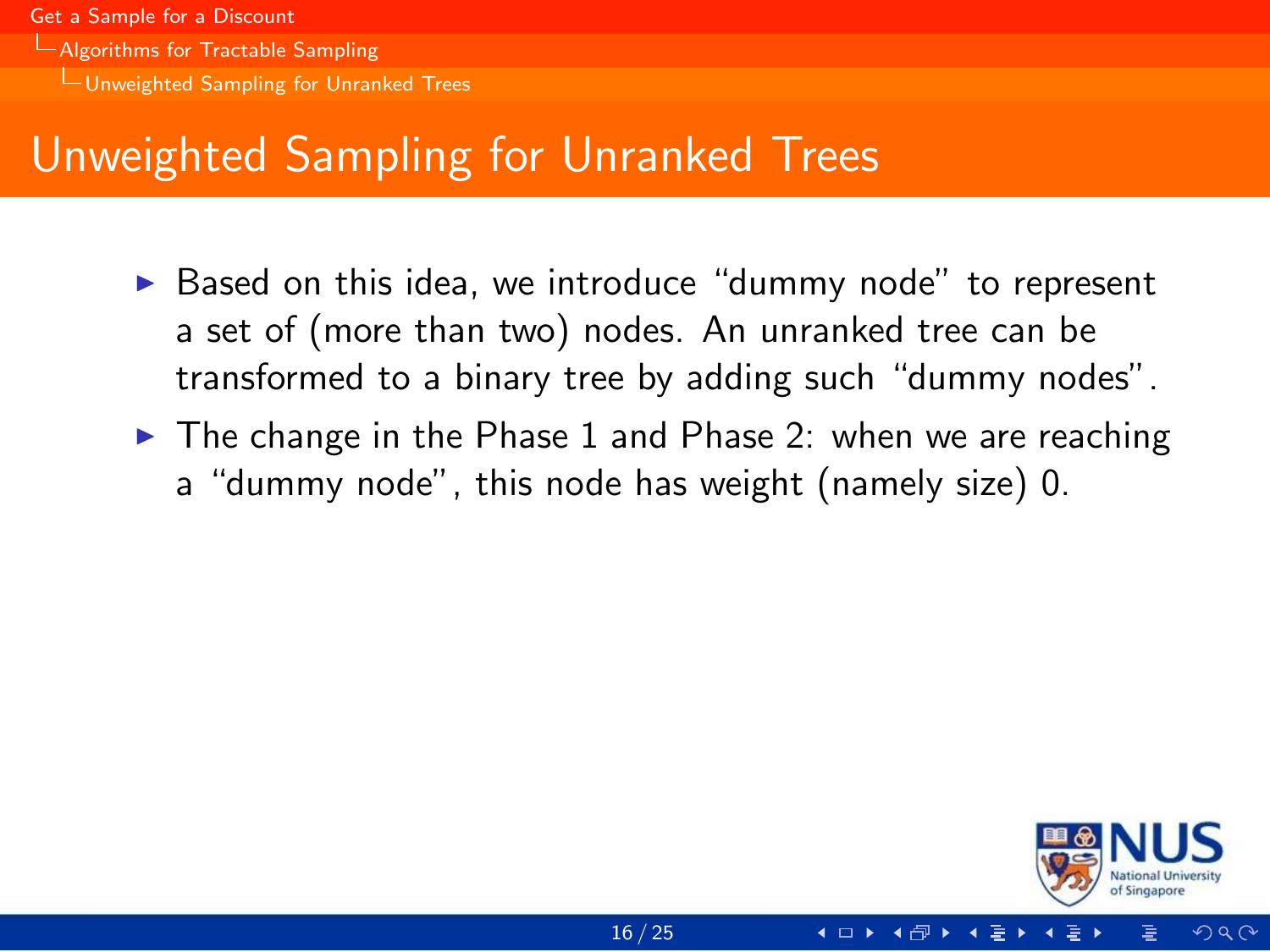- <span id="page-42-0"></span>**L[Algorithms for Tractable Sampling](#page-42-0)** 
	- [Unweighted Sampling for Unranked Trees](#page-42-0)

# Unweighted Sampling for Unranked Trees

- $\triangleright$  Based on this idea, we introduce "dummy node" to represent a set of (more than two) nodes. An unranked tree can be transformed to a binary tree by adding such "dummy nodes".
- $\triangleright$  The change in the Phase 1 and Phase 2: when we are reaching a "dummy node", this node has weight (namely size) 0.
- For instance,  $n_6$  is a "dummy node".



 $\Omega$ 

16 / 25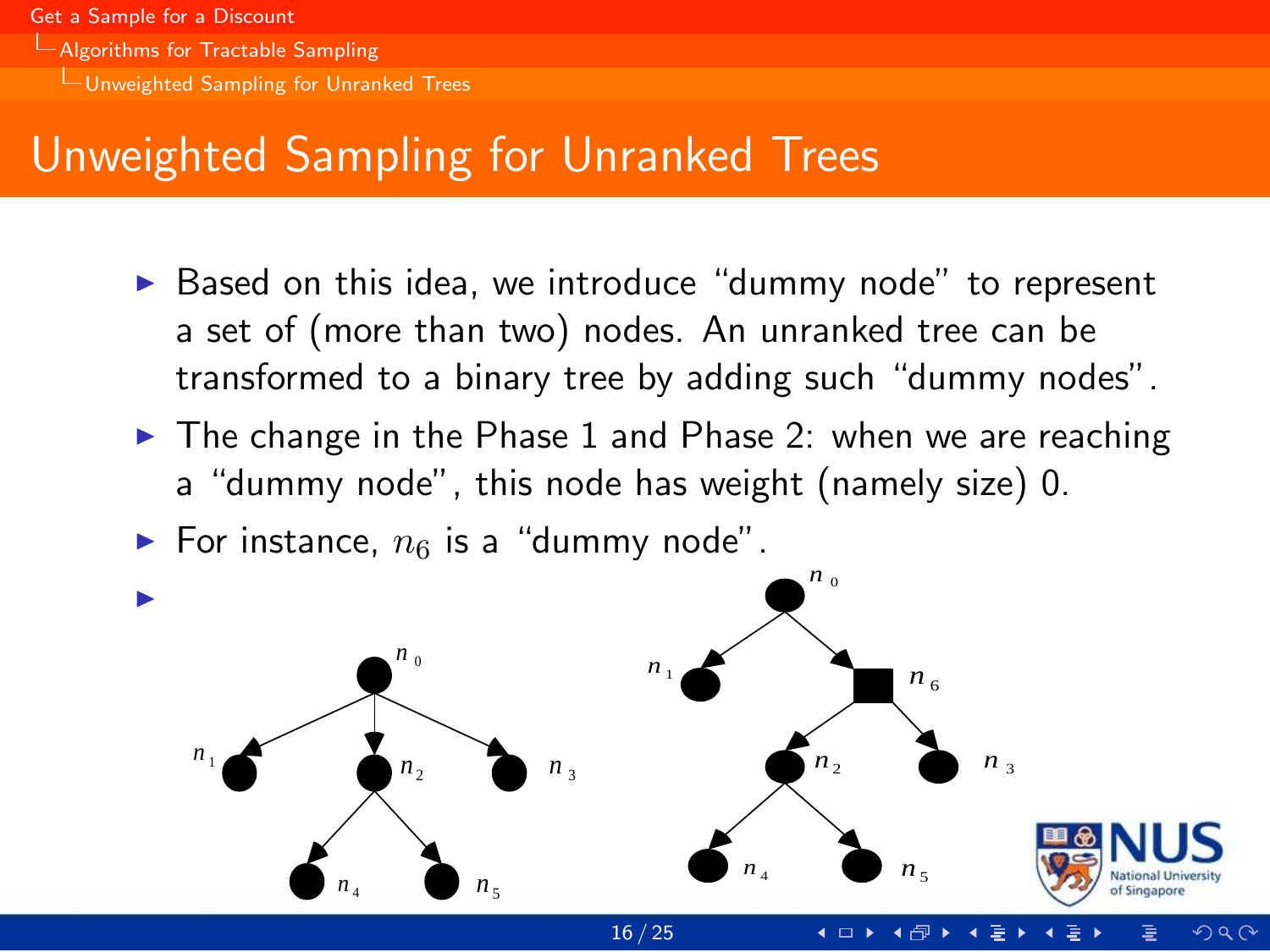<span id="page-43-0"></span>[Get a Sample for a Discount](#page-0-0) [Algorithms for Tractable Sampling](#page-43-0)  $L_{0/1}$ -weights Sampling

# 0/1-weights Sampling

 $\triangleright$  0/1-weights sampling problem can be resolved by adapting the sampling algorithm of unweighted sampling for unranked trees, since nodes of 0 weight are similar to dummy nodes. (Details refer to the paper)



 $290$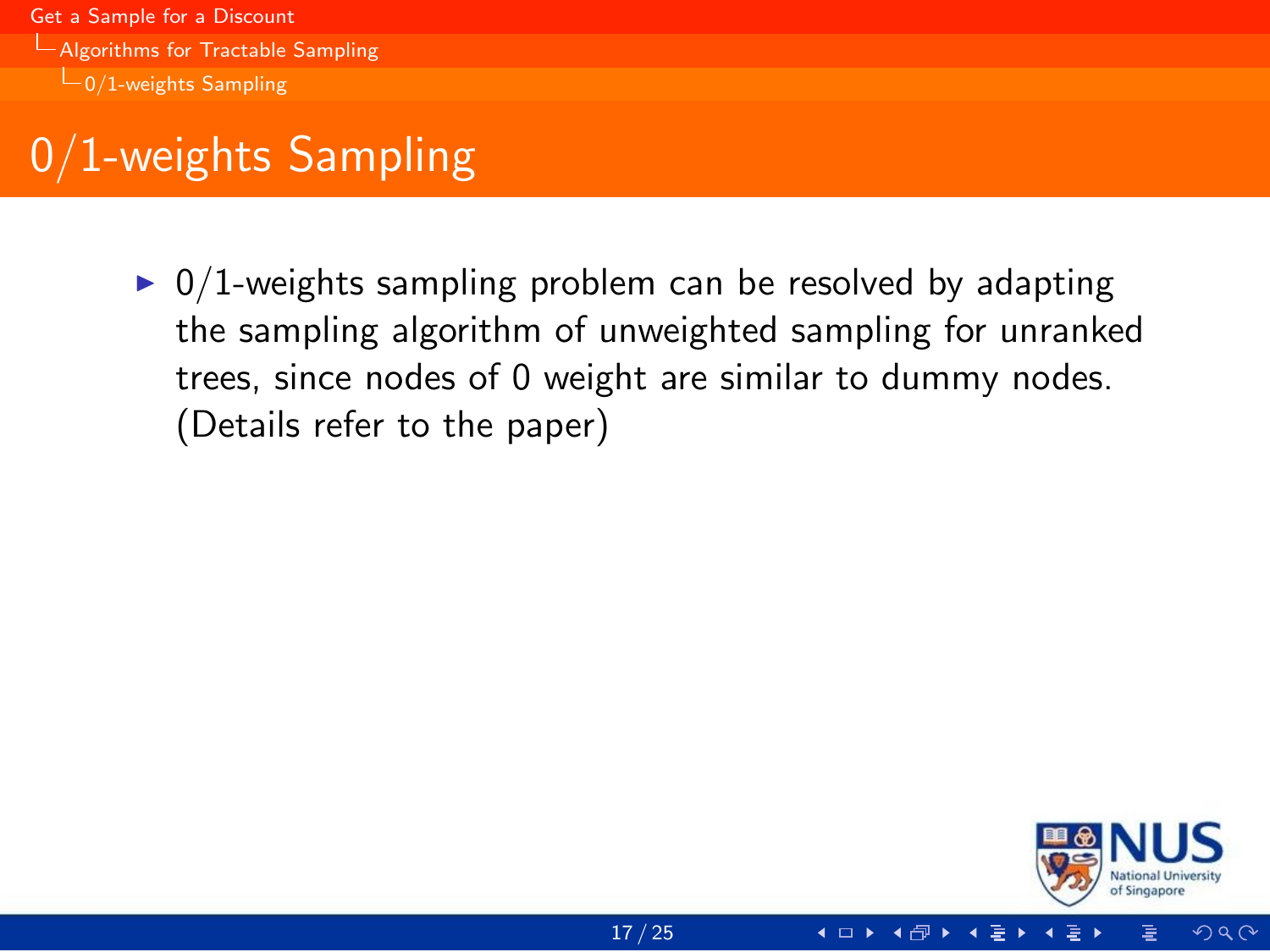<span id="page-44-0"></span>[Get a Sample for a Discount](#page-0-0) [Algorithms for Tractable Sampling](#page-44-0)  $\Box$ [0/1-weights Sampling](#page-44-0)

# 0/1-weights Sampling

- $\triangleright$  0/1-weights sampling problem can be resolved by adapting the sampling algorithm of unweighted sampling for unranked trees, since nodes of 0 weight are similar to dummy nodes. (Details refer to the paper)
- $\triangleright$  We have presented the algorithms of sampling problem for a single request. Next, we are going to discuss the case of multiple requests from a data consumer.

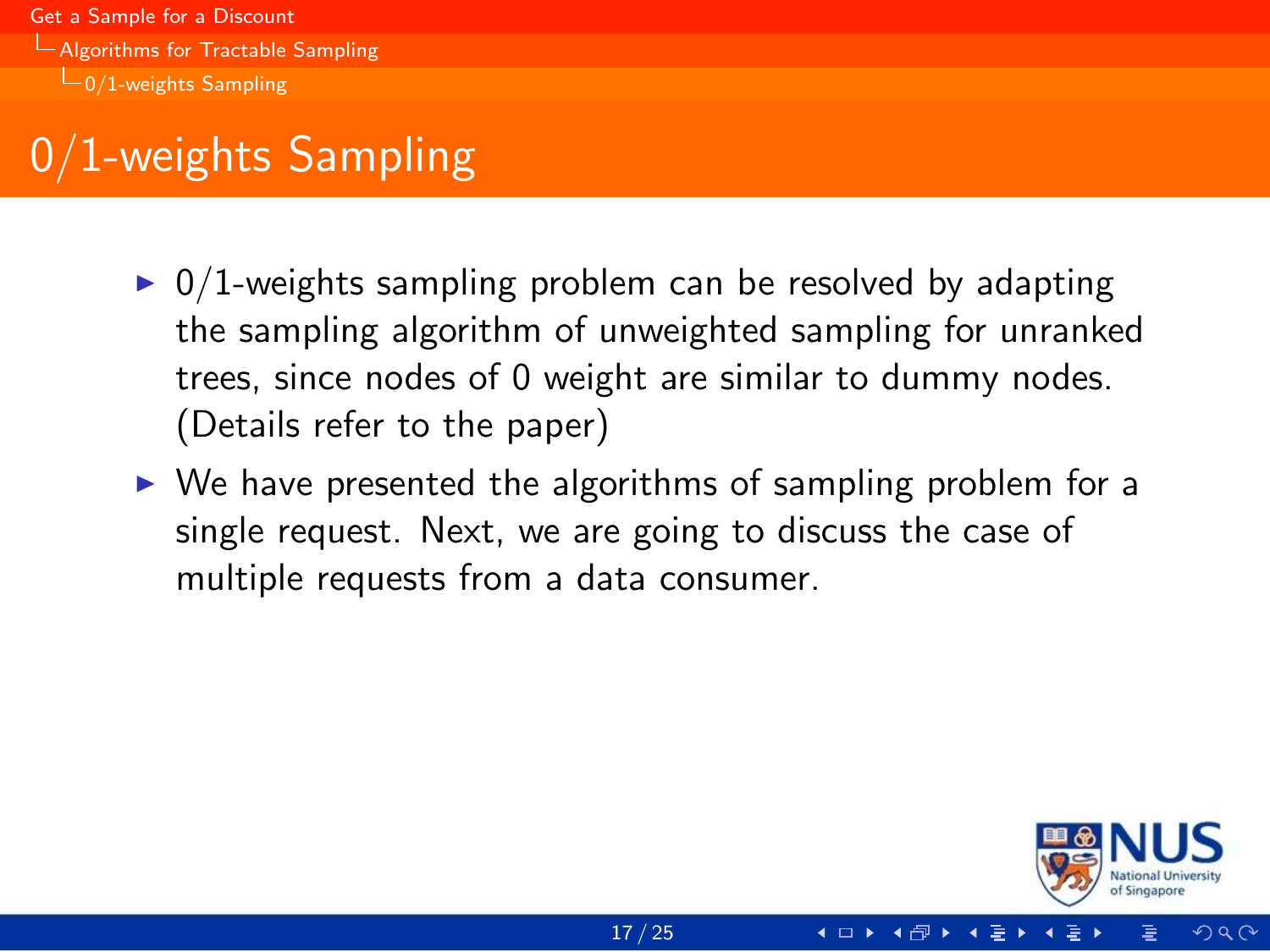<span id="page-45-0"></span> $\triangleright$  Motivation: after having bought incomplete data, the data consumer may realize that she needs additional data, in which case she would like to obtain more incomplete data that is not redundant with what she already has.



 $\Omega$ 

4 □ ▶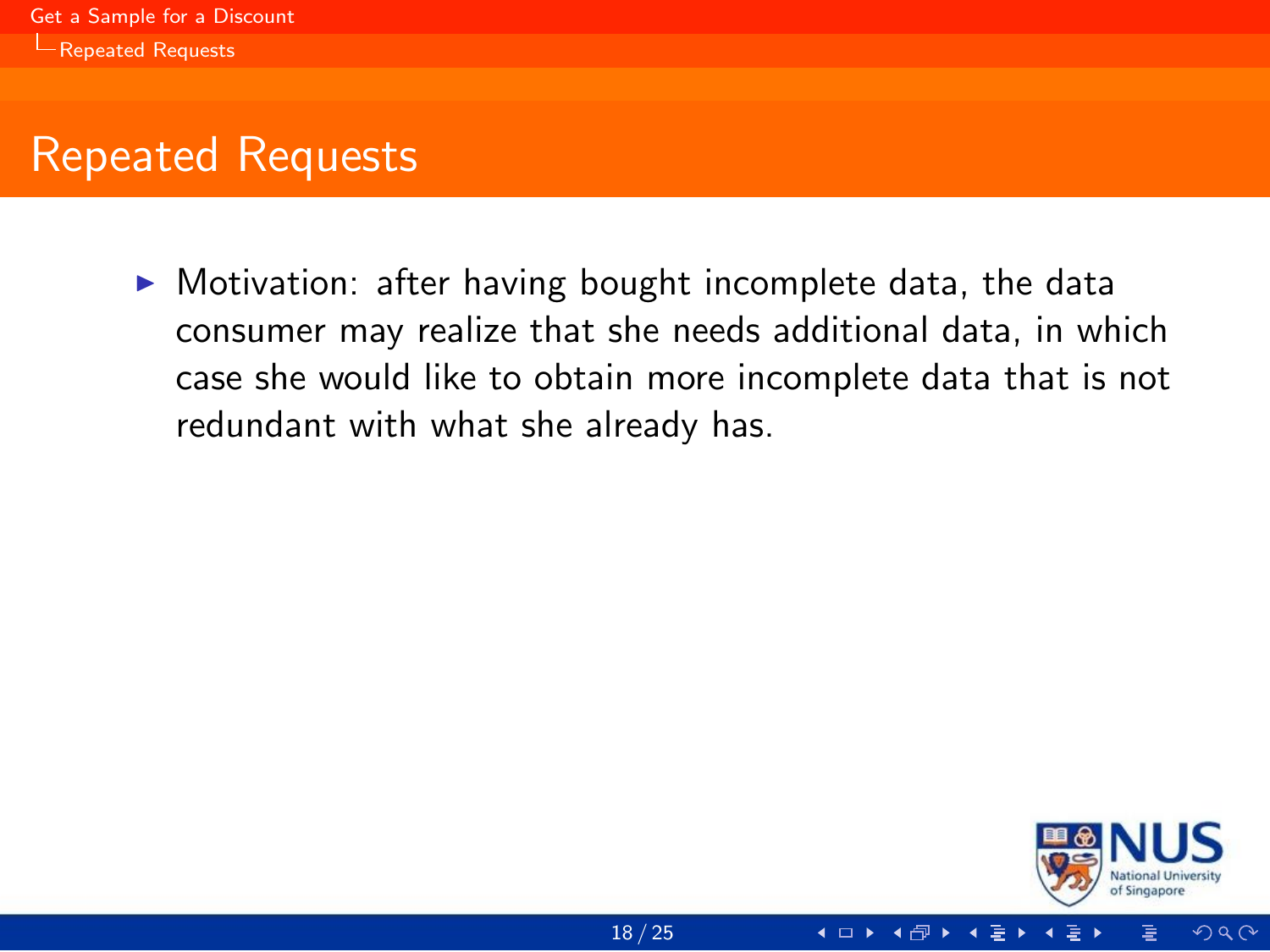- <span id="page-46-0"></span> $\triangleright$  Motivation: after having bought incomplete data, the data consumer may realize that she needs additional data, in which case she would like to obtain more incomplete data that is not redundant with what she already has.
- $\triangleright$  Sampling problem: A rooted subtree, including nodes that she already has and a set of new nodes whose sum weight is  $k$ , is sampled uniformly at random.

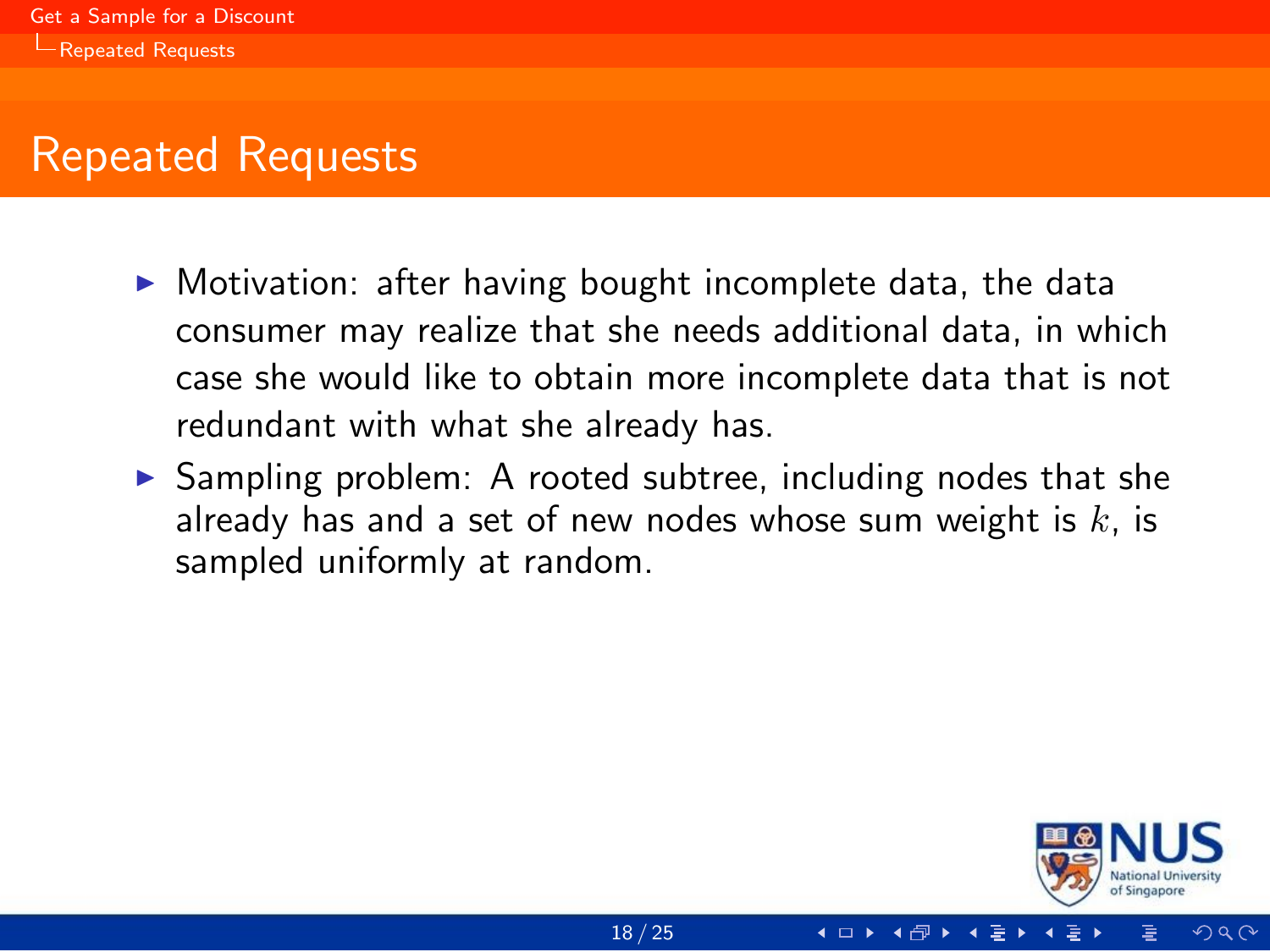- <span id="page-47-0"></span> $\triangleright$  Motivation: after having bought incomplete data, the data consumer may realize that she needs additional data, in which case she would like to obtain more incomplete data that is not redundant with what she already has.
- $\triangleright$  Sampling problem: A rooted subtree, including nodes that she already has and a set of new nodes whose sum weight is  $k$ , is sampled uniformly at random.
	- $\blacktriangleright$  This problem is NP-hard.

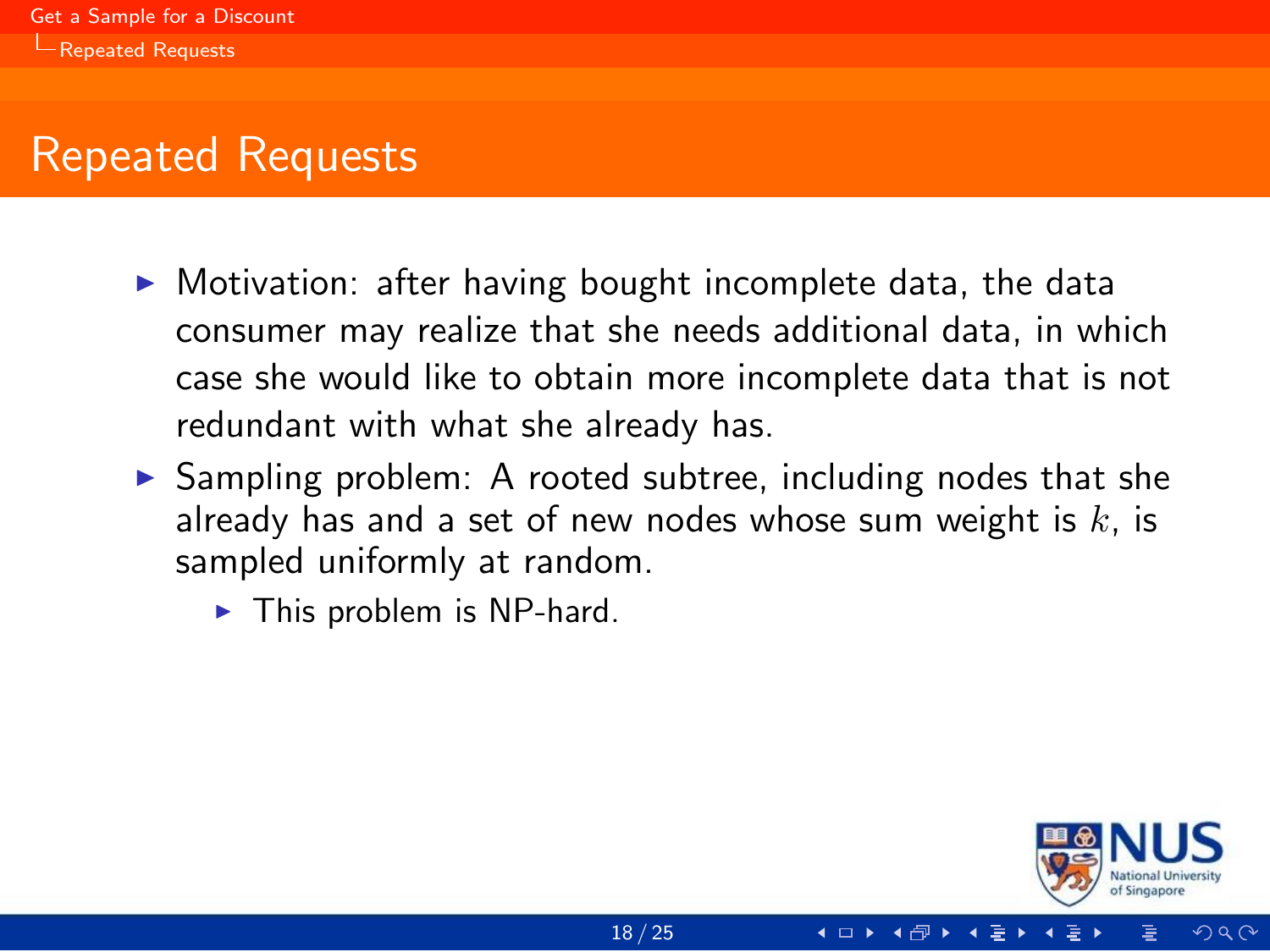- <span id="page-48-0"></span> $\triangleright$  Motivation: after having bought incomplete data, the data consumer may realize that she needs additional data, in which case she would like to obtain more incomplete data that is not redundant with what she already has.
- $\triangleright$  Sampling problem: A rooted subtree, including nodes that she already has and a set of new nodes whose sum weight is  $k$ , is sampled uniformly at random.
	- $\blacktriangleright$  This problem is NP-hard.
	- $\triangleright$  The unweighted version of this problem is tractable. We can set the weights of nodes that a data consumer already has to 0. Then this sampling problem is similar to  $0/1$ -weights sampling problem with slight adaption. (Details refer to the paper)

**◀ □ ▶ ◀ 何 ▶** 

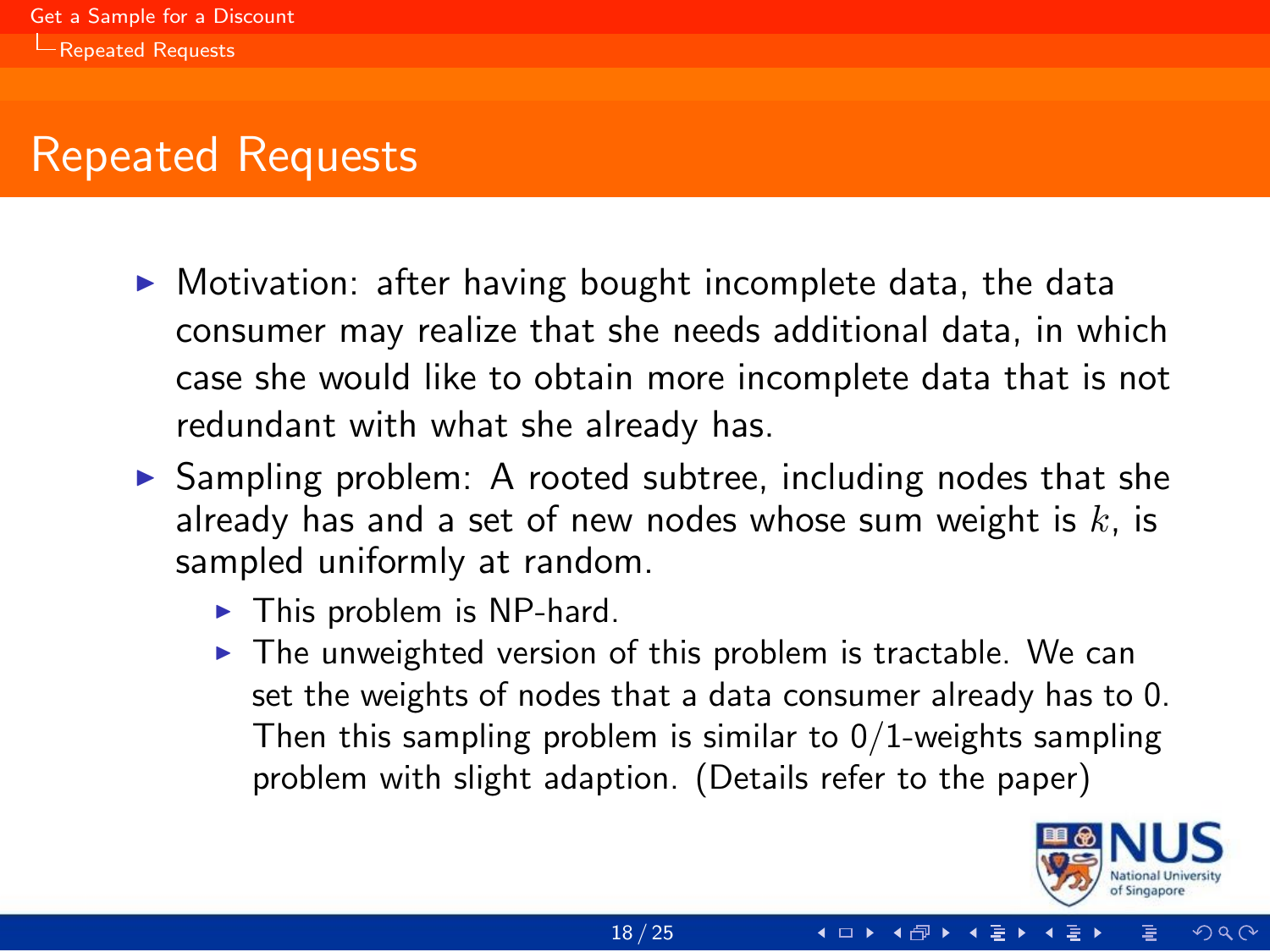<span id="page-49-0"></span> $\triangleright$  We proposed a framework for a data market in which data quality can be traded for a discount.

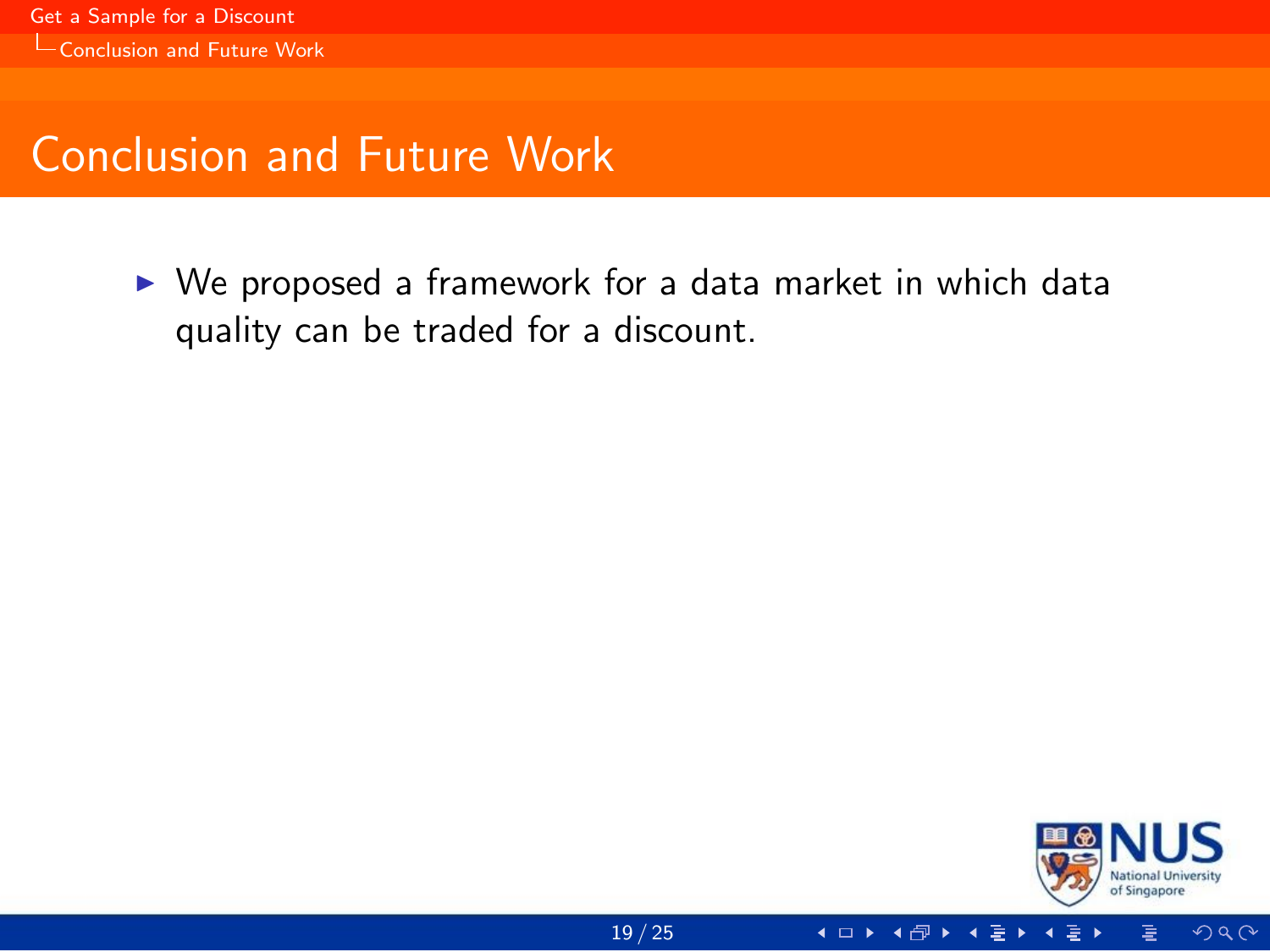- <span id="page-50-0"></span> $\triangleright$  We proposed a framework for a data market in which data quality can be traded for a discount.
- $\triangleright$  We studied the case of XML documents with completeness as the quality dimension.



 $\Omega$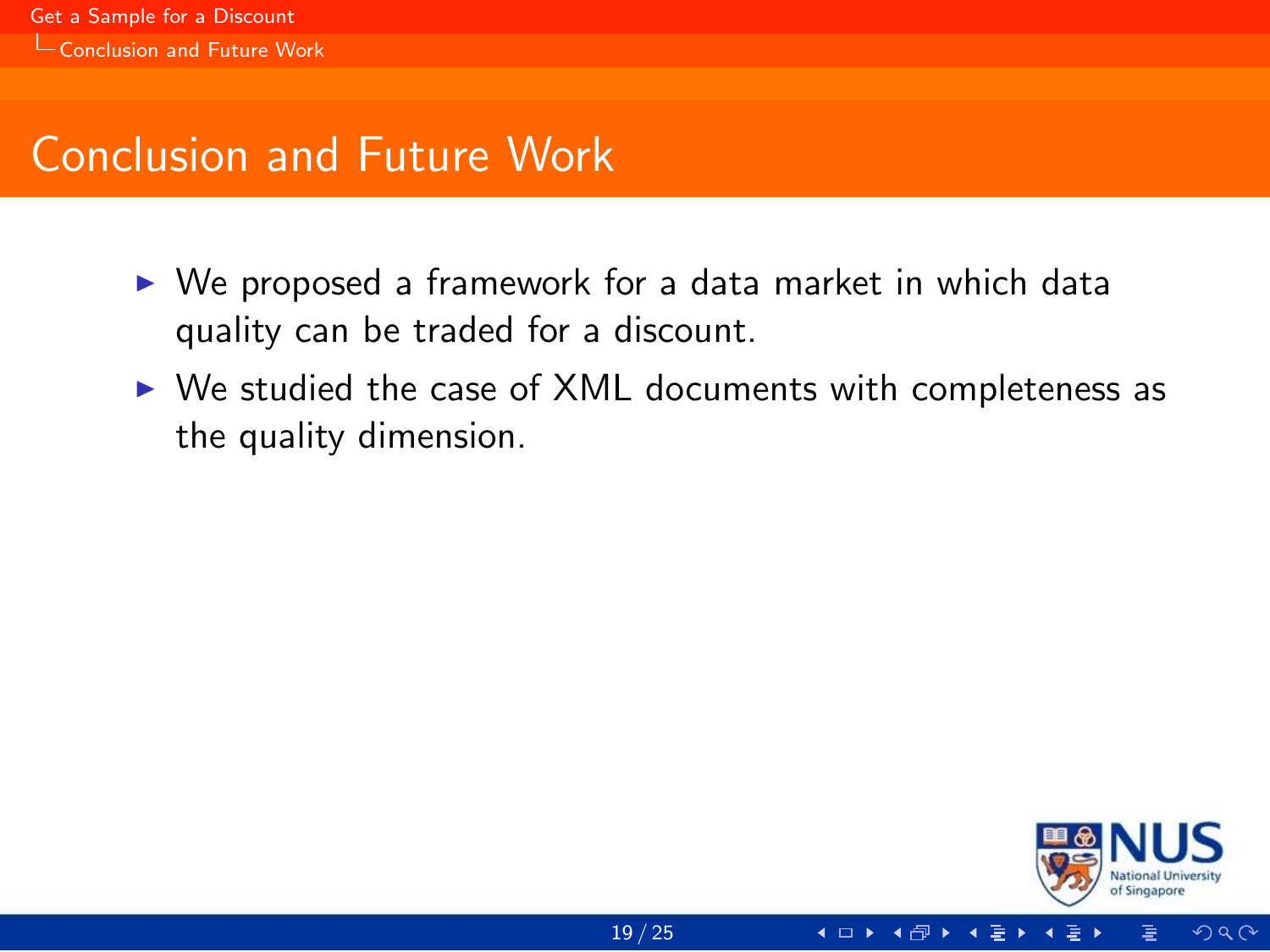- <span id="page-51-0"></span> $\triangleright$  We proposed a framework for a data market in which data quality can be traded for a discount.
- $\triangleright$  We studied the case of XML documents with completeness as the quality dimension.
- $\triangleright$  The data consumer proposes a price but may get only a sample if the proposed price is lower than that of the entire document.



 $\Omega$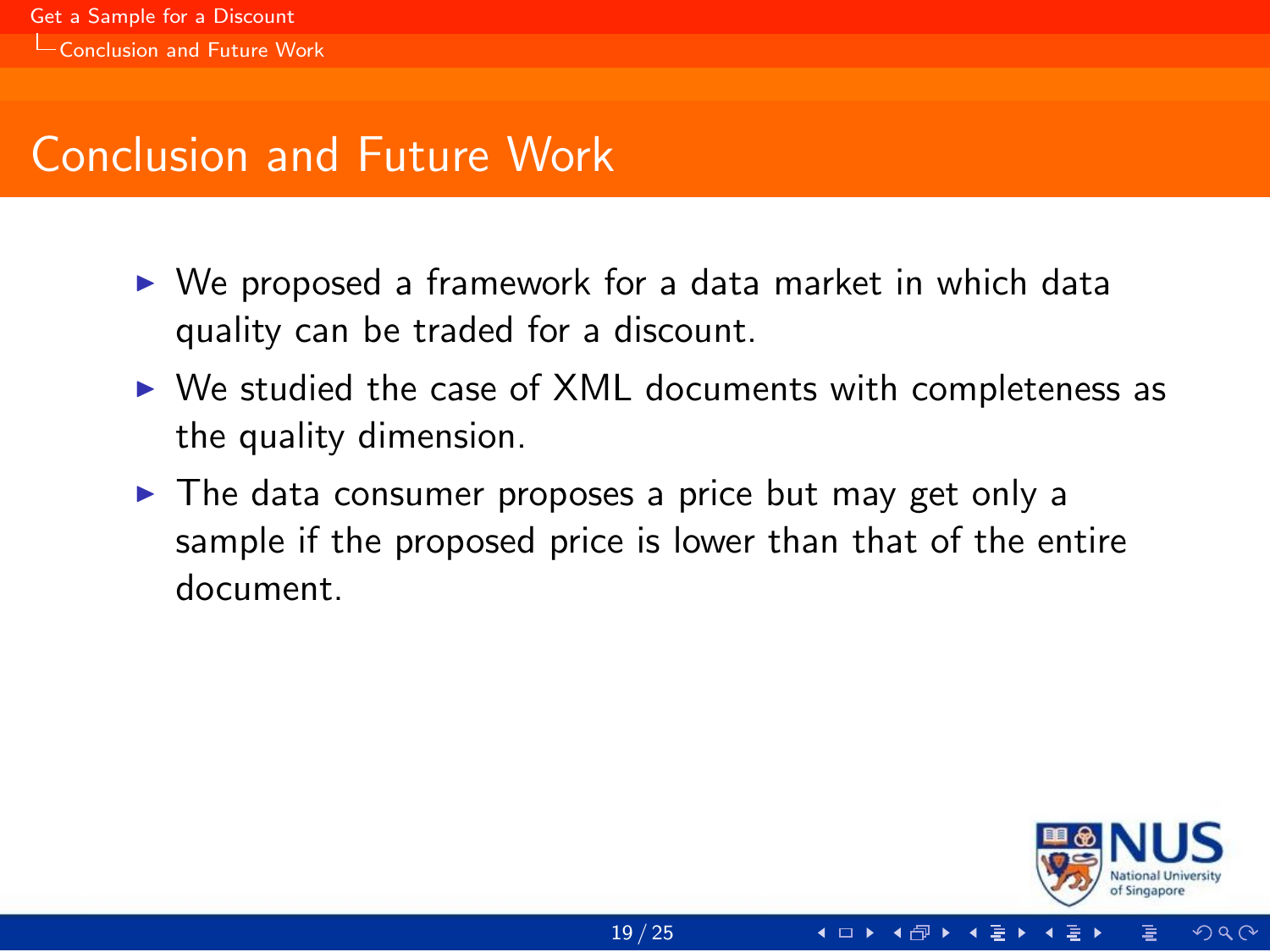- <span id="page-52-0"></span> $\triangleright$  We proposed a framework for a data market in which data quality can be traded for a discount.
- $\triangleright$  We studied the case of XML documents with completeness as the quality dimension.
- $\triangleright$  The data consumer proposes a price but may get only a sample if the proposed price is lower than that of the entire document.
- $\triangleright$  A sample is a rooted subtree of prescribed weight, as determined by the proposed price, sampled uniformly at random.



 $\Omega$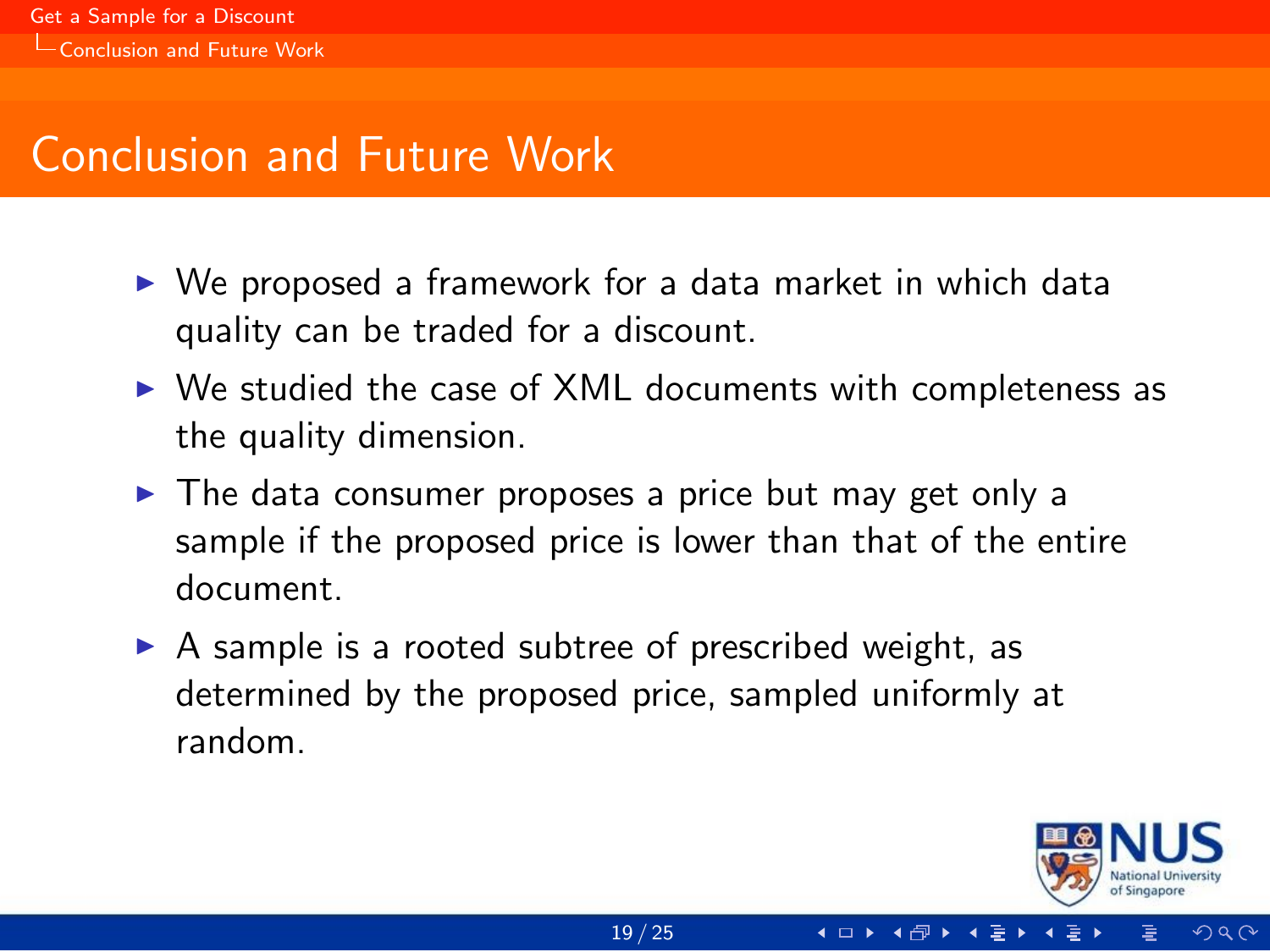<span id="page-53-0"></span> $\triangleright$  We proved that if nodes in the XML document have arbitrary non-negative weights, the sampling problem is intractable.



 $2Q$ 

4 □ ▶ ◀冊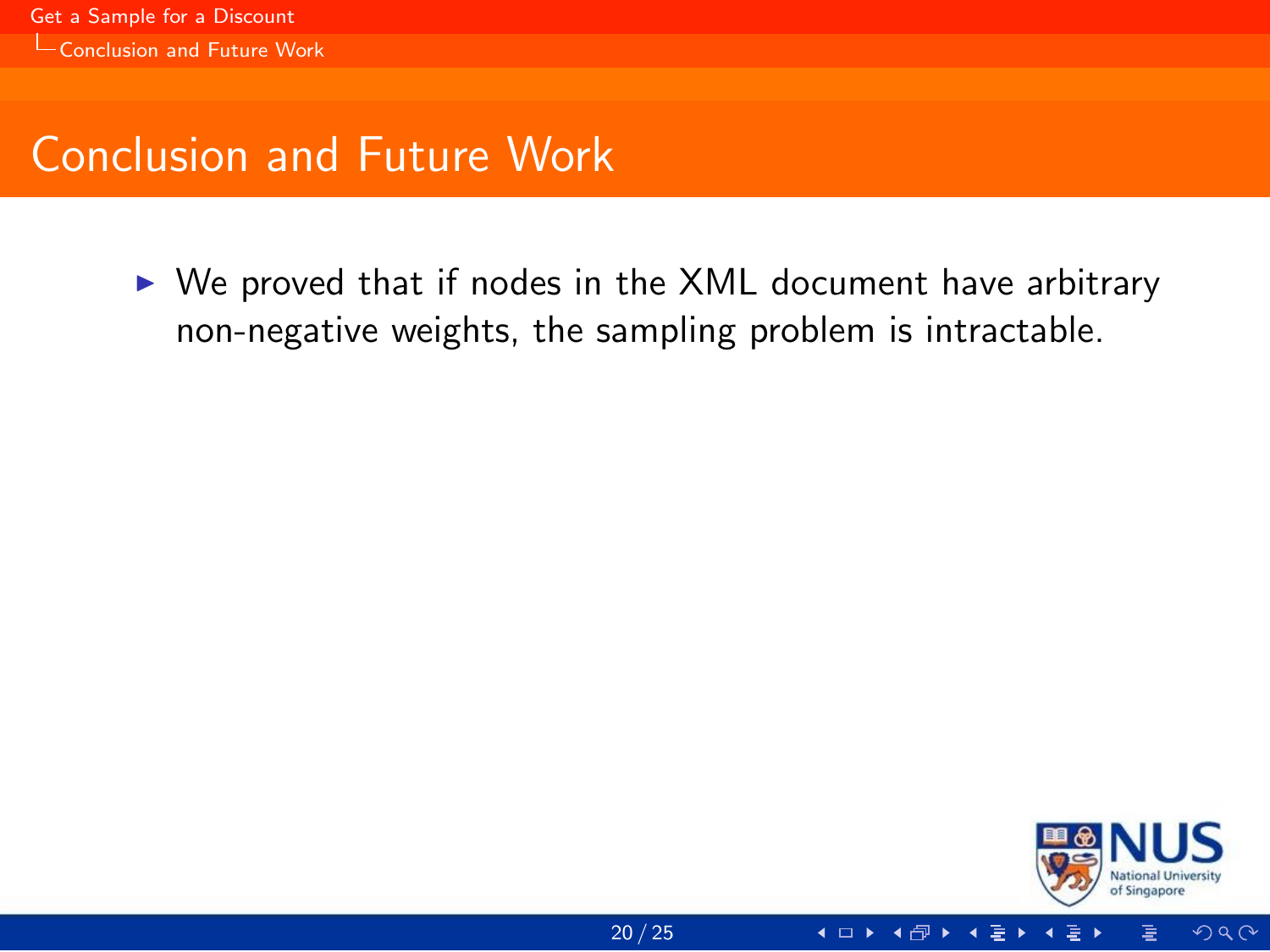- <span id="page-54-0"></span> $\triangleright$  We proved that if nodes in the XML document have arbitrary non-negative weights, the sampling problem is intractable.
- $\triangleright$  We identified tractable cases, namely the unweighted sampling problem and 0/1-weights sampling problem, for which we devised P-TIME algorithms. We also considered repeated requests and provided P-TIME solutions to the unweighted cases.

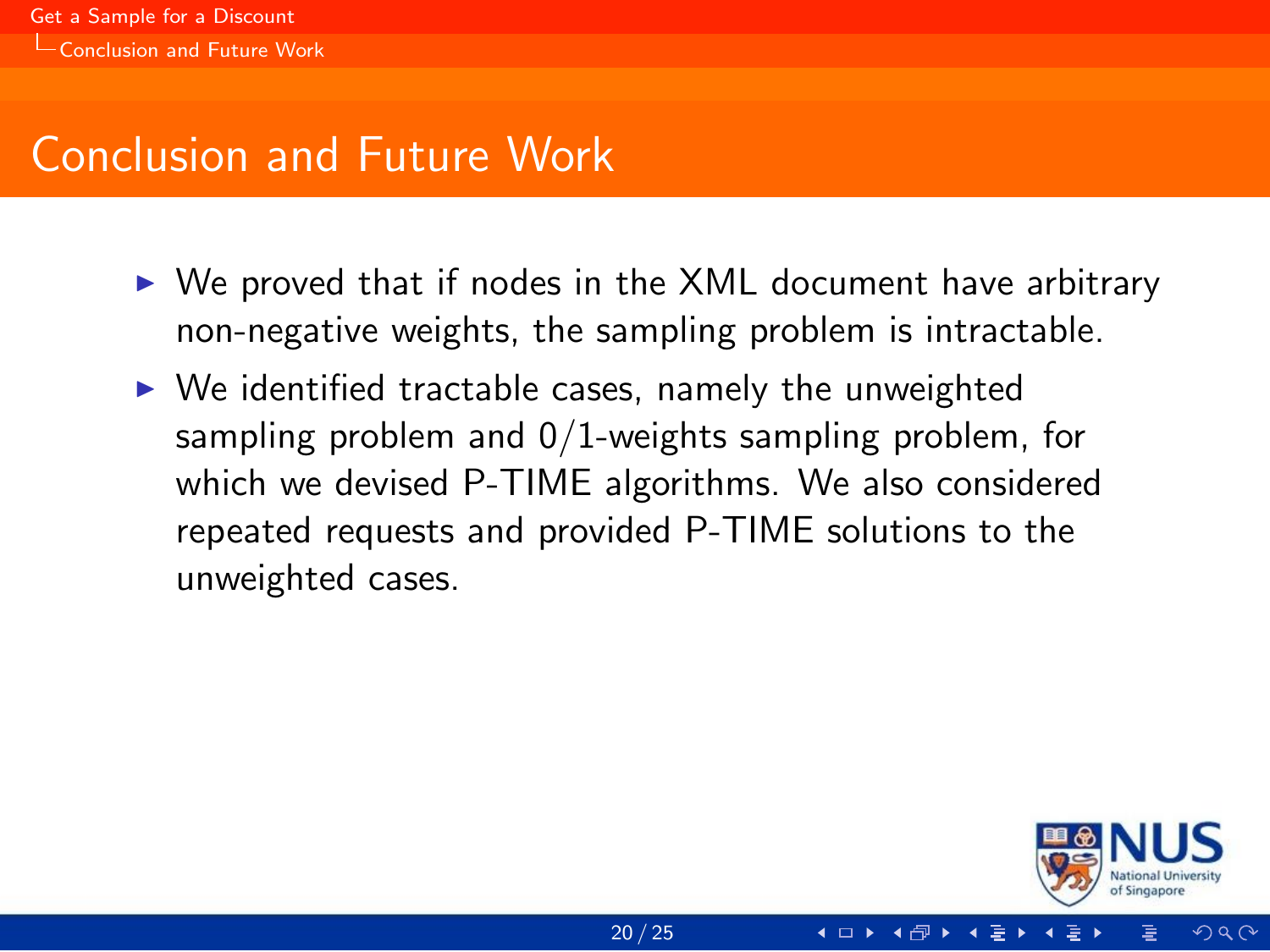<span id="page-55-0"></span> $\triangleright$  The more general issue that we are currently investigating is that of sampling rooted subtrees uniformly at random under more expressive conditions than size restrictions or  $0/1$ -weights. In particular, we intend to identify the tractability boundary to describe the class of tree statistics for which it is possible to sample rooted subtrees in P-TIME under a uniform distribution.

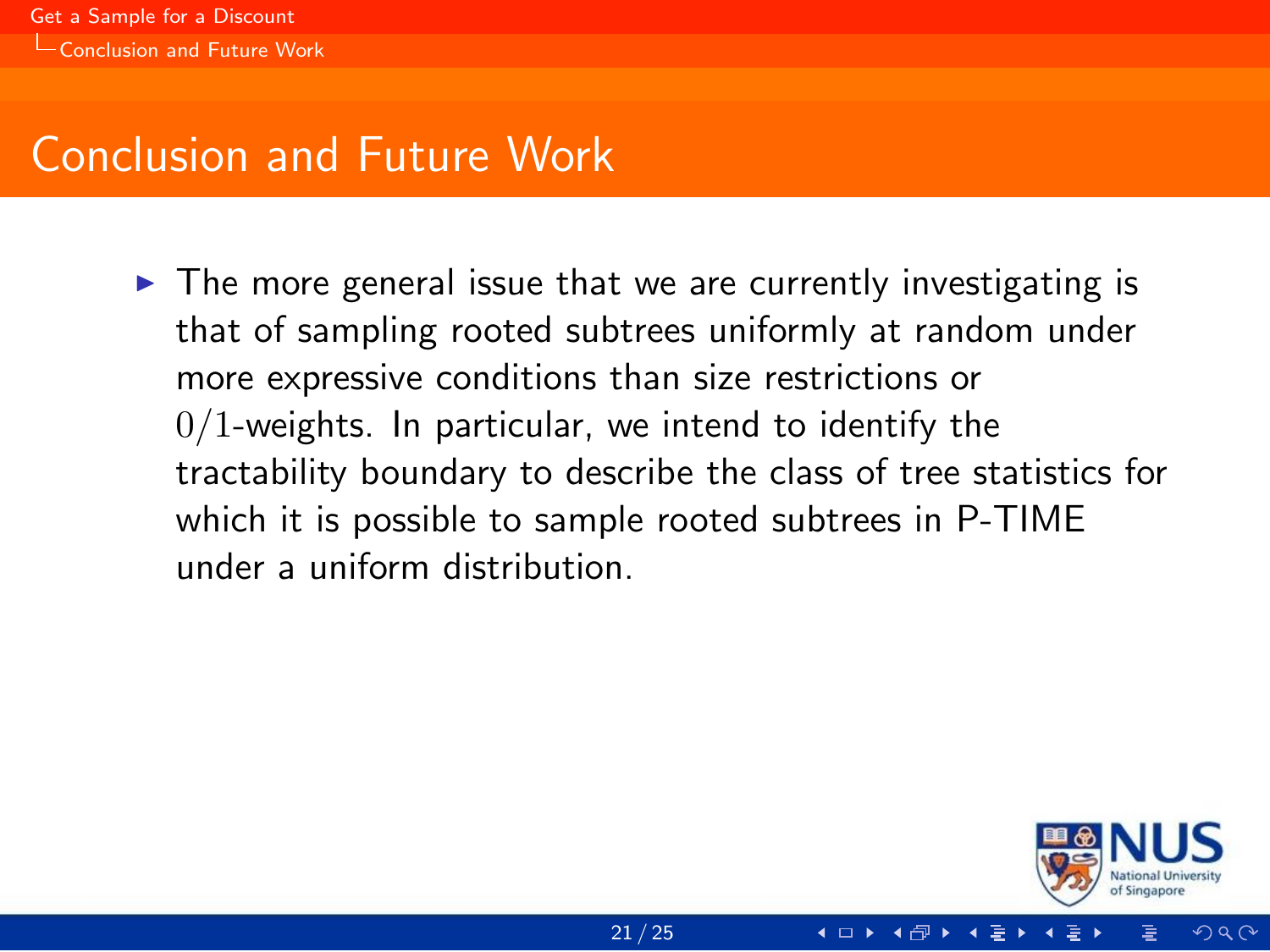#### <span id="page-56-3"></span>References I

<span id="page-56-0"></span>量 Koutris, P., Upadhyaya, P., Balazinska, M., Howe, B., and Suciu, D. (2012a). Query-based data pricing. In PODS.

<span id="page-56-1"></span>F Koutris, P., Upadhyaya, P., Balazinska, M., Howe, B., and Suciu, D. (2012b). QueryMarket demonstration: Pricing for online data markets. PVLDB, 5(12).

<span id="page-56-2"></span>讀

Koutris, P., Upadhyaya, P., Balazinska, M., Howe, B., and Suciu, D. (2013). Toward practical query pricing with QueryMarket. In SIGMOD.

 $\Omega$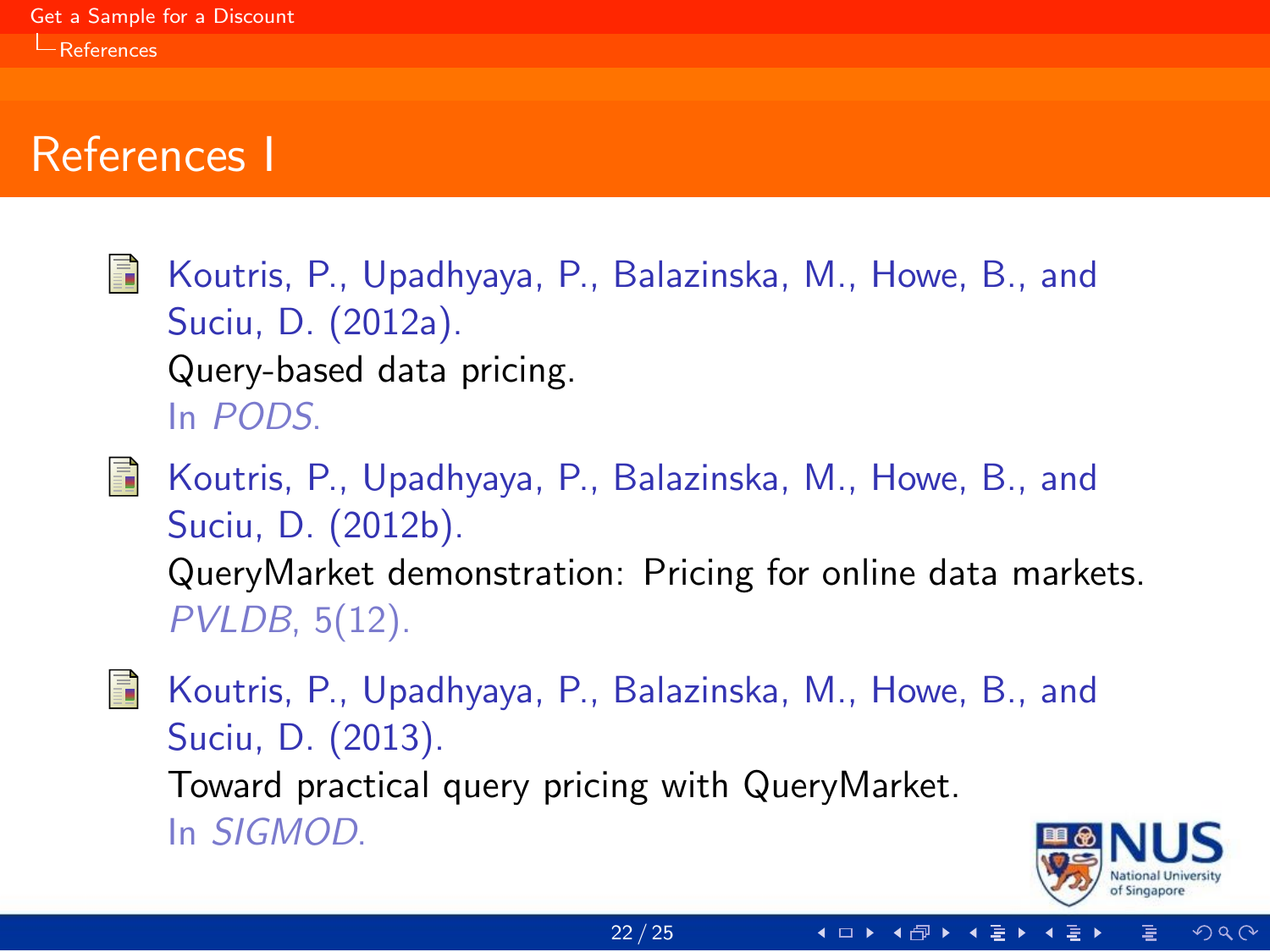#### <span id="page-57-3"></span>References II

<span id="page-57-2"></span><span id="page-57-1"></span><span id="page-57-0"></span>

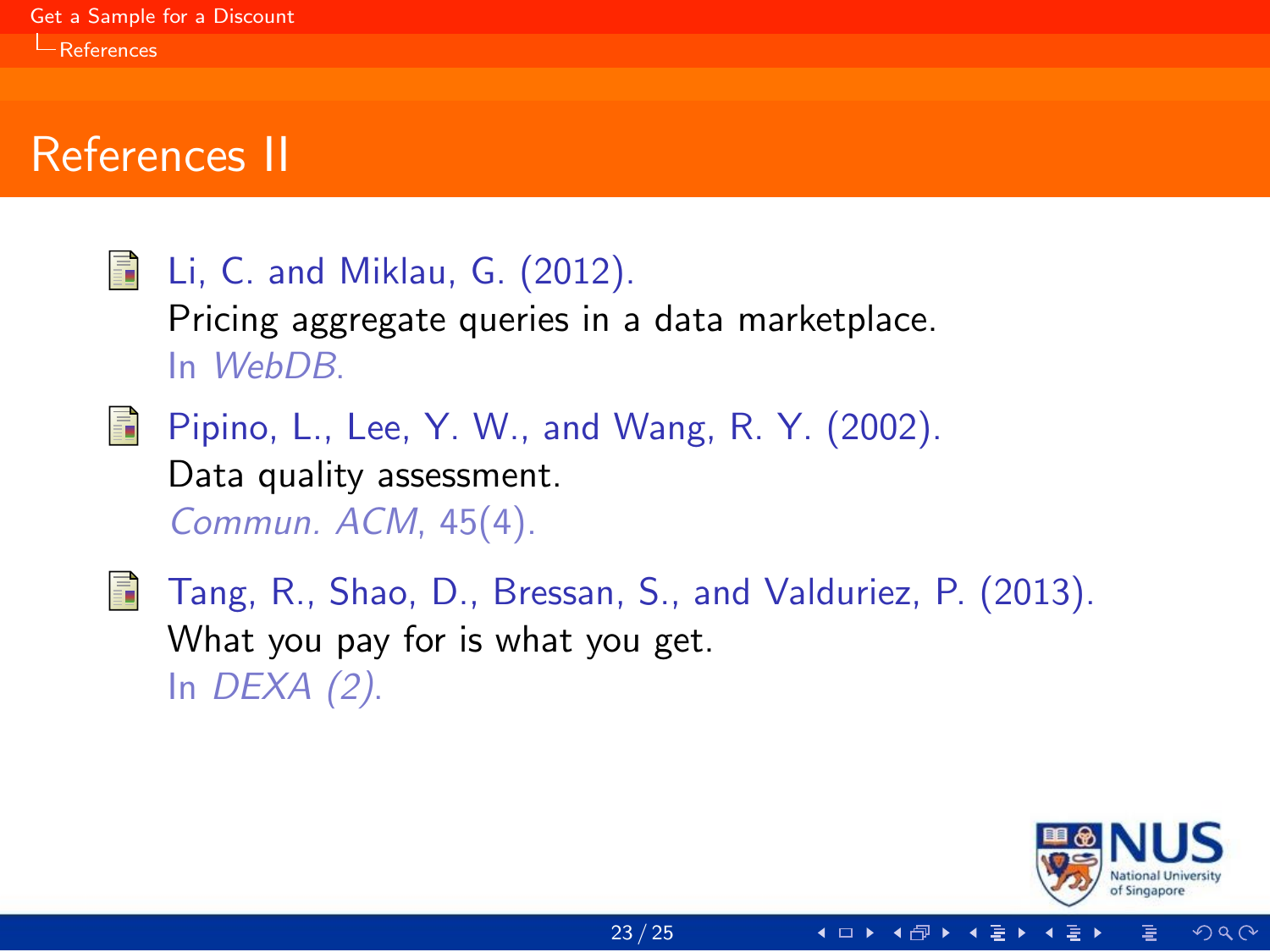#### <span id="page-58-1"></span>References III

<span id="page-58-0"></span>暈 Wang, R. Y. and Strong, D. M. (1996). Beyond accuracy: What data quality means to data consumers.

J. of Management Information Systems, 12(4).